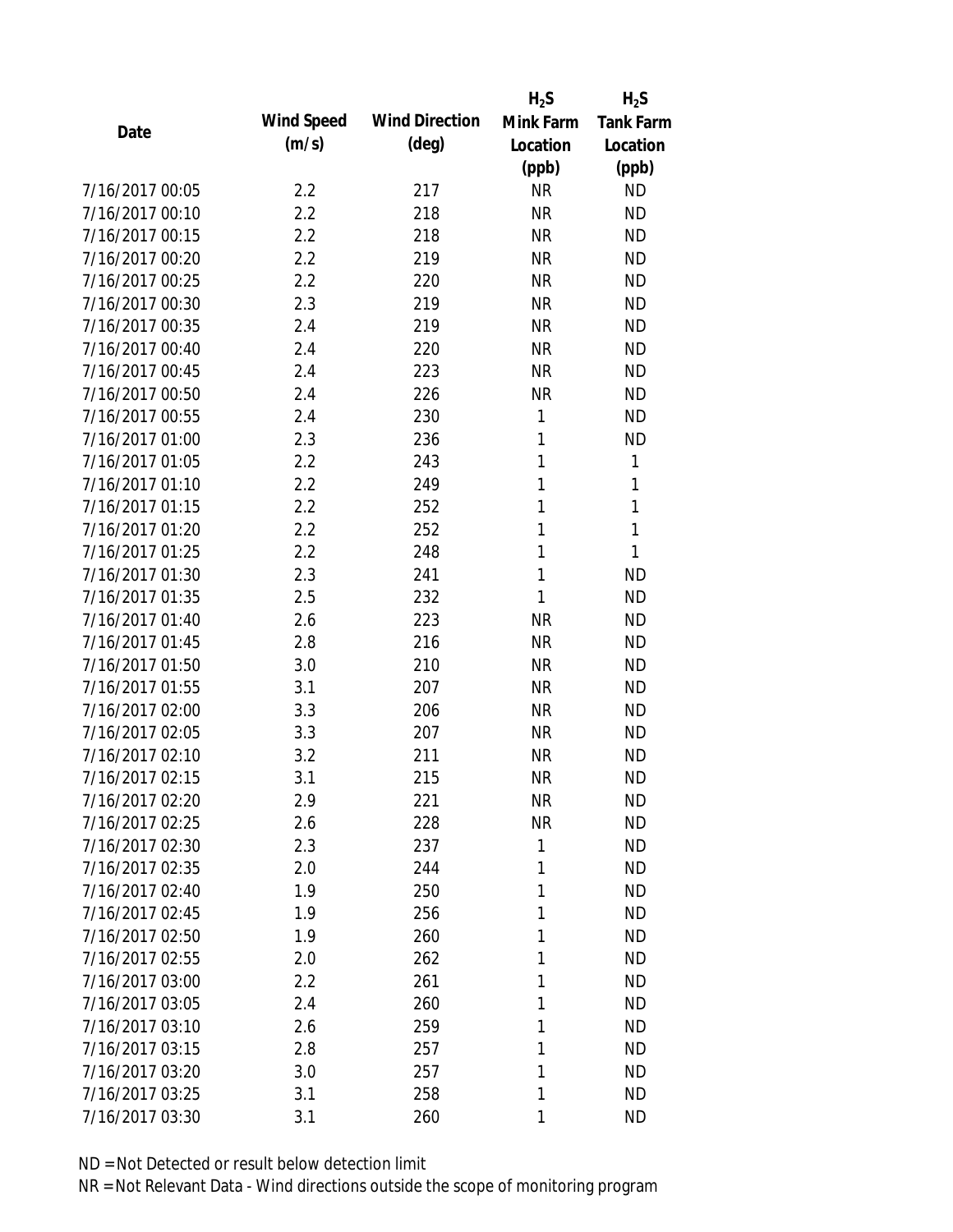|                 |            |                       | $H_2S$    | $H_2S$           |
|-----------------|------------|-----------------------|-----------|------------------|
| Date            | Wind Speed | <b>Wind Direction</b> | Mink Farm | <b>Tank Farm</b> |
|                 | (m/s)      | $(\text{deg})$        | Location  | Location         |
|                 |            |                       | (ppb)     | (ppb)            |
| 7/16/2017 03:35 | 3.0        | 264                   | 1         | <b>ND</b>        |
| 7/16/2017 03:40 | 3.0        | 271                   | 1         | <b>ND</b>        |
| 7/16/2017 03:45 | 3.0        | 278                   | 1         | <b>ND</b>        |
| 7/16/2017 03:50 | 3.0        | 284                   | 1         | <b>ND</b>        |
| 7/16/2017 03:55 | 3.2        | 289                   | 1         | <b>ND</b>        |
| 7/16/2017 04:00 | 3.5        | 292                   | 1         | <b>ND</b>        |
| 7/16/2017 04:05 | 3.9        | 290                   | 1         | <b>ND</b>        |
| 7/16/2017 04:10 | 4.4        | 282                   | 1         | <b>ND</b>        |
| 7/16/2017 04:15 | 5.0        | 271                   | 1         | <b>ND</b>        |
| 7/16/2017 04:20 | 5.6        | 257                   | 1         | <b>ND</b>        |
| 7/16/2017 04:25 | 6.0        | 242                   | 1         | <b>ND</b>        |
| 7/16/2017 04:30 | 6.3        | 229                   | <b>NR</b> | <b>ND</b>        |
| 7/16/2017 04:35 | 6.4        | 219                   | <b>NR</b> | <b>ND</b>        |
| 7/16/2017 04:40 | 6.1        | 215                   | <b>NR</b> | <b>ND</b>        |
| 7/16/2017 04:45 | 5.6        | 227                   | <b>NR</b> | <b>ND</b>        |
| 7/16/2017 04:50 | 5.0        | 247                   | 1         | <b>ND</b>        |
| 7/16/2017 04:55 | 4.4        | 269                   | 1         | <b>ND</b>        |
| 7/16/2017 05:00 | 3.9        | 292                   | 1         | <b>ND</b>        |
| 7/16/2017 05:05 | 3.6        | 313                   | 1         | <b>ND</b>        |
| 7/16/2017 05:10 | 3.5        | 333                   | 1         | <b>ND</b>        |
| 7/16/2017 05:15 | 3.3        | 341                   | 1         | <b>ND</b>        |
| 7/16/2017 05:20 | 3.1        | 341                   | 1         | <b>ND</b>        |
| 7/16/2017 05:25 | 2.9        | 342                   | 1         | <b>ND</b>        |
| 7/16/2017 05:30 | 2.7        | 286                   | 1         | <b>ND</b>        |
| 7/16/2017 05:35 | 2.4        | 231                   | 1         | <b>ND</b>        |
| 7/16/2017 05:40 | 2.1        | 174                   | <b>NR</b> | <b>ND</b>        |
| 7/16/2017 05:45 | 1.8        | 118                   | <b>NR</b> | <b>ND</b>        |
| 7/16/2017 05:50 | 1.7        | 65                    | <b>NR</b> | <b>ND</b>        |
| 7/16/2017 05:55 | 1.6        | 11                    | 1         | <b>ND</b>        |
| 7/16/2017 06:00 | 1.6        | 15                    | 1         | <b>ND</b>        |
| 7/16/2017 06:05 | 1.5        | 19                    | 1         | <b>ND</b>        |
| 7/16/2017 06:10 | 1.5        | 25                    | 1         | <b>ND</b>        |
| 7/16/2017 06:15 | 1.5        | 31                    | 1         | <b>ND</b>        |
| 7/16/2017 06:20 | 1.4        | 35                    | 1         | <b>ND</b>        |
| 7/16/2017 06:25 | 1.3        | 38                    | 1         | <b>ND</b>        |
| 7/16/2017 06:30 | 1.2        | 43                    | <b>NR</b> | <b>ND</b>        |
| 7/16/2017 06:35 | 1.1        | 48                    | <b>NR</b> | <b>ND</b>        |
| 7/16/2017 06:40 | 1.1        | 52                    | <b>NR</b> | <b>ND</b>        |
| 7/16/2017 06:45 | 1.1        | 56                    | <b>NR</b> | <b>ND</b>        |
| 7/16/2017 06:50 | 1.1        | 60                    | <b>NR</b> | ND               |
| 7/16/2017 06:55 | 1.3        | 63                    | <b>NR</b> | <b>ND</b>        |
| 7/16/2017 07:00 | 1.5        | 64                    | <b>NR</b> | <b>ND</b>        |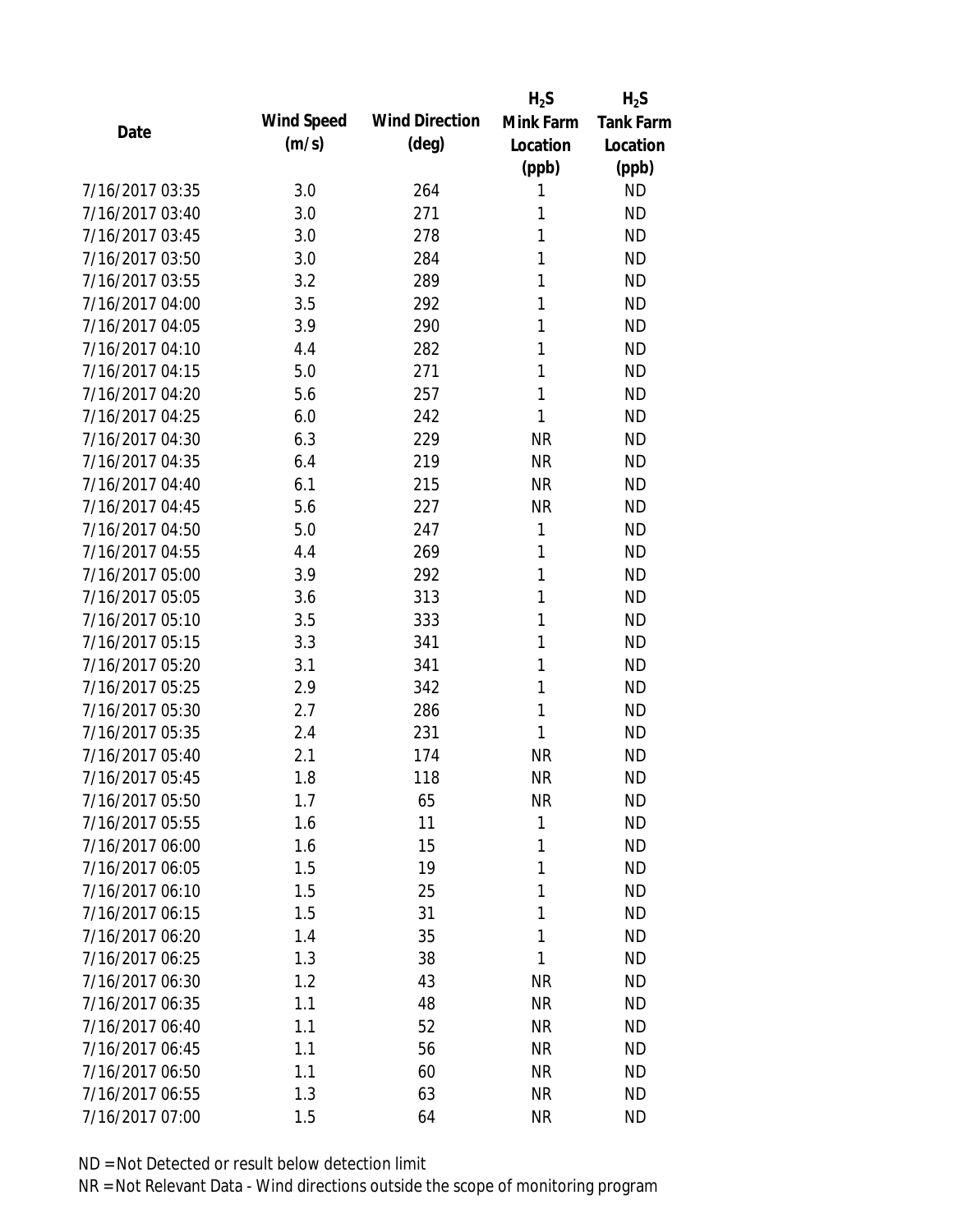|                 |            |                       | $H_2S$    | $H_2S$           |
|-----------------|------------|-----------------------|-----------|------------------|
| Date            | Wind Speed | <b>Wind Direction</b> | Mink Farm | <b>Tank Farm</b> |
|                 | (m/s)      | $(\text{deg})$        | Location  | Location         |
|                 |            |                       | (ppb)     | (ppb)            |
| 7/16/2017 07:05 | 1.7        | 63                    | <b>NR</b> | <b>ND</b>        |
| 7/16/2017 07:10 | 1.8        | 62                    | <b>NR</b> | <b>ND</b>        |
| 7/16/2017 07:15 | 1.9        | 60                    | <b>NR</b> | <b>ND</b>        |
| 7/16/2017 07:20 | 2.0        | 58                    | <b>NR</b> | <b>ND</b>        |
| 7/16/2017 07:25 | 1.9        | 56                    | <b>NR</b> | <b>ND</b>        |
| 7/16/2017 07:30 | 1.9        | 54                    | <b>NR</b> | <b>ND</b>        |
| 7/16/2017 07:35 | 1.8        | 53                    | <b>NR</b> | <b>ND</b>        |
| 7/16/2017 07:40 | 1.7        | 52                    | <b>NR</b> | <b>ND</b>        |
| 7/16/2017 07:45 | 1.6        | 51                    | <b>NR</b> | <b>ND</b>        |
| 7/16/2017 07:50 | 1.5        | 51                    | <b>NR</b> | <b>ND</b>        |
| 7/16/2017 07:55 | 1.5        | 52                    | <b>NR</b> | <b>ND</b>        |
| 7/16/2017 08:00 | 1.5        | 52                    | <b>NR</b> | <b>ND</b>        |
| 7/16/2017 08:05 | 1.4        | 52                    | <b>NR</b> | <b>ND</b>        |
| 7/16/2017 08:10 | 1.4        | 53                    | <b>NR</b> | <b>ND</b>        |
| 7/16/2017 08:15 | 1.4        | 53                    | <b>NR</b> | <b>ND</b>        |
| 7/16/2017 08:20 | 1.4        | 54                    | <b>NR</b> | <b>ND</b>        |
| 7/16/2017 08:25 | 1.4        | 54                    | <b>NR</b> | <b>ND</b>        |
| 7/16/2017 08:30 | 1.4        | 53                    | <b>NR</b> | <b>ND</b>        |
| 7/16/2017 08:35 | 1.4        | 51                    | <b>NR</b> | <b>ND</b>        |
| 7/16/2017 08:40 | 1.4        | 49                    | <b>NR</b> | <b>ND</b>        |
| 7/16/2017 08:45 | 1.5        | 47                    | <b>NR</b> | <b>ND</b>        |
| 7/16/2017 08:50 | 1.6        | 43                    | <b>NR</b> | <b>ND</b>        |
| 7/16/2017 08:55 | 1.8        | 41                    | <b>NR</b> | <b>ND</b>        |
| 7/16/2017 09:00 | 2.0        | 39                    | 1         | <b>ND</b>        |
| 7/16/2017 09:05 | 2.1        | 37                    | 1         | <b>ND</b>        |
| 7/16/2017 09:10 | 2.2        | 36                    | 1         | <b>ND</b>        |
| 7/16/2017 09:15 | 2.3        | 36                    | 1         | <b>ND</b>        |
| 7/16/2017 09:20 | 2.4        | 36                    | 1         | <b>ND</b>        |
| 7/16/2017 09:25 | 2.4        | 37                    | 1         | <b>ND</b>        |
| 7/16/2017 09:30 | 2.4        | 37                    | 1         | <b>ND</b>        |
| 7/16/2017 09:35 | 2.4        | 37                    | 1         | <b>ND</b>        |
| 7/16/2017 09:40 | 2.5        | 36                    | 1         | <b>ND</b>        |
| 7/16/2017 09:45 | 2.6        | 35                    | 1         | <b>ND</b>        |
| 7/16/2017 09:50 | 2.7        | 34                    | 1         | <b>ND</b>        |
| 7/16/2017 09:55 | 2.7        | 33                    | 1         | <b>ND</b>        |
| 7/16/2017 10:00 | 2.8        | 31                    | 1         | <b>ND</b>        |
| 7/16/2017 10:05 | 2.9        | 30                    | 1         | <b>ND</b>        |
| 7/16/2017 10:10 | 2.9        | 30                    | 1         | <b>ND</b>        |
| 7/16/2017 10:15 | 2.9        | 30                    | 1         | <b>ND</b>        |
| 7/16/2017 10:20 | 2.9        | 30                    | 1         | <b>ND</b>        |
| 7/16/2017 10:25 | 2.9        | 31                    | 1         | <b>ND</b>        |
| 7/16/2017 10:30 | 2.9        | 31                    | 1         | <b>ND</b>        |
|                 |            |                       |           |                  |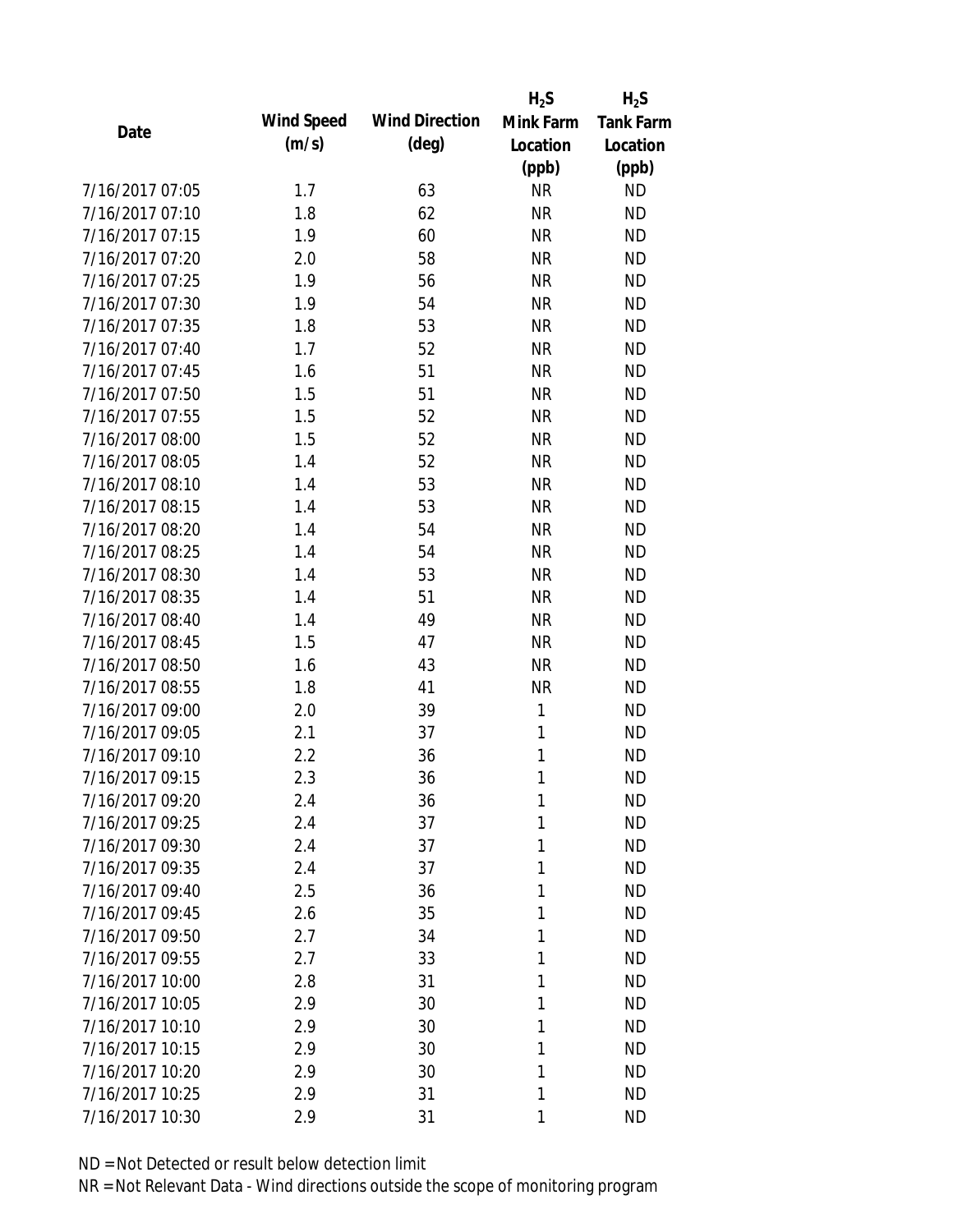|                 |            |                       | $H_2S$    | $H_2S$           |
|-----------------|------------|-----------------------|-----------|------------------|
| Date            | Wind Speed | <b>Wind Direction</b> | Mink Farm | <b>Tank Farm</b> |
|                 | (m/s)      | $(\text{deg})$        | Location  | Location         |
|                 |            |                       | (ppb)     | (ppb)            |
| 7/16/2017 10:35 | 2.8        | 32                    | 1         | <b>ND</b>        |
| 7/16/2017 10:40 | 2.8        | 34                    | 1         | <b>ND</b>        |
| 7/16/2017 10:45 | 2.7        | 35                    | 1         | <b>ND</b>        |
| 7/16/2017 10:50 | 2.7        | 37                    | 1         | <b>ND</b>        |
| 7/16/2017 10:55 | 2.6        | 38                    | 1         | <b>ND</b>        |
| 7/16/2017 11:00 | 2.6        | 39                    | 1         | <b>ND</b>        |
| 7/16/2017 11:05 | 2.6        | 40                    | 1         | <b>ND</b>        |
| 7/16/2017 11:10 | 2.6        | 40                    | 1         | <b>ND</b>        |
| 7/16/2017 11:15 | 2.6        | 40                    | 1         | <b>ND</b>        |
| 7/16/2017 11:20 | 2.5        | 39                    | 1         | <b>ND</b>        |
| 7/16/2017 11:25 | 2.5        | 38                    | 1         | <b>ND</b>        |
| 7/16/2017 11:30 | 2.5        | 37                    | 1         | <b>ND</b>        |
| 7/16/2017 11:35 | 2.5        | 37                    | 1         | <b>ND</b>        |
| 7/16/2017 11:40 | 2.5        | 37                    | 1         | <b>ND</b>        |
| 7/16/2017 11:45 | 2.5        | 37                    | 1         | <b>ND</b>        |
| 7/16/2017 11:50 | 2.5        | 38                    | 1         | <b>ND</b>        |
| 7/16/2017 11:55 | 2.5        | 39                    | 1         | <b>ND</b>        |
| 7/16/2017 12:00 | 2.6        | 39                    | 1         | <b>ND</b>        |
| 7/16/2017 12:05 | 2.6        | 40                    | <b>ND</b> | <b>ND</b>        |
| 7/16/2017 12:10 | 2.7        | 40                    | <b>ND</b> | <b>ND</b>        |
| 7/16/2017 12:15 | 2.7        | 41                    | <b>NR</b> | <b>ND</b>        |
| 7/16/2017 12:20 | 2.8        | 41                    | <b>NR</b> | <b>ND</b>        |
| 7/16/2017 12:25 | 2.8        | 41                    | <b>NR</b> | <b>ND</b>        |
| 7/16/2017 12:30 | 2.7        | 41                    | <b>NR</b> | <b>ND</b>        |
| 7/16/2017 12:35 | 2.7        | 40                    | 1         | <b>ND</b>        |
| 7/16/2017 12:40 | 2.7        | 40                    | 1         | <b>ND</b>        |
| 7/16/2017 12:45 | 2.8        | 40                    | 1         | <b>ND</b>        |
| 7/16/2017 12:50 | 2.8        | 39                    | 1         | <b>ND</b>        |
| 7/16/2017 12:55 | 2.9        | 39                    | 1         | <b>ND</b>        |
| 7/16/2017 13:00 | 2.9        | 38                    | ND        | <b>ND</b>        |
| 7/16/2017 13:05 | 2.9        | 38                    | <b>ND</b> | <b>ND</b>        |
| 7/16/2017 13:10 | 3.0        | 37                    | <b>ND</b> | <b>ND</b>        |
| 7/16/2017 13:15 | 3.0        | 36                    | <b>ND</b> | <b>ND</b>        |
| 7/16/2017 13:20 | 3.0        | 35                    | <b>ND</b> | <b>ND</b>        |
| 7/16/2017 13:25 | 3.0        | 35                    | 1         | <b>ND</b>        |
| 7/16/2017 13:30 | 3.1        | 35                    | 1         | <b>ND</b>        |
| 7/16/2017 13:35 | 3.1        | 36                    | 1         | <b>ND</b>        |
| 7/16/2017 13:40 | 3.2        | 37                    | 1         | <b>ND</b>        |
| 7/16/2017 13:45 | 3.2        | 39                    | 1         | <b>ND</b>        |
| 7/16/2017 13:50 | 3.2        | 41                    | <b>NR</b> | <b>ND</b>        |
| 7/16/2017 13:55 | 3.2        | 44                    | <b>NR</b> | <b>ND</b>        |
| 7/16/2017 14:00 | 3.2        | 45                    | <b>NR</b> | <b>ND</b>        |
|                 |            |                       |           |                  |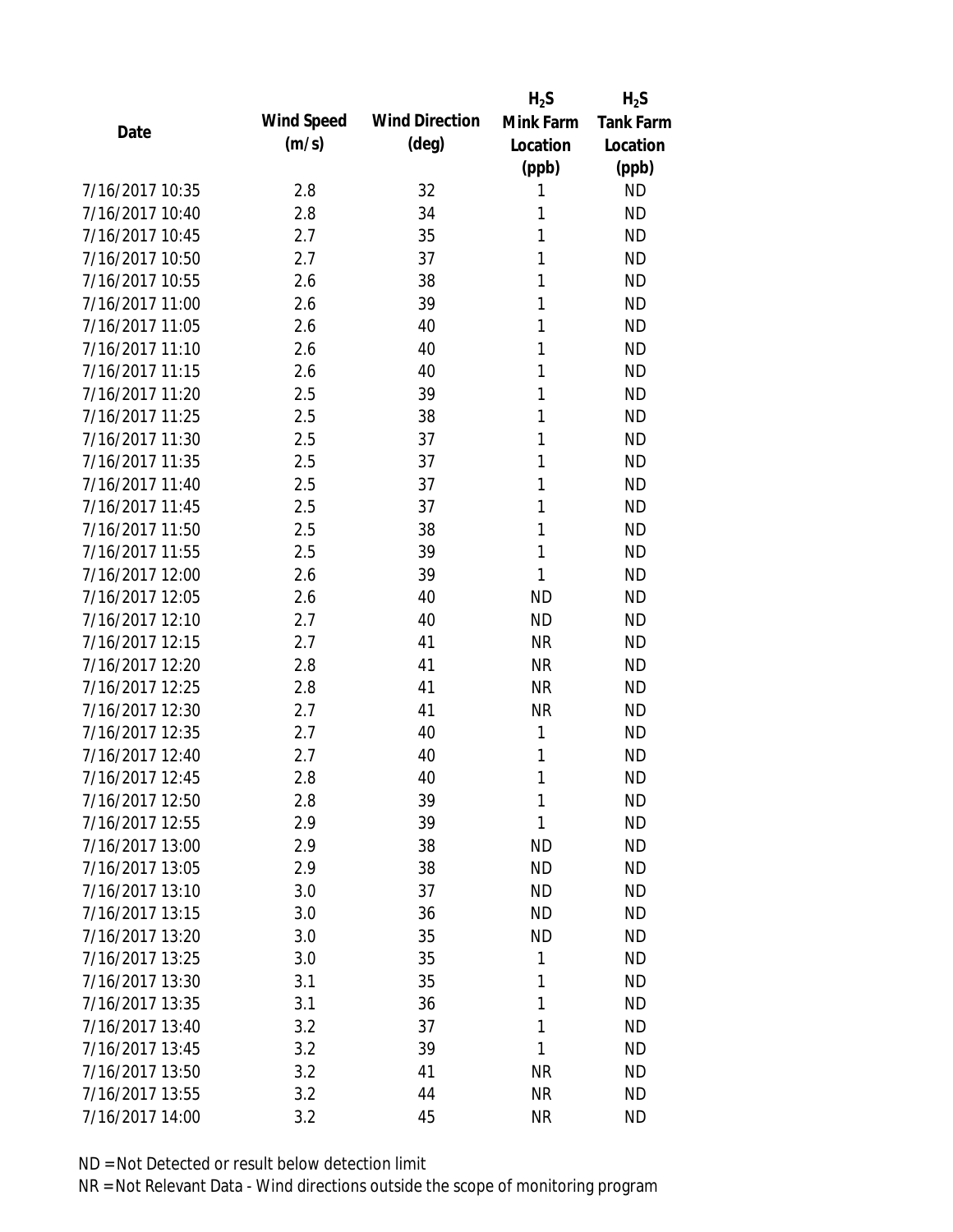|                 |            |                       | $H_2S$       | $H_2S$           |
|-----------------|------------|-----------------------|--------------|------------------|
| Date            | Wind Speed | <b>Wind Direction</b> | Mink Farm    | <b>Tank Farm</b> |
|                 | (m/s)      | $(\text{deg})$        | Location     | Location         |
|                 |            |                       | (ppb)        | (ppb)            |
| 7/16/2017 14:05 | 3.2        | 44                    | <b>NR</b>    | <b>ND</b>        |
| 7/16/2017 14:10 | 3.2        | 44                    | <b>NR</b>    | <b>ND</b>        |
| 7/16/2017 14:15 | 3.3        | 42                    | <b>NR</b>    | <b>ND</b>        |
| 7/16/2017 14:20 | 3.4        | 39                    | 1            | <b>ND</b>        |
| 7/16/2017 14:25 | 3.4        | 37                    | $\mathbf{1}$ | <b>ND</b>        |
| 7/16/2017 14:30 | 3.5        | 35                    | 1            | <b>ND</b>        |
| 7/16/2017 14:35 | 3.5        | 34                    | 1            | <b>ND</b>        |
| 7/16/2017 14:40 | 3.5        | 34                    | 1            | <b>ND</b>        |
| 7/16/2017 14:45 | 3.5        | 35                    | 1            | <b>ND</b>        |
| 7/16/2017 14:50 | 3.5        | 36                    | 1            | <b>ND</b>        |
| 7/16/2017 14:55 | 3.4        | 37                    | 1            | <b>ND</b>        |
| 7/16/2017 15:00 | 3.3        | 39                    | 1            | <b>ND</b>        |
| 7/16/2017 15:05 | 3.2        | 41                    | <b>NR</b>    | <b>ND</b>        |
| 7/16/2017 15:10 | 3.2        | 43                    | <b>NR</b>    | <b>ND</b>        |
| 7/16/2017 15:15 | 3.2        | 44                    | <b>NR</b>    | <b>ND</b>        |
| 7/16/2017 15:20 | 3.2        | 44                    | <b>NR</b>    | <b>ND</b>        |
| 7/16/2017 15:25 | 3.3        | 44                    | <b>NR</b>    | <b>ND</b>        |
| 7/16/2017 15:30 | 3.4        | 42                    | <b>NR</b>    | <b>ND</b>        |
| 7/16/2017 15:35 | 3.6        | 41                    | <b>NR</b>    | <b>ND</b>        |
| 7/16/2017 15:40 | 3.7        | 39                    | 1            | <b>ND</b>        |
| 7/16/2017 15:45 | 3.9        | 36                    | 1            | <b>ND</b>        |
| 7/16/2017 15:50 | 4.1        | 34                    | 1            | <b>ND</b>        |
| 7/16/2017 15:55 | 4.1        | 32                    | 1            | <b>ND</b>        |
| 7/16/2017 16:00 | 4.2        | 31                    | 1            | <b>ND</b>        |
| 7/16/2017 16:05 | 4.3        | 30                    | 1            | <b>ND</b>        |
| 7/16/2017 16:10 | 4.3        | 29                    | 1            | <b>ND</b>        |
| 7/16/2017 16:15 | 4.3        | 29                    | 1            | <b>ND</b>        |
| 7/16/2017 16:20 | 4.4        | 29                    | 1            | <b>ND</b>        |
| 7/16/2017 16:25 | 4.4        | 29                    | 1            | <b>ND</b>        |
| 7/16/2017 16:30 | 4.4        | 29                    | 1            | <b>ND</b>        |
| 7/16/2017 16:35 | 4.4        | 30                    | 1            | <b>ND</b>        |
| 7/16/2017 16:40 | 4.4        | 31                    | 1            | <b>ND</b>        |
| 7/16/2017 16:45 | 4.4        | 31                    | 1            | <b>ND</b>        |
| 7/16/2017 16:50 | 4.4        | 31                    | 1            | <b>ND</b>        |
| 7/16/2017 16:55 | 4.4        | 30                    | 1            | <b>ND</b>        |
| 7/16/2017 17:00 | 4.3        | 30                    | 1            | <b>ND</b>        |
| 7/16/2017 17:05 | 4.3        | 30                    | 1            | <b>ND</b>        |
| 7/16/2017 17:10 | 4.3        | 30                    | 1            | <b>ND</b>        |
| 7/16/2017 17:15 | 4.2        | 32                    | 1            | <b>ND</b>        |
| 7/16/2017 17:20 | 4.2        | 33                    | 1            | ND               |
| 7/16/2017 17:25 | 4.2        | 34                    | 1            | <b>ND</b>        |
| 7/16/2017 17:30 | 4.2        | 35                    | 1            | <b>ND</b>        |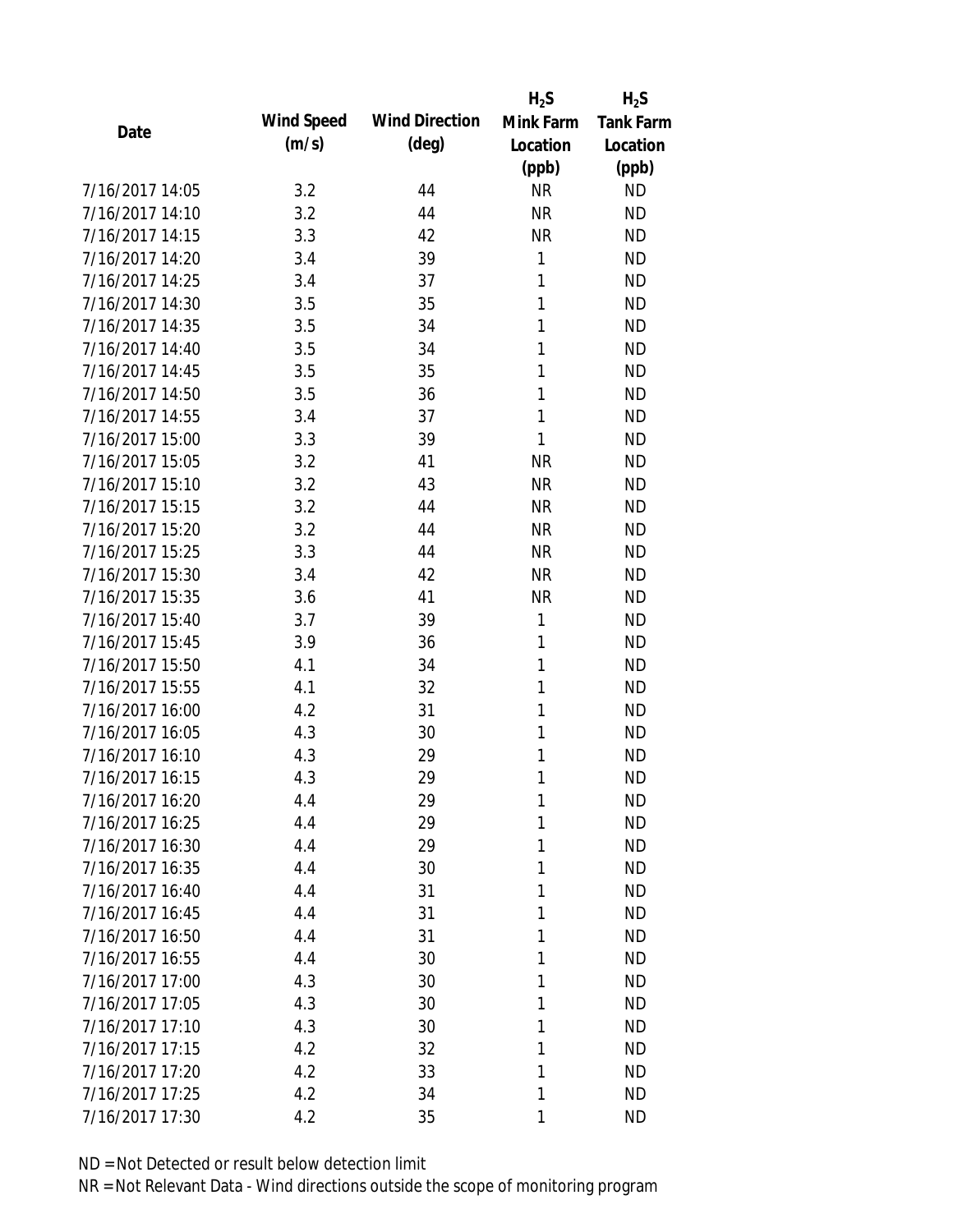|                 |            |                       | $H_2S$    | $H_2S$           |
|-----------------|------------|-----------------------|-----------|------------------|
| Date            | Wind Speed | <b>Wind Direction</b> | Mink Farm | <b>Tank Farm</b> |
|                 | (m/s)      | $(\text{deg})$        | Location  | Location         |
|                 |            |                       | (ppb)     | (ppb)            |
| 7/16/2017 17:35 | 4.2        | 35                    | 1         | <b>ND</b>        |
| 7/16/2017 17:40 | 4.3        | 35                    | 1         | <b>ND</b>        |
| 7/16/2017 17:45 | 4.5        | 34                    | 1         | <b>ND</b>        |
| 7/16/2017 17:50 | 4.6        | 34                    | 1         | <b>ND</b>        |
| 7/16/2017 17:55 | 4.6        | 34                    | 1         | <b>ND</b>        |
| 7/16/2017 18:00 | 4.7        | 34                    | 1         | <b>ND</b>        |
| 7/16/2017 18:05 | 4.8        | 35                    | 1         | <b>ND</b>        |
| 7/16/2017 18:10 | 4.8        | 36                    | 1         | <b>ND</b>        |
| 7/16/2017 18:15 | 4.7        | 37                    | 1         | <b>ND</b>        |
| 7/16/2017 18:20 | 4.7        | 36                    | 1         | <b>ND</b>        |
| 7/16/2017 18:25 | 4.7        | 36                    | 1         | <b>ND</b>        |
| 7/16/2017 18:30 | 4.7        | 36                    | 1         | <b>ND</b>        |
| 7/16/2017 18:35 | 4.6        | 36                    | 1         | <b>ND</b>        |
| 7/16/2017 18:40 | 4.6        | 35                    | 1         | <b>ND</b>        |
| 7/16/2017 18:45 | 4.5        | 35                    | 1         | <b>ND</b>        |
| 7/16/2017 18:50 | 4.5        | 36                    | 1         | <b>ND</b>        |
| 7/16/2017 18:55 | 4.4        | 37                    | 1         | <b>ND</b>        |
| 7/16/2017 19:00 | 4.3        | 37                    | 1         | <b>ND</b>        |
| 7/16/2017 19:05 | 4.3        | 36                    | 1         | <b>ND</b>        |
| 7/16/2017 19:10 | 4.3        | 36                    | 1         | <b>ND</b>        |
| 7/16/2017 19:15 | 4.4        | 35                    | 1         | <b>ND</b>        |
| 7/16/2017 19:20 | 4.5        | 34                    | 1         | <b>ND</b>        |
| 7/16/2017 19:25 | 4.5        | 34                    | 1         | <b>ND</b>        |
| 7/16/2017 19:30 | 4.5        | 33                    | 1         | <b>ND</b>        |
| 7/16/2017 19:35 | 4.5        | 33                    | 1         | <b>ND</b>        |
| 7/16/2017 19:40 | 4.5        | 34                    | 1         | <b>ND</b>        |
| 7/16/2017 19:45 | 4.4        | 34                    | 1         | <b>ND</b>        |
| 7/16/2017 19:50 | 4.3        | 34                    | 1         | <b>ND</b>        |
| 7/16/2017 19:55 | 4.2        | 33                    | 1         | <b>ND</b>        |
| 7/16/2017 20:00 | 4.2        | 33                    | 1         | <b>ND</b>        |
| 7/16/2017 20:05 | 4.1        | 32                    | 1         | <b>ND</b>        |
| 7/16/2017 20:10 | 4.1        | 32                    | 1         | <b>ND</b>        |
| 7/16/2017 20:15 | 4.1        | 31                    | 1         | <b>ND</b>        |
| 7/16/2017 20:20 | 4.1        | 31                    | 1         | <b>ND</b>        |
| 7/16/2017 20:25 | 4.2        | 31                    | 1         | <b>ND</b>        |
| 7/16/2017 20:30 | 4.2        | 31                    | 1         | <b>ND</b>        |
| 7/16/2017 20:35 | 4.3        | 31                    | 1         | <b>ND</b>        |
| 7/16/2017 20:40 | 4.3        | 31                    | 1         | <b>ND</b>        |
| 7/16/2017 20:45 | 4.3        | 31                    | <b>ND</b> | <b>ND</b>        |
| 7/16/2017 20:50 | 4.2        | 30                    | <b>ND</b> | ND               |
| 7/16/2017 20:55 | 4.1        | 29                    | <b>ND</b> | <b>ND</b>        |
| 7/16/2017 21:00 | 4.0        | 29                    | 1         | <b>ND</b>        |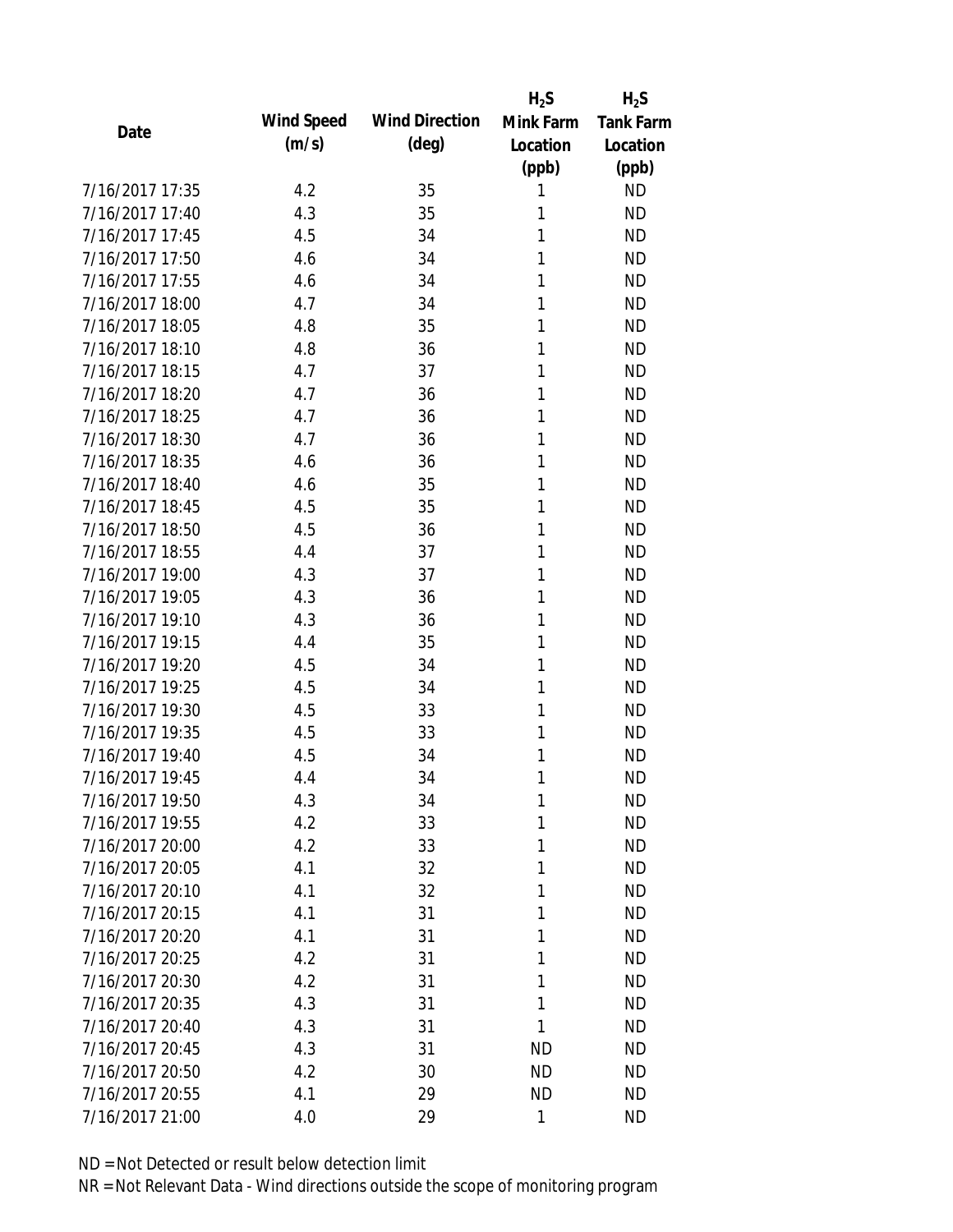|                 |            |                       | $H_2S$    | $H_2S$           |
|-----------------|------------|-----------------------|-----------|------------------|
| Date            | Wind Speed | <b>Wind Direction</b> | Mink Farm | <b>Tank Farm</b> |
|                 | (m/s)      | $(\text{deg})$        | Location  | Location         |
|                 |            |                       | (ppb)     | (ppb)            |
| 7/16/2017 21:05 | 4.0        | 29                    | 1         | <b>ND</b>        |
| 7/16/2017 21:10 | 3.9        | 28                    | 1         | <b>ND</b>        |
| 7/16/2017 21:15 | 3.9        | 28                    | 1         | <b>ND</b>        |
| 7/16/2017 21:20 | 3.9        | 28                    | 1         | <b>ND</b>        |
| 7/16/2017 21:25 | 3.9        | 27                    | 1         | <b>ND</b>        |
| 7/16/2017 21:30 | 4.0        | 27                    | 1         | <b>ND</b>        |
| 7/16/2017 21:35 | 4.1        | 27                    | 1         | <b>ND</b>        |
| 7/16/2017 21:40 | 4.2        | 28                    | 1         | <b>ND</b>        |
| 7/16/2017 21:45 | 4.1        | 28                    | 1         | <b>ND</b>        |
| 7/16/2017 21:50 | 4.1        | 29                    | 1         | <b>ND</b>        |
| 7/16/2017 21:55 | 4.0        | 30                    | 1         | <b>ND</b>        |
| 7/16/2017 22:00 | 3.9        | 32                    | 1         | <b>ND</b>        |
| 7/16/2017 22:05 | 3.8        | 32                    | 1         | <b>ND</b>        |
| 7/16/2017 22:10 | 3.7        | 33                    | 1         | <b>ND</b>        |
| 7/16/2017 22:15 | 3.6        | 33                    | 1         | <b>ND</b>        |
| 7/16/2017 22:20 | 3.6        | 33                    | 1         | <b>ND</b>        |
| 7/16/2017 22:25 | 3.6        | 32                    | 1         | <b>ND</b>        |
| 7/16/2017 22:30 | 3.6        | 31                    | 1         | <b>ND</b>        |
| 7/16/2017 22:35 | 3.6        | 31                    | 1         | <b>ND</b>        |
| 7/16/2017 22:40 | 3.5        | 30                    | 1         | <b>ND</b>        |
| 7/16/2017 22:45 | 3.5        | 30                    | 1         | <b>ND</b>        |
| 7/16/2017 22:50 | 3.4        | 30                    | 1         | <b>ND</b>        |
| 7/16/2017 22:55 | 3.4        | 30                    | 1         | <b>ND</b>        |
| 7/16/2017 23:00 | 3.3        | 30                    | 1         | <b>ND</b>        |
| 7/16/2017 23:05 | 3.2        | 31                    | 1         | <b>ND</b>        |
| 7/16/2017 23:10 | 3.1        | 32                    | 1         | <b>ND</b>        |
| 7/16/2017 23:15 | 2.9        | 33                    | 1         | <b>ND</b>        |
| 7/16/2017 23:20 | 2.8        | 35                    | 1         | <b>ND</b>        |
| 7/16/2017 23:25 | 2.6        | 37                    | 1         | <b>ND</b>        |
| 7/16/2017 23:30 | 2.4        | 39                    | 1         | <b>ND</b>        |
| 7/16/2017 23:35 | 2.1        | 41                    | <b>NR</b> | <b>ND</b>        |
| 7/16/2017 23:40 | 1.9        | 44                    | <b>NR</b> | <b>ND</b>        |
| 7/16/2017 23:45 | 1.7        | 46                    | <b>NR</b> | <b>ND</b>        |
| 7/16/2017 23:50 | 1.6        | 48                    | <b>NR</b> | <b>ND</b>        |
| 7/16/2017 23:55 | 1.5        | 49                    | <b>NR</b> | <b>ND</b>        |
| 7/16/2017 24:00 | 1.4        | 49                    | <b>NR</b> | <b>ND</b>        |
| 7/17/2017 00:05 | 1.4        | 49                    | <b>NR</b> | <b>ND</b>        |
| 7/17/2017 00:10 | 1.5        | 49                    | <b>NR</b> | <b>ND</b>        |
| 7/17/2017 00:15 | 1.6        | 47                    | <b>NR</b> | <b>ND</b>        |
| 7/17/2017 00:20 | 1.8        | 44                    | <b>NR</b> | ND               |
| 7/17/2017 00:25 | 2.1        | 41                    | <b>NR</b> | <b>ND</b>        |
| 7/17/2017 00:30 | 2.3        | 39                    | <b>ND</b> | <b>ND</b>        |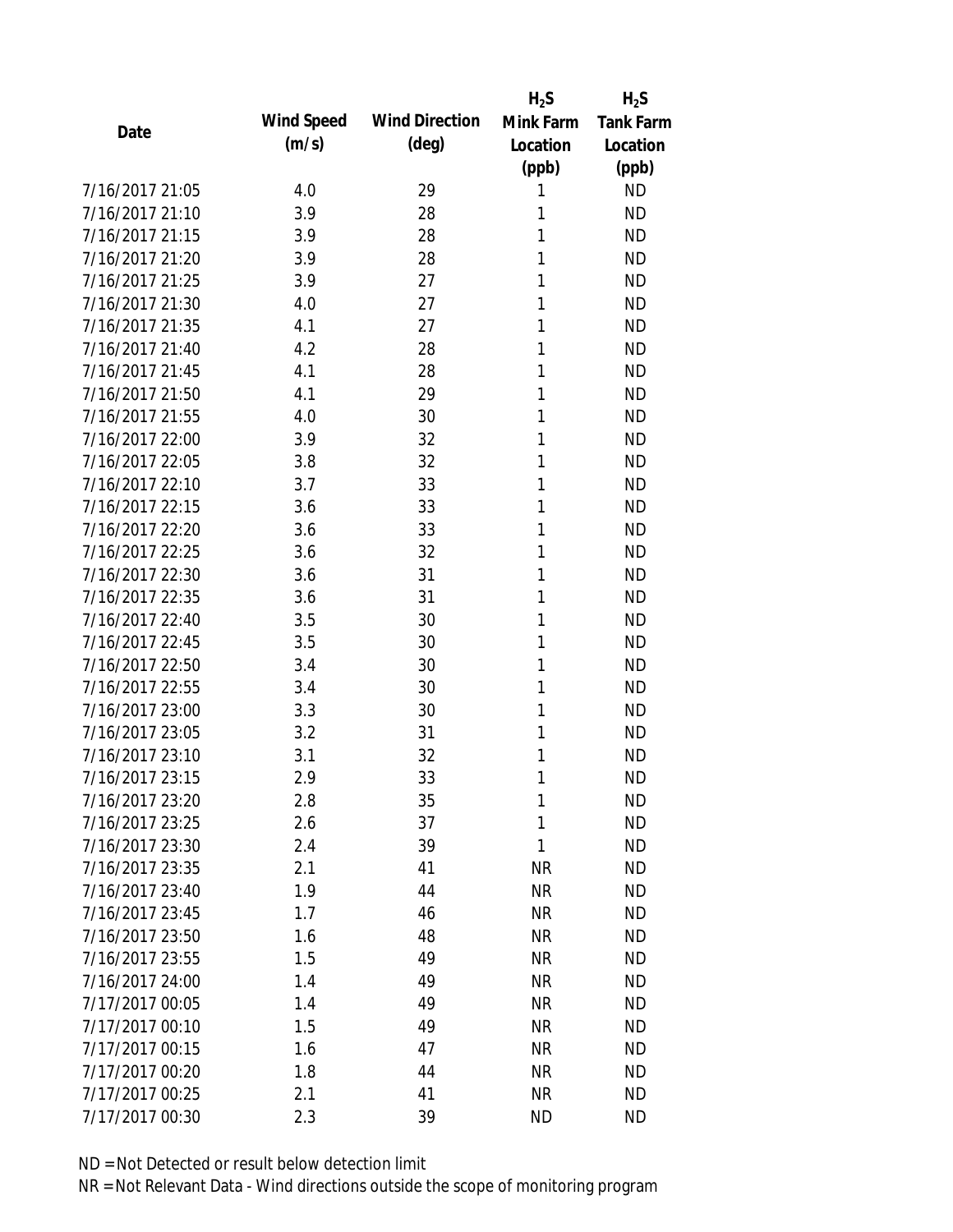|                 |            |                       | $H_2S$         | $H_2S$           |
|-----------------|------------|-----------------------|----------------|------------------|
| Date            | Wind Speed | <b>Wind Direction</b> | Mink Farm      | <b>Tank Farm</b> |
|                 | (m/s)      | $(\text{deg})$        | Location       | Location         |
|                 |            |                       | (ppb)          | (ppb)            |
| 7/17/2017 00:35 | 2.6        | 36                    | <b>ND</b>      | <b>ND</b>        |
| 7/17/2017 00:40 | 2.9        | 33                    | <b>ND</b>      | <b>ND</b>        |
| 7/17/2017 00:45 | 3.2        | 32                    | <b>ND</b>      | <b>ND</b>        |
| 7/17/2017 00:50 | 3.4        | 30                    | <b>ND</b>      | <b>ND</b>        |
| 7/17/2017 00:55 | 3.6        | 29                    | 1              | <b>ND</b>        |
| 7/17/2017 01:00 | 3.7        | 28                    | 1              | <b>ND</b>        |
| 7/17/2017 01:05 | 3.8        | 28                    | 1              | <b>ND</b>        |
| 7/17/2017 01:10 | 3.8        | 28                    | 1              | <b>ND</b>        |
| 7/17/2017 01:15 | 3.7        | 29                    | $\overline{2}$ | <b>ND</b>        |
| 7/17/2017 01:20 | 3.7        | 30                    | $\overline{2}$ | <b>ND</b>        |
| 7/17/2017 01:25 | 3.6        | 31                    | $\overline{2}$ | <b>ND</b>        |
| 7/17/2017 01:30 | 3.6        | 33                    | $\overline{2}$ | <b>ND</b>        |
| 7/17/2017 01:35 | 3.5        | 34                    | $\overline{2}$ | <b>ND</b>        |
| 7/17/2017 01:40 | 3.5        | 35                    | 1              | <b>ND</b>        |
| 7/17/2017 01:45 | 3.5        | 36                    | 1              | <b>ND</b>        |
| 7/17/2017 01:50 | 3.4        | 36                    | 1              | <b>ND</b>        |
| 7/17/2017 01:55 | 3.4        | 37                    | 1              | <b>ND</b>        |
| 7/17/2017 02:00 | 3.3        | 37                    | 1              | <b>ND</b>        |
| 7/17/2017 02:05 | 3.1        | 38                    | 1              | <b>ND</b>        |
| 7/17/2017 02:10 | 3.0        | 39                    | 1              | <b>ND</b>        |
| 7/17/2017 02:15 | 2.8        | 40                    | 1              | <b>ND</b>        |
| 7/17/2017 02:20 | 2.6        | 40                    | 1              | <b>ND</b>        |
| 7/17/2017 02:25 | 2.4        | 40                    | 1              | <b>ND</b>        |
| 7/17/2017 02:30 | 2.3        | 40                    | 1              | <b>ND</b>        |
| 7/17/2017 02:35 | 2.1        | 39                    | 1              | <b>ND</b>        |
| 7/17/2017 02:40 | 2.0        | 37                    | 1              | <b>ND</b>        |
| 7/17/2017 02:45 | 1.9        | 34                    | 1              | <b>ND</b>        |
| 7/17/2017 02:50 | 1.9        | 31                    | 1              | <b>ND</b>        |
| 7/17/2017 02:55 | 1.9        | 27                    | 1              | <b>ND</b>        |
| 7/17/2017 03:00 | 1.9        | 25                    | 1              | <b>ND</b>        |
| 7/17/2017 03:05 | 1.9        | 22                    | 1              | <b>ND</b>        |
| 7/17/2017 03:10 | 1.9        | 21                    | 1              | <b>ND</b>        |
| 7/17/2017 03:15 | 2.0        | 21                    | 1              | <b>ND</b>        |
| 7/17/2017 03:20 | 2.0        | 21                    | 1              | <b>ND</b>        |
| 7/17/2017 03:25 | 2.1        | 22                    | 1              | <b>ND</b>        |
| 7/17/2017 03:30 | 2.1        | 24                    | 1              | <b>ND</b>        |
| 7/17/2017 03:35 | 2.2        | 24                    | 1              | <b>ND</b>        |
| 7/17/2017 03:40 | 2.3        | 24                    | 1              | <b>ND</b>        |
| 7/17/2017 03:45 | 2.4        | 23                    | 1              | <b>ND</b>        |
| 7/17/2017 03:50 | 2.4        | 20                    | 1              | <b>ND</b>        |
| 7/17/2017 03:55 | 2.5        | 18                    | $\overline{2}$ | <b>ND</b>        |
| 7/17/2017 04:00 | 2.6        | 15                    | $\overline{2}$ | <b>ND</b>        |
|                 |            |                       |                |                  |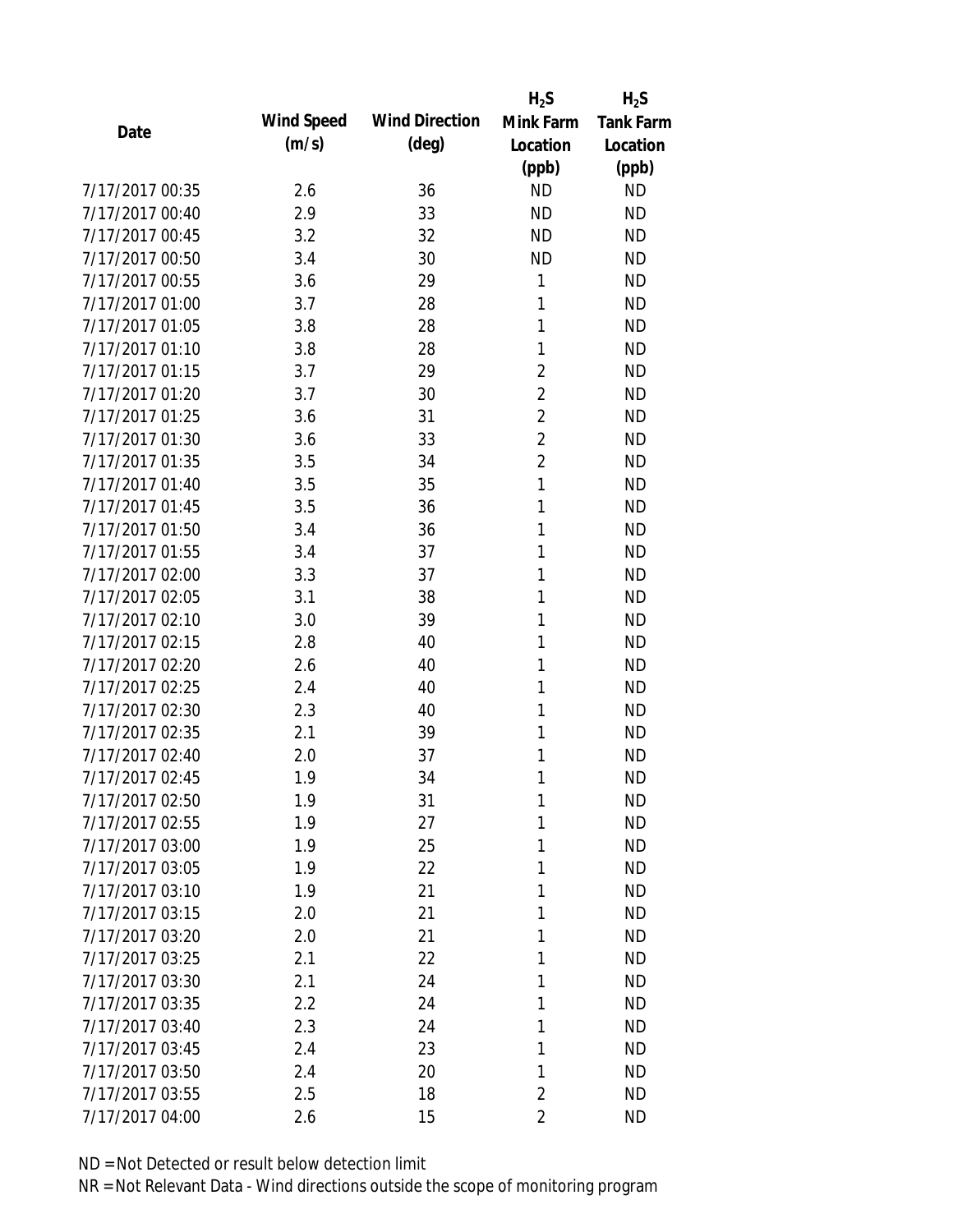|                 |            |                       | $H_2S$         | $H_2S$           |
|-----------------|------------|-----------------------|----------------|------------------|
| Date            | Wind Speed | <b>Wind Direction</b> | Mink Farm      | <b>Tank Farm</b> |
|                 | (m/s)      | $(\text{deg})$        | Location       | Location         |
|                 |            |                       | (ppb)          | (ppb)            |
| 7/17/2017 04:05 | 2.6        | 14                    | $\overline{2}$ | <b>ND</b>        |
| 7/17/2017 04:10 | 2.5        | 14                    | $\overline{2}$ | <b>ND</b>        |
| 7/17/2017 04:15 | 2.5        | 15                    | 1              | <b>ND</b>        |
| 7/17/2017 04:20 | 2.4        | 17                    | 1              | <b>ND</b>        |
| 7/17/2017 04:25 | 2.3        | 19                    | 1              | <b>ND</b>        |
| 7/17/2017 04:30 | 2.1        | 20                    | 1              | <b>ND</b>        |
| 7/17/2017 04:35 | 2.0        | 21                    | $\overline{2}$ | <b>ND</b>        |
| 7/17/2017 04:40 | 2.0        | 21                    | $\overline{2}$ | <b>ND</b>        |
| 7/17/2017 04:45 | 2.0        | 20                    | $\overline{2}$ | <b>ND</b>        |
| 7/17/2017 04:50 | 2.0        | 19                    | $\overline{2}$ | <b>ND</b>        |
| 7/17/2017 04:55 | 2.1        | 19                    | $\overline{2}$ | <b>ND</b>        |
| 7/17/2017 05:00 | 2.2        | 19                    | $\overline{2}$ | <b>ND</b>        |
| 7/17/2017 05:05 | 2.3        | 19                    | $\overline{c}$ | <b>ND</b>        |
| 7/17/2017 05:10 | 2.4        | 20                    | $\overline{2}$ | <b>ND</b>        |
| 7/17/2017 05:15 | 2.4        | 21                    | $\overline{2}$ | <b>ND</b>        |
| 7/17/2017 05:20 | 2.4        | 22                    | $\overline{2}$ | <b>ND</b>        |
| 7/17/2017 05:25 | 2.3        | 23                    | $\overline{2}$ | <b>ND</b>        |
| 7/17/2017 05:30 | 2.2        | 24                    | $\overline{2}$ | <b>ND</b>        |
| 7/17/2017 05:35 | 2.2        | 24                    | 1              | <b>ND</b>        |
| 7/17/2017 05:40 | 2.1        | 24                    | 1              | <b>ND</b>        |
| 7/17/2017 05:45 | 2.1        | 24                    | 1              | <b>ND</b>        |
| 7/17/2017 05:50 | 2.1        | 24                    | 1              | <b>ND</b>        |
| 7/17/2017 05:55 | 2.1        | 25                    | 1              | <b>ND</b>        |
| 7/17/2017 06:00 | 2.1        | 26                    | 1              | <b>ND</b>        |
| 7/17/2017 06:05 | 2.0        | 26                    | 1              | <b>ND</b>        |
| 7/17/2017 06:10 | 1.9        | 27                    | 1              | <b>ND</b>        |
| 7/17/2017 06:15 | 1.8        | 28                    | 1              | <b>ND</b>        |
| 7/17/2017 06:20 | 1.7        | 28                    | 1              | <b>ND</b>        |
| 7/17/2017 06:25 | 1.7        | 28                    | 1              | <b>ND</b>        |
| 7/17/2017 06:30 | 1.7        | 27                    | 1              | <b>ND</b>        |
| 7/17/2017 06:35 | 1.8        | 26                    | 1              | <b>ND</b>        |
| 7/17/2017 06:40 | 1.9        | 25                    | $\overline{2}$ | <b>ND</b>        |
| 7/17/2017 06:45 | 2.1        | 23                    | $\overline{2}$ | <b>ND</b>        |
| 7/17/2017 06:50 | 2.2        | 21                    | $\overline{2}$ | <b>ND</b>        |
| 7/17/2017 06:55 | 2.3        | 19                    | $\overline{2}$ | <b>ND</b>        |
| 7/17/2017 07:00 | 2.3        | 17                    | $\overline{2}$ | <b>ND</b>        |
| 7/17/2017 07:05 | 2.3        | 16                    | 1              | <b>ND</b>        |
| 7/17/2017 07:10 | 2.2        | 16                    | 1              | <b>ND</b>        |
| 7/17/2017 07:15 | 2.1        | 17                    | 1              | <b>ND</b>        |
| 7/17/2017 07:20 | 2.0        | 19                    | 1              | <b>ND</b>        |
| 7/17/2017 07:25 | 1.9        | 21                    | 1              | <b>ND</b>        |
| 7/17/2017 07:30 | 1.9        | 22                    | 1              | <b>ND</b>        |
|                 |            |                       |                |                  |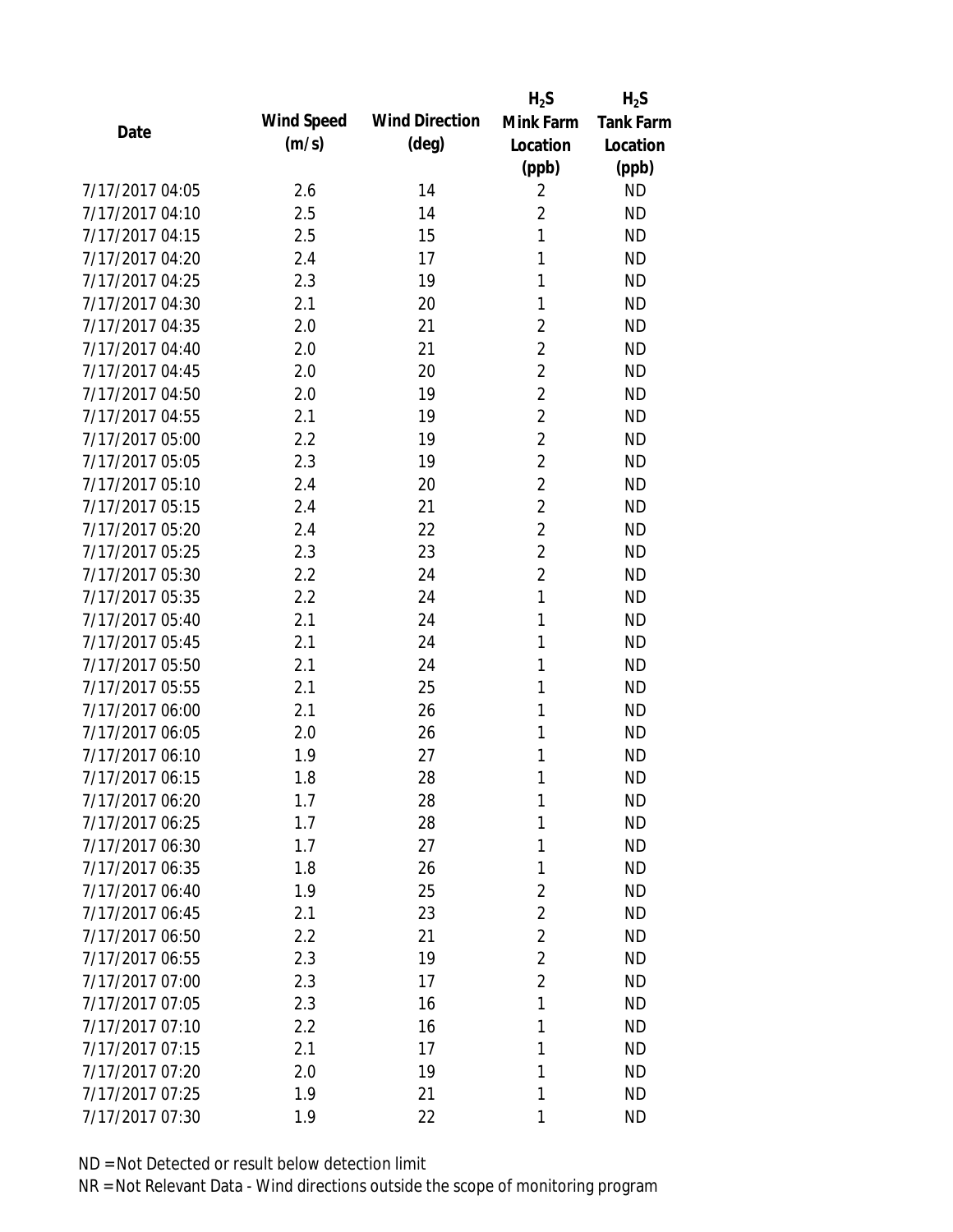|                 |            |                       | $H_2S$    | $H_2S$           |
|-----------------|------------|-----------------------|-----------|------------------|
| Date            | Wind Speed | <b>Wind Direction</b> | Mink Farm | <b>Tank Farm</b> |
|                 | (m/s)      | $(\text{deg})$        | Location  | Location         |
|                 |            |                       | (ppb)     | (ppb)            |
| 7/17/2017 07:35 | 1.9        | 21                    | 1         | <b>ND</b>        |
| 7/17/2017 07:40 | 1.8        | 21                    | 1         | <b>ND</b>        |
| 7/17/2017 07:45 | 1.8        | 20                    | 1         | <b>ND</b>        |
| 7/17/2017 07:50 | 1.8        | 19                    | 1         | <b>ND</b>        |
| 7/17/2017 07:55 | 1.9        | 18                    | 1         | <b>ND</b>        |
| 7/17/2017 08:00 | 1.9        | 18                    | 1         | <b>ND</b>        |
| 7/17/2017 08:05 | 2.0        | 19                    | 1         | <b>ND</b>        |
| 7/17/2017 08:10 | 2.1        | 20                    | 1         | <b>ND</b>        |
| 7/17/2017 08:15 | 2.2        | 21                    | 1         | <b>ND</b>        |
| 7/17/2017 08:20 | 2.2        | 21                    | 1         | <b>ND</b>        |
| 7/17/2017 08:25 | 2.3        | 22                    | 1         | <b>ND</b>        |
| 7/17/2017 08:30 | 2.4        | 23                    | 1         | <b>ND</b>        |
| 7/17/2017 08:35 | 2.5        | 23                    | 1         | <b>ND</b>        |
| 7/17/2017 08:40 | 2.5        | 23                    | 1         | <b>ND</b>        |
| 7/17/2017 08:45 | 2.6        | 23                    | 1         | <b>ND</b>        |
| 7/17/2017 08:50 | 2.7        | 23                    | 1         | <b>ND</b>        |
| 7/17/2017 08:55 | 2.7        | 23                    | 1         | <b>ND</b>        |
| 7/17/2017 09:00 | 2.7        | 23                    | 1         | <b>ND</b>        |
| 7/17/2017 09:05 | 2.6        | 23                    | 1         | <b>ND</b>        |
| 7/17/2017 09:10 | 2.6        | 22                    | 1         | <b>ND</b>        |
| 7/17/2017 09:15 | 2.5        | 21                    | 1         | <b>ND</b>        |
| 7/17/2017 09:20 | 2.4        | 19                    | 1         | <b>ND</b>        |
| 7/17/2017 09:25 | 2.3        | 17                    | 1         | <b>ND</b>        |
| 7/17/2017 09:30 | 2.2        | 14                    | 1         | <b>ND</b>        |
| 7/17/2017 09:35 | 2.1        | 12                    | 1         | <b>ND</b>        |
| 7/17/2017 09:40 | 2.0        | 11                    | 1         | <b>ND</b>        |
| 7/17/2017 09:45 | 2.0        | 9                     | 1         | <b>ND</b>        |
| 7/17/2017 09:50 | 2.0        | 8                     | 1         | <b>ND</b>        |
| 7/17/2017 09:55 | 2.0        | 8                     | 1         | <b>ND</b>        |
| 7/17/2017 10:00 | 2.1        | 8                     | 1         | <b>ND</b>        |
| 7/17/2017 10:05 | 2.1        | 8                     | 1         | <b>ND</b>        |
| 7/17/2017 10:10 | 2.2        | 66                    | <b>NR</b> | <b>ND</b>        |
| 7/17/2017 10:15 | 2.3        | 65                    | <b>NR</b> | <b>ND</b>        |
| 7/17/2017 10:20 | 2.4        | 64                    | <b>NR</b> | <b>ND</b>        |
| 7/17/2017 10:25 | 2.4        | 63                    | <b>NR</b> | <b>ND</b>        |
| 7/17/2017 10:30 | 2.5        | 62                    | <b>NR</b> | <b>ND</b>        |
| 7/17/2017 10:35 | 2.6        | 63                    | <b>NR</b> | <b>ND</b>        |
| 7/17/2017 10:40 | 2.7        | 4                     | 1         | <b>ND</b>        |
| 7/17/2017 10:45 | 2.7        | 5                     | 1         | <b>ND</b>        |
| 7/17/2017 10:50 | 2.8        | 8                     | 1         | <b>ND</b>        |
| 7/17/2017 10:55 | 2.8        | 9                     | 1         | <b>ND</b>        |
| 7/17/2017 11:00 | 2.8        | 11                    | 1         | <b>ND</b>        |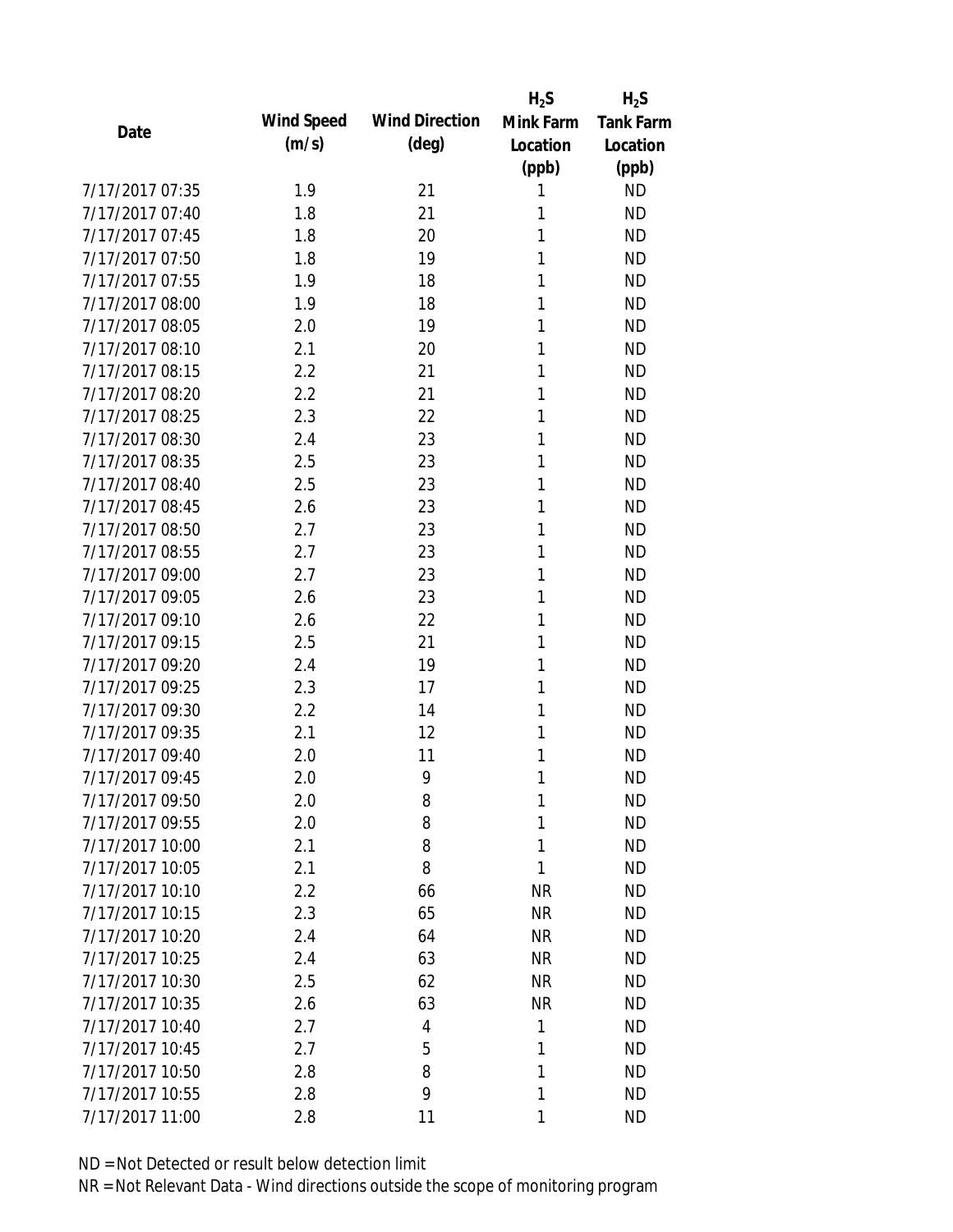|                 |            |                       | $H_2S$    | $H_2S$           |
|-----------------|------------|-----------------------|-----------|------------------|
| Date            | Wind Speed | <b>Wind Direction</b> | Mink Farm | <b>Tank Farm</b> |
|                 | (m/s)      | $(\text{deg})$        | Location  | Location         |
|                 |            |                       | (ppb)     | (ppb)            |
| 7/17/2017 11:05 | 2.7        | 12                    | 1         | <b>ND</b>        |
| 7/17/2017 11:10 | 2.7        | 15                    | 1         | <b>ND</b>        |
| 7/17/2017 11:15 | 2.7        | 18                    | 1         | <b>ND</b>        |
| 7/17/2017 11:20 | 2.6        | 20                    | 1         | <b>ND</b>        |
| 7/17/2017 11:25 | 2.5        | 24                    | 1         | <b>ND</b>        |
| 7/17/2017 11:30 | 2.4        | 26                    | 1         | <b>ND</b>        |
| 7/17/2017 11:35 | 2.4        | 29                    | 1         | <b>ND</b>        |
| 7/17/2017 11:40 | 2.4        | 28                    | 1         | <b>ND</b>        |
| 7/17/2017 11:45 | 2.3        | 28                    | 1         | <b>ND</b>        |
| 7/17/2017 11:50 | 2.3        | 27                    | <b>ND</b> | <b>ND</b>        |
| 7/17/2017 11:55 | 2.3        | 26                    | <b>ND</b> | <b>ND</b>        |
| 7/17/2017 12:00 | 2.4        | 28                    | <b>ND</b> | <b>ND</b>        |
| 7/17/2017 12:05 | 2.3        | 29                    | <b>ND</b> | <b>ND</b>        |
| 7/17/2017 12:10 | 2.3        | 33                    | <b>ND</b> | <b>ND</b>        |
| 7/17/2017 12:15 | 2.3        | 38                    | 1         | <b>ND</b>        |
| 7/17/2017 12:20 | 2.2        | 43                    | <b>NR</b> | <b>ND</b>        |
| 7/17/2017 12:25 | 2.2        | 50                    | <b>NR</b> | <b>ND</b>        |
| 7/17/2017 12:30 | 2.2        | 55                    | <b>NR</b> | <b>ND</b>        |
| 7/17/2017 12:35 | 2.1        | 62                    | <b>NR</b> | <b>ND</b>        |
| 7/17/2017 12:40 | 2.1        | 65                    | <b>NR</b> | <b>ND</b>        |
| 7/17/2017 12:45 | 2.1        | 66                    | <b>NR</b> | <b>ND</b>        |
| 7/17/2017 12:50 | 2.1        | 66                    | <b>NR</b> | <b>ND</b>        |
| 7/17/2017 12:55 | 2.1        | 63                    | <b>NR</b> | <b>ND</b>        |
| 7/17/2017 13:00 | 2.1        | 62                    | <b>NR</b> | <b>ND</b>        |
| 7/17/2017 13:05 | 2.1        | 59                    | <b>NR</b> | <b>ND</b>        |
| 7/17/2017 13:10 | 2.2        | 61                    | <b>NR</b> | <b>ND</b>        |
| 7/17/2017 13:15 | 2.1        | 67                    | <b>NR</b> | <b>ND</b>        |
| 7/17/2017 13:20 | 2.1        | 72                    | <b>NR</b> | <b>ND</b>        |
| 7/17/2017 13:25 | 2.1        | 74                    | <b>NR</b> | <b>ND</b>        |
| 7/17/2017 13:30 | 2.0        | 71                    | <b>NR</b> | <b>ND</b>        |
| 7/17/2017 13:35 | 2.0        | 64                    | <b>NR</b> | <b>ND</b>        |
| 7/17/2017 13:40 | 2.0        | 52                    | <b>NR</b> | <b>ND</b>        |
| 7/17/2017 13:45 | 2.0        | 38                    | <b>ND</b> | ND               |
| 7/17/2017 13:50 | 2.0        | 26                    | <b>ND</b> | <b>ND</b>        |
| 7/17/2017 13:55 | 2.0        | 18                    | <b>ND</b> | <b>ND</b>        |
| 7/17/2017 14:00 | 2.0        | 17                    | 1         | <b>ND</b>        |
| 7/17/2017 14:05 | 2.0        | 24                    | 1         | <b>ND</b>        |
| 7/17/2017 14:10 | 2.0        | 40                    | 1         | <b>ND</b>        |
| 7/17/2017 14:15 |            | 56                    | <b>NR</b> | <b>ND</b>        |
| 7/17/2017 14:20 | 2.0<br>2.0 | 69                    | <b>NR</b> | ND               |
| 7/17/2017 14:25 |            | 79                    | <b>NR</b> | <b>ND</b>        |
|                 | 2.0        |                       |           |                  |
| 7/17/2017 14:30 | 2.1        | 86                    | <b>NR</b> | <b>ND</b>        |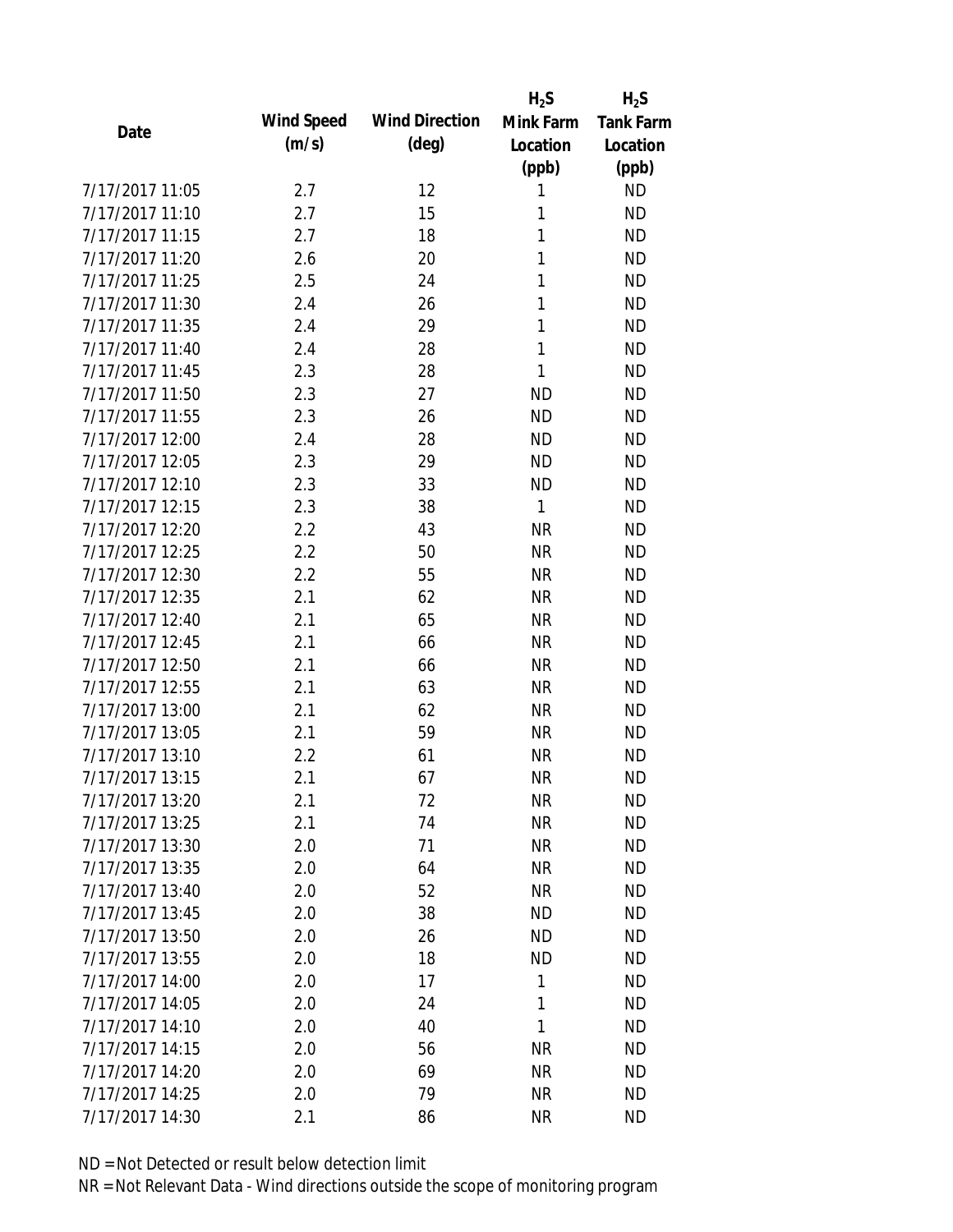|                 |            |                       | $H_2S$    | $H_2S$           |
|-----------------|------------|-----------------------|-----------|------------------|
|                 | Wind Speed | <b>Wind Direction</b> | Mink Farm | <b>Tank Farm</b> |
| Date            | (m/s)      | $(\text{deg})$        | Location  | Location         |
|                 |            |                       | (ppb)     | (ppb)            |
| 7/17/2017 14:35 | 2.2        | 87                    | <b>NR</b> | <b>ND</b>        |
| 7/17/2017 14:40 | 2.2        | 84                    | <b>NR</b> | <b>ND</b>        |
| 7/17/2017 14:45 | 2.3        | 81                    | <b>NR</b> | <b>ND</b>        |
| 7/17/2017 14:50 | 2.3        | 79                    | <b>NR</b> | <b>ND</b>        |
| 7/17/2017 14:55 | 2.3        | 79                    | <b>NR</b> | <b>ND</b>        |
| 7/17/2017 15:00 | 2.2        | 81                    | <b>NR</b> | <b>ND</b>        |
| 7/17/2017 15:05 | 2.2        | 79                    | <b>NR</b> | <b>ND</b>        |
| 7/17/2017 15:10 | 2.2        | 76                    | <b>NR</b> | <b>ND</b>        |
| 7/17/2017 15:15 | 2.2        | 70                    | <b>NR</b> | <b>ND</b>        |
| 7/17/2017 15:20 | 2.1        | 68                    | <b>NR</b> | <b>ND</b>        |
| 7/17/2017 15:25 | 2.2        | 64                    | <b>NR</b> | <b>ND</b>        |
| 7/17/2017 15:30 | 2.2        | 60                    | <b>NR</b> | <b>ND</b>        |
| 7/17/2017 15:35 | 2.3        | 59                    | <b>NR</b> | <b>ND</b>        |
| 7/17/2017 15:40 | 2.3        | 57                    | <b>NR</b> | <b>ND</b>        |
| 7/17/2017 15:45 | 2.3        | 56                    | <b>NR</b> | <b>ND</b>        |
| 7/17/2017 15:50 | 2.4        | 52                    | <b>NR</b> | <b>ND</b>        |
| 7/17/2017 15:55 | 2.5        | 50                    | <b>NR</b> | <b>ND</b>        |
| 7/17/2017 16:00 | 2.6        | 50                    | <b>NR</b> | <b>ND</b>        |
| 7/17/2017 16:05 | 2.6        | 51                    | <b>NR</b> | <b>ND</b>        |
| 7/17/2017 16:10 | 2.6        | 55                    | <b>NR</b> | <b>ND</b>        |
| 7/17/2017 16:15 | 2.6        | 61                    | <b>NR</b> | <b>ND</b>        |
| 7/17/2017 16:20 | 2.5        | 69                    | <b>NR</b> | <b>ND</b>        |
| 7/17/2017 16:25 | 2.5        | 76                    | <b>NR</b> | <b>ND</b>        |
| 7/17/2017 16:30 | 2.4        | 81                    | <b>NR</b> | <b>ND</b>        |
| 7/17/2017 16:35 | 2.4        | 86                    | <b>NR</b> | <b>ND</b>        |
| 7/17/2017 16:40 | 2.4        | 91                    | <b>NR</b> | <b>ND</b>        |
| 7/17/2017 16:45 | 2.4        | 94                    | <b>NR</b> | <b>ND</b>        |
| 7/17/2017 16:50 | 2.3        | 96                    | NR        | <b>ND</b>        |
| 7/17/2017 16:55 | 2.4        | 100                   | <b>NR</b> | <b>ND</b>        |
| 7/17/2017 17:00 | 2.3        | 102                   | <b>NR</b> | <b>ND</b>        |
| 7/17/2017 17:05 | 2.3        | 103                   | <b>NR</b> | <b>ND</b>        |
| 7/17/2017 17:10 | 2.3        | 102                   | <b>NR</b> | <b>ND</b>        |
| 7/17/2017 17:15 | 2.2        | 98                    | <b>NR</b> | <b>ND</b>        |
| 7/17/2017 17:20 | 2.1        | 90                    | <b>NR</b> | <b>ND</b>        |
| 7/17/2017 17:25 | 2.0        | 80                    | <b>NR</b> | <b>ND</b>        |
| 7/17/2017 17:30 | 2.0        | 68                    | <b>NR</b> | <b>ND</b>        |
| 7/17/2017 17:35 | 1.9        | 57                    | <b>NR</b> | <b>ND</b>        |
| 7/17/2017 17:40 | 1.9        | 47                    | <b>NR</b> | <b>ND</b>        |
| 7/17/2017 17:45 | 1.9        | 39                    | <b>ND</b> | <b>ND</b>        |
| 7/17/2017 17:50 | 2.0        | 36                    | ND        | <b>ND</b>        |
| 7/17/2017 17:55 | 2.0        | 37                    | <b>ND</b> | <b>ND</b>        |
| 7/17/2017 18:00 | 1.9        | 40                    | <b>ND</b> | <b>ND</b>        |
|                 |            |                       |           |                  |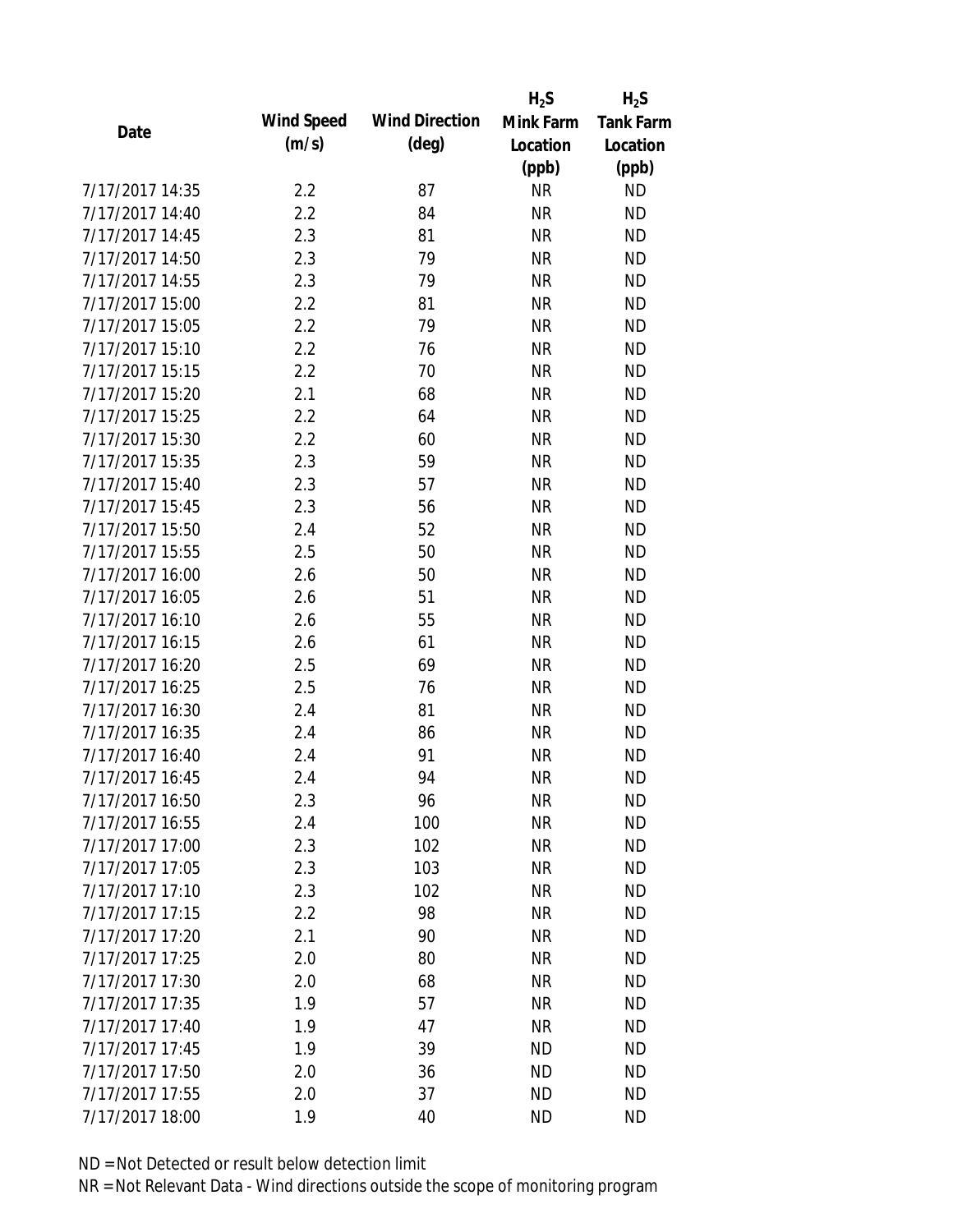|                 |            |                       | $H_2S$    | $H_2S$           |
|-----------------|------------|-----------------------|-----------|------------------|
| Date            | Wind Speed | <b>Wind Direction</b> | Mink Farm | <b>Tank Farm</b> |
|                 | (m/s)      | $(\text{deg})$        | Location  | Location         |
|                 |            |                       | (ppb)     | (ppb)            |
| 7/17/2017 18:05 | 1.9        | 46                    | <b>NR</b> | <b>ND</b>        |
| 7/17/2017 18:10 | 1.8        | 53                    | <b>NR</b> | <b>ND</b>        |
| 7/17/2017 18:15 | 1.8        | 61                    | <b>NR</b> | <b>ND</b>        |
| 7/17/2017 18:20 | 1.7        | 66                    | <b>NR</b> | <b>ND</b>        |
| 7/17/2017 18:25 | 1.6        | 69                    | <b>NR</b> | <b>ND</b>        |
| 7/17/2017 18:30 | 1.7        | 70                    | <b>NR</b> | <b>ND</b>        |
| 7/17/2017 18:35 | 1.7        | 69                    | <b>NR</b> | <b>ND</b>        |
| 7/17/2017 18:40 | 1.7        | 65                    | <b>NR</b> | <b>ND</b>        |
| 7/17/2017 18:45 | 1.7        | 61                    | <b>NR</b> | <b>ND</b>        |
| 7/17/2017 18:50 | 1.6        | 60                    | <b>NR</b> | <b>ND</b>        |
| 7/17/2017 18:55 | 1.6        | 59                    | <b>NR</b> | <b>ND</b>        |
| 7/17/2017 19:00 | 1.6        | 59                    | <b>NR</b> | <b>ND</b>        |
| 7/17/2017 19:05 | 1.6        | 61                    | <b>NR</b> | <b>ND</b>        |
| 7/17/2017 19:10 | 1.5        | 64                    | <b>NR</b> | <b>ND</b>        |
| 7/17/2017 19:15 | 1.5        | 67                    | <b>NR</b> | <b>ND</b>        |
| 7/17/2017 19:20 | 1.5        | 69                    | <b>NR</b> | <b>ND</b>        |
| 7/17/2017 19:25 | 1.5        | 71                    | <b>NR</b> | <b>ND</b>        |
| 7/17/2017 19:30 | 1.5        | 73                    | <b>NR</b> | <b>ND</b>        |
| 7/17/2017 19:35 | 1.5        | 75                    | <b>NR</b> | <b>ND</b>        |
| 7/17/2017 19:40 | 1.5        | 77                    | <b>NR</b> | <b>ND</b>        |
| 7/17/2017 19:45 | 1.6        | 79                    | <b>NR</b> | <b>ND</b>        |
| 7/17/2017 19:50 | 1.7        | 82                    | <b>NR</b> | <b>ND</b>        |
| 7/17/2017 19:55 | 1.8        | 85                    | <b>NR</b> | <b>ND</b>        |
| 7/17/2017 20:00 | 1.9        | 88                    | <b>NR</b> | <b>ND</b>        |
| 7/17/2017 20:05 | 2.0        | 90                    | <b>NR</b> | <b>ND</b>        |
| 7/17/2017 20:10 | 2.0        | 92                    | <b>NR</b> | <b>ND</b>        |
| 7/17/2017 20:15 | 2.1        | 92                    | <b>NR</b> | <b>ND</b>        |
| 7/17/2017 20:20 | 2.1        | 93                    | NR        | <b>ND</b>        |
| 7/17/2017 20:25 | 2.2        | 94                    | <b>NR</b> | <b>ND</b>        |
| 7/17/2017 20:30 | 2.2        | 95                    | <b>NR</b> | <b>ND</b>        |
| 7/17/2017 20:35 | 2.3        | 97                    | <b>NR</b> | <b>ND</b>        |
| 7/17/2017 20:40 | 2.3        | 99                    | <b>NR</b> | <b>ND</b>        |
| 7/17/2017 20:45 | 2.4        | 102                   | <b>NR</b> | <b>ND</b>        |
| 7/17/2017 20:50 | 2.5        | 105                   | <b>NR</b> | <b>ND</b>        |
| 7/17/2017 20:55 | 2.6        | 107                   | <b>NR</b> | <b>ND</b>        |
| 7/17/2017 21:00 | 2.7        | 109                   | <b>NR</b> | <b>ND</b>        |
| 7/17/2017 21:05 | 2.8        | 111                   | <b>NR</b> | <b>ND</b>        |
| 7/17/2017 21:10 | 2.8        | 113                   | <b>NR</b> | <b>ND</b>        |
| 7/17/2017 21:15 | 2.8        | 114                   | <b>NR</b> | 1                |
| 7/17/2017 21:20 | 2.8        | 115                   | NR        | 1                |
| 7/17/2017 21:25 | 2.7        | 115                   | <b>NR</b> | 1                |
| 7/17/2017 21:30 | 2.7        | 115                   | <b>NR</b> | 1                |
|                 |            |                       |           |                  |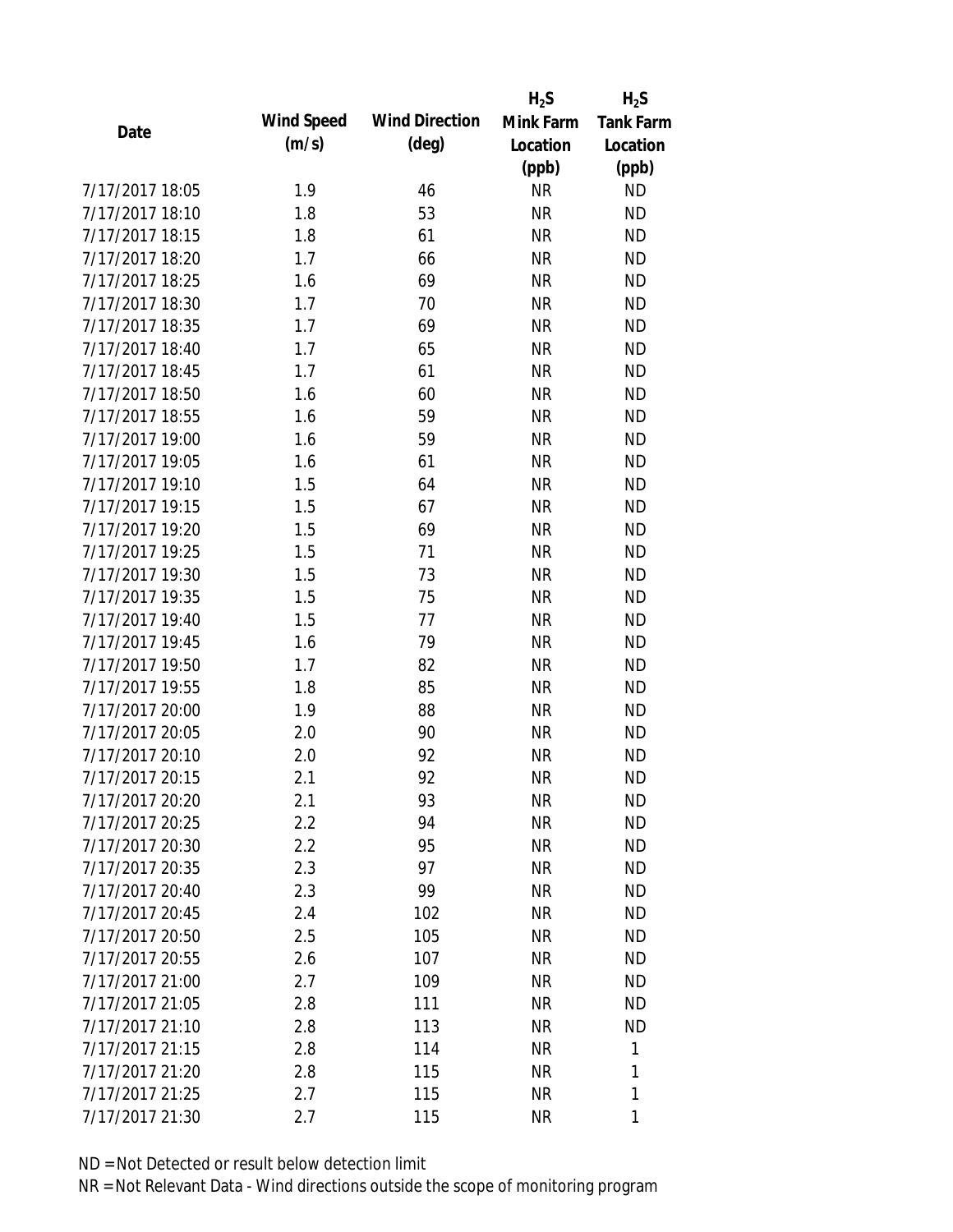|                 |            |                       | $H_2S$    | $H_2S$           |
|-----------------|------------|-----------------------|-----------|------------------|
| Date            | Wind Speed | <b>Wind Direction</b> | Mink Farm | <b>Tank Farm</b> |
|                 | (m/s)      | $(\text{deg})$        | Location  | Location         |
|                 |            |                       | (ppb)     | (ppb)            |
| 7/17/2017 21:35 | 2.7        | 114                   | <b>NR</b> | 1                |
| 7/17/2017 21:40 | 2.7        | 113                   | <b>NR</b> | 1                |
| 7/17/2017 21:45 | 2.6        | 112                   | <b>NR</b> | 1                |
| 7/17/2017 21:50 | 2.6        | 111                   | <b>NR</b> | <b>ND</b>        |
| 7/17/2017 21:55 | 2.6        | 110                   | <b>NR</b> | <b>ND</b>        |
| 7/17/2017 22:00 | 2.5        | 110                   | <b>NR</b> | <b>ND</b>        |
| 7/17/2017 22:05 | 2.5        | 110                   | <b>NR</b> | <b>ND</b>        |
| 7/17/2017 22:10 | 2.5        | 110                   | <b>NR</b> | <b>ND</b>        |
| 7/17/2017 22:15 | 2.5        | 110                   | <b>NR</b> | <b>ND</b>        |
| 7/17/2017 22:20 | 2.5        | 110                   | <b>NR</b> | <b>ND</b>        |
| 7/17/2017 22:25 | 2.5        | 108                   | <b>NR</b> | <b>ND</b>        |
| 7/17/2017 22:30 | 2.4        | 104                   | <b>NR</b> | <b>ND</b>        |
| 7/17/2017 22:35 | 2.4        | 100                   | <b>NR</b> | <b>ND</b>        |
| 7/17/2017 22:40 | 2.2        | 93                    | <b>NR</b> | <b>ND</b>        |
| 7/17/2017 22:45 | 2.1        | 86                    | <b>NR</b> | <b>ND</b>        |
| 7/17/2017 22:50 | 1.9        | 79                    | <b>NR</b> | <b>ND</b>        |
| 7/17/2017 22:55 | 1.8        | 73                    | <b>NR</b> | <b>ND</b>        |
| 7/17/2017 23:00 | 1.7        | 68                    | <b>NR</b> | <b>ND</b>        |
| 7/17/2017 23:05 | 1.6        | 65                    | <b>NR</b> | <b>ND</b>        |
| 7/17/2017 23:10 | 1.6        | 64                    | <b>NR</b> | <b>ND</b>        |
| 7/17/2017 23:15 | 1.5        | 65                    | <b>NR</b> | <b>ND</b>        |
| 7/17/2017 23:20 | 1.5        | 68                    | <b>NR</b> | <b>ND</b>        |
| 7/17/2017 23:25 | 1.6        | 72                    | <b>NR</b> | <b>ND</b>        |
| 7/17/2017 23:30 | 1.7        | 76                    | <b>NR</b> | <b>ND</b>        |
| 7/17/2017 23:35 | 1.8        | 80                    | <b>NR</b> | <b>ND</b>        |
| 7/17/2017 23:40 | 1.9        | 83                    | <b>NR</b> | <b>ND</b>        |
| 7/17/2017 23:45 | 1.9        | 84                    | <b>NR</b> | <b>ND</b>        |
| 7/17/2017 23:50 | 1.9        | 84                    | <b>NR</b> | <b>ND</b>        |
| 7/17/2017 23:55 | 1.9        | 82                    | <b>NR</b> | <b>ND</b>        |
| 7/17/2017 24:00 | 1.8        | 80                    | <b>NR</b> | <b>ND</b>        |
| 7/18/2017 00:05 | 1.7        | 77                    | <b>NR</b> | <b>ND</b>        |
| 7/18/2017 00:10 | 1.6        | 73                    | <b>NR</b> | <b>ND</b>        |
| 7/18/2017 00:15 | 1.4        | 71                    | <b>NR</b> | <b>ND</b>        |
| 7/18/2017 00:20 | 1.4        | 71                    | <b>NR</b> | <b>ND</b>        |
| 7/18/2017 00:25 | 1.3        | 71                    | <b>NR</b> | <b>ND</b>        |
| 7/18/2017 00:30 | 1.3        | 72                    | <b>NR</b> | <b>ND</b>        |
| 7/18/2017 00:35 | 1.4        | 74                    | <b>NR</b> | <b>ND</b>        |
| 7/18/2017 00:40 | 1.5        | 76                    | <b>NR</b> | <b>ND</b>        |
| 7/18/2017 00:45 | 1.6        | 78                    | <b>NR</b> | <b>ND</b>        |
| 7/18/2017 00:50 | 1.6        | 78                    | NR        | <b>ND</b>        |
| 7/18/2017 00:55 | 1.7        | 78                    | <b>NR</b> | <b>ND</b>        |
| 7/18/2017 01:00 | 1.7        | 79                    | <b>NR</b> | <b>ND</b>        |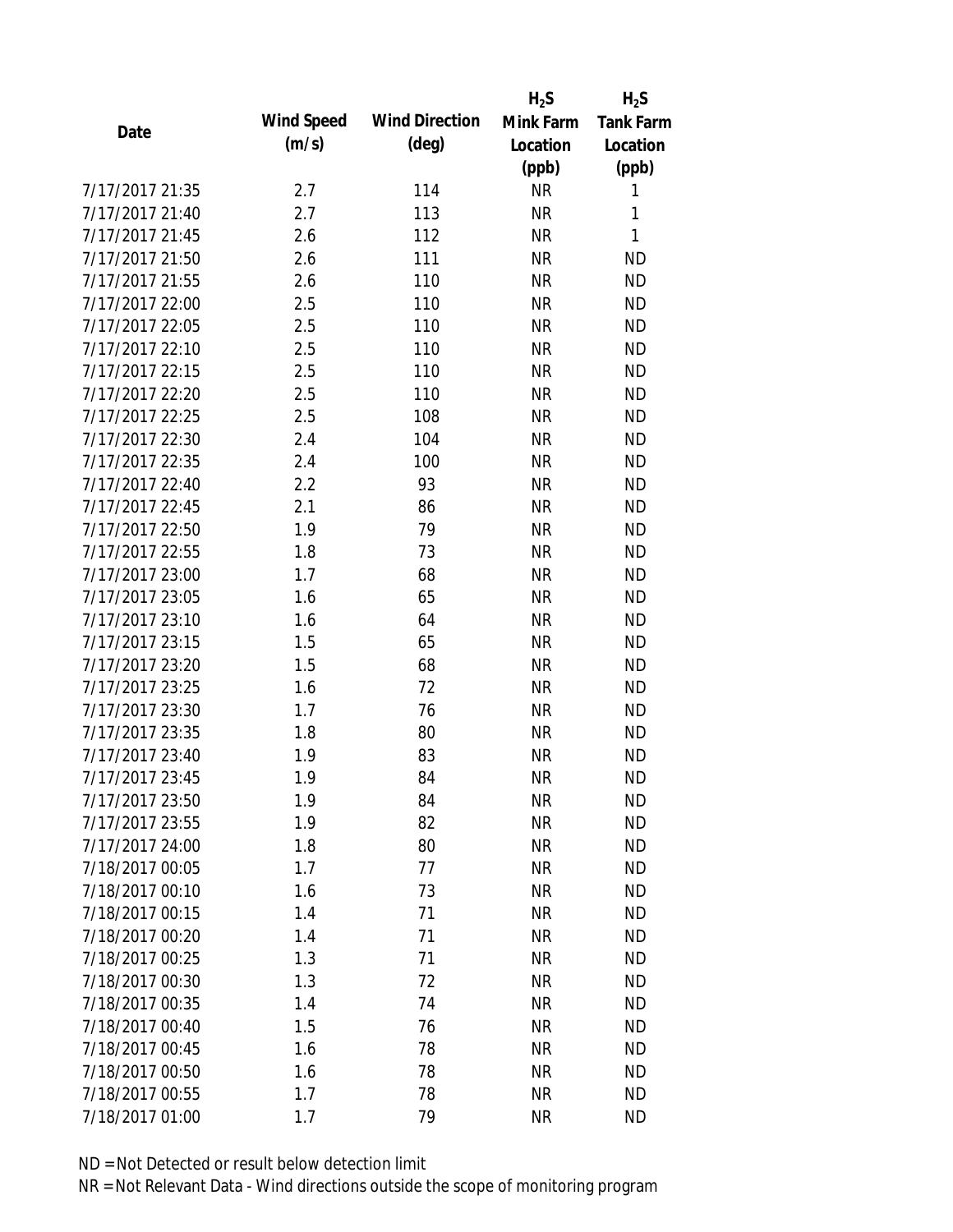|                 |            |                       | $H_2S$    | $H_2S$           |
|-----------------|------------|-----------------------|-----------|------------------|
| Date            | Wind Speed | <b>Wind Direction</b> | Mink Farm | <b>Tank Farm</b> |
|                 | (m/s)      | $(\text{deg})$        | Location  | Location         |
|                 |            |                       | (ppb)     | (ppb)            |
| 7/18/2017 01:05 | 1.8        | 79                    | <b>NR</b> | <b>ND</b>        |
| 7/18/2017 01:10 | 1.8        | 78                    | <b>NR</b> | <b>ND</b>        |
| 7/18/2017 01:15 | 1.7        | 79                    | <b>NR</b> | <b>ND</b>        |
| 7/18/2017 01:20 | 1.7        | 79                    | <b>NR</b> | <b>ND</b>        |
| 7/18/2017 01:25 | 1.7        | 80                    | <b>NR</b> | <b>ND</b>        |
| 7/18/2017 01:30 | 1.7        | 80                    | <b>NR</b> | <b>ND</b>        |
| 7/18/2017 01:35 | 1.7        | 80                    | <b>NR</b> | <b>ND</b>        |
| 7/18/2017 01:40 | 1.7        | 81                    | <b>NR</b> | <b>ND</b>        |
| 7/18/2017 01:45 | 1.7        | 81                    | <b>NR</b> | <b>ND</b>        |
| 7/18/2017 01:50 | 1.6        | 80                    | <b>NR</b> | <b>ND</b>        |
| 7/18/2017 01:55 | 1.6        | 78                    | <b>NR</b> | <b>ND</b>        |
| 7/18/2017 02:00 | 1.5        | 76                    | <b>NR</b> | <b>ND</b>        |
| 7/18/2017 02:05 | 1.5        | 73                    | <b>NR</b> | <b>ND</b>        |
| 7/18/2017 02:10 | 1.4        | 70                    | <b>NR</b> | <b>ND</b>        |
| 7/18/2017 02:15 | 1.3        | 68                    | <b>NR</b> | <b>ND</b>        |
| 7/18/2017 02:20 | 1.3        | 65                    | <b>NR</b> | <b>ND</b>        |
| 7/18/2017 02:25 | 1.2        | 62                    | <b>NR</b> | <b>ND</b>        |
| 7/18/2017 02:30 | 1.1        | 61                    | <b>NR</b> | <b>ND</b>        |
| 7/18/2017 02:35 | 1.0        | 61                    | <b>NR</b> | <b>ND</b>        |
| 7/18/2017 02:40 | 0.9        | 60                    | <b>NR</b> | <b>ND</b>        |
| 7/18/2017 02:45 | 0.8        | 60                    | <b>NR</b> | <b>ND</b>        |
| 7/18/2017 02:50 | 0.8        | 62                    | <b>NR</b> | <b>ND</b>        |
| 7/18/2017 02:55 | 0.7        | 64                    | <b>NR</b> | <b>ND</b>        |
| 7/18/2017 03:00 | 0.7        | 65                    | <b>NR</b> | <b>ND</b>        |
| 7/18/2017 03:05 | 0.7        | 65                    | <b>NR</b> | <b>ND</b>        |
| 7/18/2017 03:10 | 0.7        | 65                    | <b>NR</b> | <b>ND</b>        |
| 7/18/2017 03:15 | 0.8        | 63                    | <b>NR</b> | <b>ND</b>        |
| 7/18/2017 03:20 | 0.8        | 61                    | <b>NR</b> | <b>ND</b>        |
| 7/18/2017 03:25 | 0.9        | 59                    | <b>NR</b> | <b>ND</b>        |
| 7/18/2017 03:30 | 0.9        | 58                    | <b>NR</b> | <b>ND</b>        |
| 7/18/2017 03:35 | 1.0        | 59                    | <b>NR</b> | <b>ND</b>        |
| 7/18/2017 03:40 | 1.1        | 61                    | <b>NR</b> | <b>ND</b>        |
| 7/18/2017 03:45 | 1.1        | 64                    | <b>NR</b> | <b>ND</b>        |
| 7/18/2017 03:50 | 1.1        | 67                    | <b>NR</b> | <b>ND</b>        |
| 7/18/2017 03:55 | 1.2        | 70                    | <b>NR</b> | <b>ND</b>        |
| 7/18/2017 04:00 | 1.2        | 72                    | <b>NR</b> | <b>ND</b>        |
| 7/18/2017 04:05 | 1.2        | 72                    | <b>NR</b> | <b>ND</b>        |
| 7/18/2017 04:10 | 1.1        | 73                    | <b>NR</b> | <b>ND</b>        |
| 7/18/2017 04:15 | 1.1        | 75                    | <b>NR</b> | <b>ND</b>        |
| 7/18/2017 04:20 | 1.2        | 79                    | <b>NR</b> | <b>ND</b>        |
| 7/18/2017 04:25 | 1.2        | 84                    | <b>NR</b> | <b>ND</b>        |
| 7/18/2017 04:30 | 1.2        | 90                    | <b>NR</b> | <b>ND</b>        |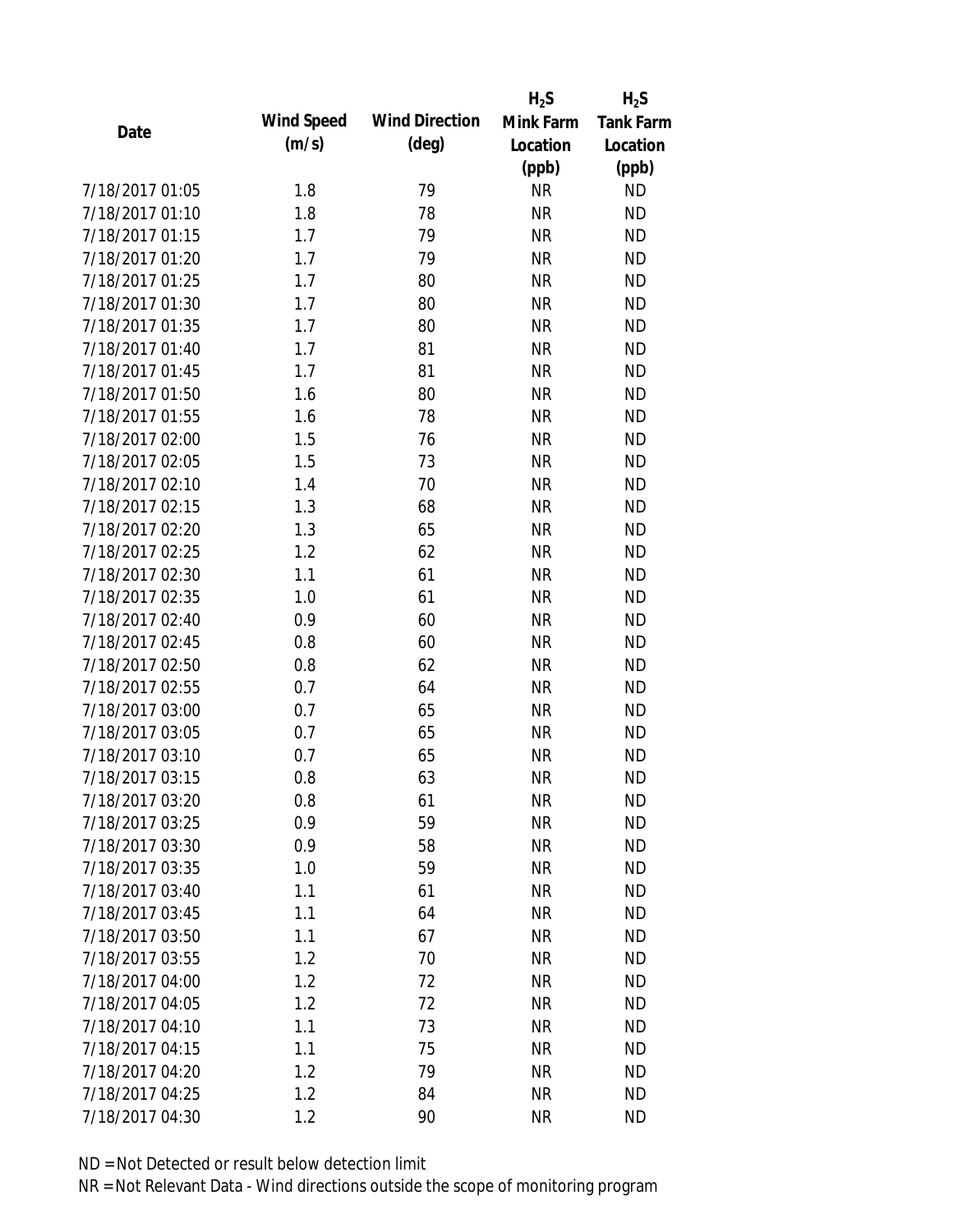|                 |                   |                       | $H_2S$    | $H_2S$           |
|-----------------|-------------------|-----------------------|-----------|------------------|
| Date            | <b>Wind Speed</b> | <b>Wind Direction</b> | Mink Farm | <b>Tank Farm</b> |
|                 | (m/s)             | $(\text{deg})$        | Location  | Location         |
|                 |                   |                       | (ppb)     | (ppb)            |
| 7/18/2017 04:35 | 1.2               | 96                    | <b>NR</b> | <b>ND</b>        |
| 7/18/2017 04:40 | 1.2               | 101                   | <b>NR</b> | <b>ND</b>        |
| 7/18/2017 04:45 | 1.1               | 104                   | <b>NR</b> | <b>ND</b>        |
| 7/18/2017 04:50 | 0.9               | 105                   | <b>NR</b> | <b>ND</b>        |
| 7/18/2017 04:55 | 0.7               | 104                   | <b>NR</b> | <b>ND</b>        |
| 7/18/2017 05:00 | 0.6               | 109                   | <b>NR</b> | <b>ND</b>        |
| 7/18/2017 05:05 | 0.4               | 116                   | <b>NR</b> | <b>ND</b>        |
| 7/18/2017 05:10 | 0.3               | 132                   | <b>NR</b> | <b>ND</b>        |
| 7/18/2017 05:15 | 0.3               | 148                   | <b>NR</b> | <b>ND</b>        |
| 7/18/2017 05:20 | 0.3               | 162                   | <b>NR</b> | <b>ND</b>        |
| 7/18/2017 05:25 | 0.4               | 177                   | <b>NR</b> | <b>ND</b>        |
| 7/18/2017 05:30 | 0.5               | 185                   | <b>NR</b> | <b>ND</b>        |
| 7/18/2017 05:35 | 0.6               | 192                   | <b>NR</b> | <b>ND</b>        |
| 7/18/2017 05:40 | 0.6               | 188                   | <b>NR</b> | <b>ND</b>        |
| 7/18/2017 05:45 | 0.7               | 184                   | <b>NR</b> | <b>ND</b>        |
| 7/18/2017 05:50 | 0.7               | 183                   | <b>NR</b> | <b>ND</b>        |
| 7/18/2017 05:55 | 0.7               | 184                   | <b>NR</b> | <b>ND</b>        |
| 7/18/2017 06:00 | 0.6               | 186                   | <b>NR</b> | <b>ND</b>        |
| 7/18/2017 06:05 | 0.5               | 188                   | <b>NR</b> | <b>ND</b>        |
| 7/18/2017 06:10 | 0.4               | 191                   | <b>NR</b> | <b>ND</b>        |
| 7/18/2017 06:15 | 0.3               | 196                   | <b>NR</b> | <b>ND</b>        |
| 7/18/2017 06:20 | 0.2               | 166                   | <b>NR</b> | <b>ND</b>        |
| 7/18/2017 06:25 | 0.1               | 157                   | <b>NR</b> | <b>ND</b>        |
| 7/18/2017 06:30 | 0.1               | 147                   | <b>NR</b> | <b>ND</b>        |
| 7/18/2017 06:35 | 0.0               | 136                   | <b>NR</b> | <b>ND</b>        |
| 7/18/2017 06:40 | 0.0               | 126                   | <b>NR</b> | <b>ND</b>        |
| 7/18/2017 06:45 | 0.0               | 114                   | <b>NR</b> | <b>ND</b>        |
| 7/18/2017 06:50 | 0.0               | 137                   | NR        | <b>ND</b>        |
| 7/18/2017 06:55 | 0.0               | 114                   | <b>NR</b> | <b>ND</b>        |
| 7/18/2017 07:00 | 0.0               | 144                   | <b>NR</b> | <b>ND</b>        |
| 7/18/2017 07:05 | 0.0               | 173                   | <b>NR</b> | <b>ND</b>        |
| 7/18/2017 07:10 | 0.0               | 202                   | <b>NR</b> | <b>ND</b>        |
| 7/18/2017 07:15 | 0.0               | 231                   | 1         | <b>ND</b>        |
| 7/18/2017 07:20 | 0.0               | 259                   | 1         | <b>ND</b>        |
| 7/18/2017 07:25 | 0.0               | 309                   | 1         | <b>ND</b>        |
| 7/18/2017 07:30 | 0.0               | 297                   | 1         | 1                |
| 7/18/2017 07:35 | 0.0               | 282                   | 1         | 1                |
| 7/18/2017 07:40 | 0.0               | 267                   | 1         | 1                |
| 7/18/2017 07:45 | 0.0               | 251                   | 1         | $\overline{2}$   |
| 7/18/2017 07:50 | 0.0               | 228                   | ΝR        | $\overline{2}$   |
| 7/18/2017 07:55 | 0.1               | 205                   | <b>NR</b> | $\overline{2}$   |
| 7/18/2017 08:00 | 0.2               | 190                   | <b>NR</b> | $\overline{2}$   |
|                 |                   |                       |           |                  |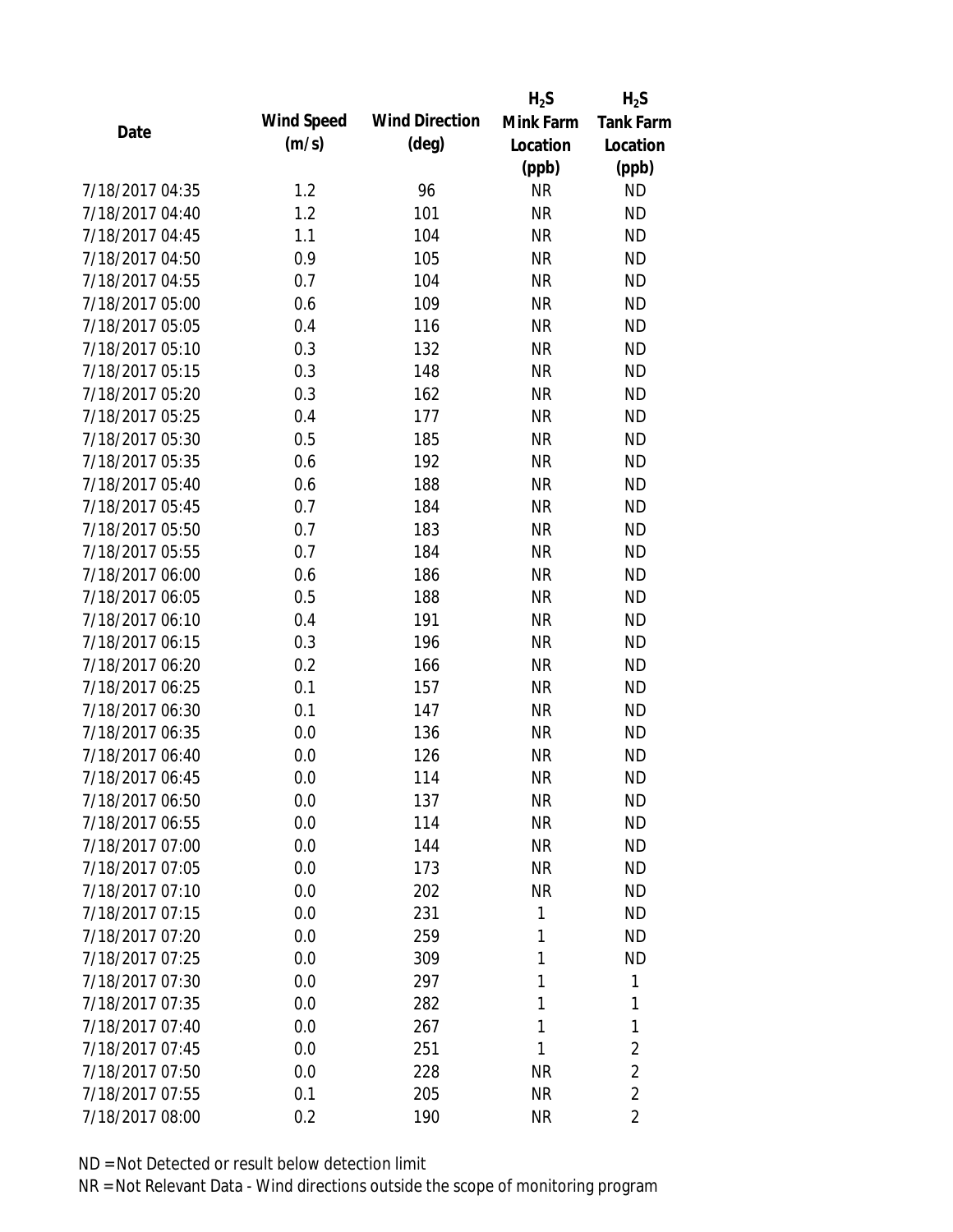|                 |            |                       | $H_2S$    | $H_2S$           |
|-----------------|------------|-----------------------|-----------|------------------|
| Date            | Wind Speed | <b>Wind Direction</b> | Mink Farm | <b>Tank Farm</b> |
|                 | (m/s)      | $(\text{deg})$        | Location  | Location         |
|                 |            |                       | (ppb)     | (ppb)            |
| 7/18/2017 08:05 | 0.4        | 180                   | <b>NR</b> | 2                |
| 7/18/2017 08:10 | 0.6        | 171                   | <b>NR</b> | $\overline{2}$   |
| 7/18/2017 08:15 | 0.8        | 163                   | <b>NR</b> | $\overline{2}$   |
| 7/18/2017 08:20 | 1.0        | 165                   | <b>NR</b> | $\overline{2}$   |
| 7/18/2017 08:25 | 1.2        | 168                   | <b>NR</b> | $\overline{2}$   |
| 7/18/2017 08:30 | 1.3        | 173                   | <b>NR</b> | 1                |
| 7/18/2017 08:35 | 1.3        | 178                   | <b>NR</b> | $\mathbf{1}$     |
| 7/18/2017 08:40 | 1.3        | 183                   | <b>NR</b> | 1                |
| 7/18/2017 08:45 | 1.3        | 189                   | <b>NR</b> | <b>ND</b>        |
| 7/18/2017 08:50 | 1.3        | 194                   | <b>NR</b> | <b>ND</b>        |
| 7/18/2017 08:55 | 1.2        | 200                   | <b>NR</b> | <b>ND</b>        |
| 7/18/2017 09:00 | 1.1        | 206                   | <b>NR</b> | <b>ND</b>        |
| 7/18/2017 09:05 | 1.1        | 211                   | <b>NR</b> | <b>ND</b>        |
| 7/18/2017 09:10 | 1.0        | 217                   | <b>NR</b> | <b>ND</b>        |
| 7/18/2017 09:15 | 1.0        | 221                   | <b>NR</b> | <b>ND</b>        |
| 7/18/2017 09:20 | 0.9        | 225                   | <b>NR</b> | <b>ND</b>        |
| 7/18/2017 09:25 | 0.9        | 226                   | <b>NR</b> | <b>ND</b>        |
| 7/18/2017 09:30 | 0.8        | 227                   | <b>NR</b> | 1                |
| 7/18/2017 09:35 | 0.8        | 228                   | <b>NR</b> | 1                |
| 7/18/2017 09:40 | 0.8        | 228                   | <b>NR</b> | 1                |
| 7/18/2017 09:45 | 0.8        | 228                   | <b>NR</b> | 1                |
| 7/18/2017 09:50 | 0.8        | 228                   | <b>NR</b> | 1                |
| 7/18/2017 09:55 | 0.8        | 226                   | <b>NR</b> | 1                |
| 7/18/2017 10:00 | 0.9        | 223                   | <b>NR</b> | 1                |
| 7/18/2017 10:05 | 0.9        | 219                   | <b>NR</b> | 1                |
| 7/18/2017 10:10 | 1.0        | 214                   | <b>NR</b> | 1                |
| 7/18/2017 10:15 | 1.1        | 211                   | <b>NR</b> | 1                |
| 7/18/2017 10:20 | 1.2        | 211                   | <b>NR</b> | 1                |
| 7/18/2017 10:25 | 1.2        | 216                   | <b>NR</b> | 1                |
| 7/18/2017 10:30 | 1.3        | 221                   | <b>NR</b> | 1                |
| 7/18/2017 10:35 | 1.5        | 227                   | <b>NR</b> | ND               |
| 7/18/2017 10:40 | 1.6        | 235                   | 1         | <b>ND</b>        |
| 7/18/2017 10:45 | 1.7        | 240                   | 1         | ND               |
| 7/18/2017 10:50 | 1.9        | 241                   | 1         | <b>ND</b>        |
| 7/18/2017 10:55 | 2.0        | 240                   | 1         | <b>ND</b>        |
| 7/18/2017 11:00 | 2.1        | 239                   | 1         | <b>ND</b>        |
| 7/18/2017 11:05 | 2.1        | 238                   | 1         | <b>ND</b>        |
| 7/18/2017 11:10 | 2.1        | 235                   | 1         | <b>ND</b>        |
| 7/18/2017 11:15 | 2.1        | 235                   | 1         | <b>ND</b>        |
| 7/18/2017 11:20 | 2.1        | 236                   | 1         | <b>ND</b>        |
| 7/18/2017 11:25 | 2.1        | 238                   | 1         | <b>ND</b>        |
| 7/18/2017 11:30 | 2.2        | 242                   | 1         | <b>ND</b>        |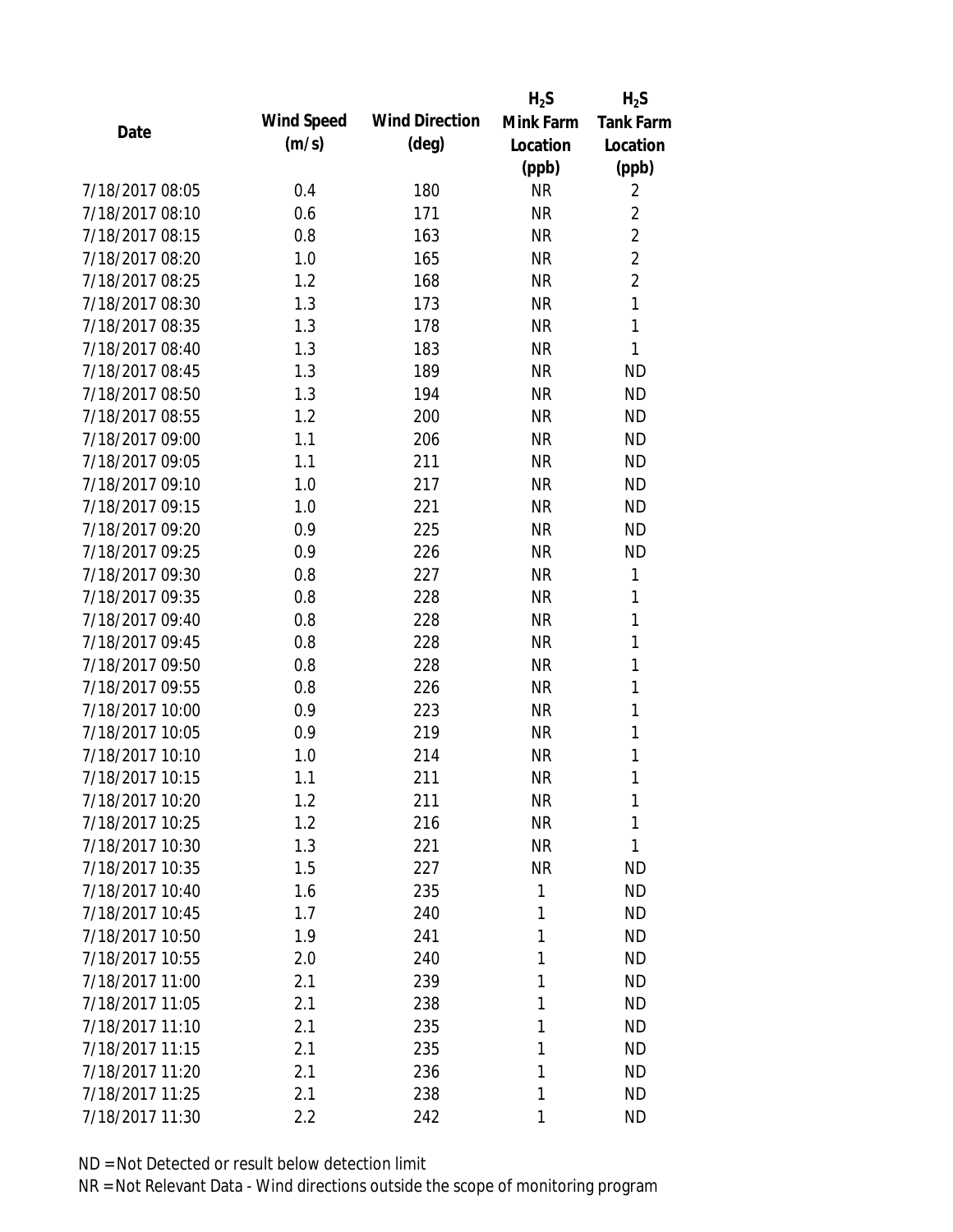|                 |            |                       | $H_2S$    | $H_2S$           |
|-----------------|------------|-----------------------|-----------|------------------|
| Date            | Wind Speed | <b>Wind Direction</b> | Mink Farm | <b>Tank Farm</b> |
|                 | (m/s)      | $(\text{deg})$        | Location  | Location         |
|                 |            |                       | (ppb)     | (ppb)            |
| 7/18/2017 11:35 | 2.2        | 248                   | 1         | <b>ND</b>        |
| 7/18/2017 11:40 | 2.2        | 256                   | 1         | <b>ND</b>        |
| 7/18/2017 11:45 | 2.2        | 263                   | 1         | <b>ND</b>        |
| 7/18/2017 11:50 | 2.2        | 271                   | <b>ND</b> | <b>ND</b>        |
| 7/18/2017 11:55 | 2.3        | 278                   | <b>ND</b> | <b>ND</b>        |
| 7/18/2017 12:00 | 2.3        | 284                   | <b>ND</b> | <b>ND</b>        |
| 7/18/2017 12:05 | 2.3        | 287                   | <b>ND</b> | <b>ND</b>        |
| 7/18/2017 12:10 | 2.4        | 291                   | <b>ND</b> | <b>ND</b>        |
| 7/18/2017 12:15 | 2.4        | 295                   | <b>ND</b> | <b>ND</b>        |
| 7/18/2017 12:20 | 2.4        | 297                   | 1         | <b>ND</b>        |
| 7/18/2017 12:25 | 2.4        | 297                   | 1         | <b>ND</b>        |
| 7/18/2017 12:30 | 2.4        | 294                   | 1         | <b>ND</b>        |
| 7/18/2017 12:35 | 2.4        | 289                   | 1         | <b>ND</b>        |
| 7/18/2017 12:40 | 2.4        | 282                   | 1         | <b>ND</b>        |
| 7/18/2017 12:45 | 2.3        | 276                   | 1         | <b>ND</b>        |
| 7/18/2017 12:50 | 2.3        | 268                   | 1         | <b>ND</b>        |
| 7/18/2017 12:55 | 2.3        | 261                   | 1         | <b>ND</b>        |
| 7/18/2017 13:00 | 2.3        | 254                   | 1         | <b>ND</b>        |
| 7/18/2017 13:05 | 2.3        | 251                   | 1         | <b>ND</b>        |
| 7/18/2017 13:10 | 2.3        | 246                   | 1         | <b>ND</b>        |
| 7/18/2017 13:15 | 2.3        | 239                   | 1         | <b>ND</b>        |
| 7/18/2017 13:20 | 2.3        | 234                   | 1         | <b>ND</b>        |
| 7/18/2017 13:25 | 2.3        | 229                   | <b>NR</b> | <b>ND</b>        |
| 7/18/2017 13:30 | 2.2        | 227                   | <b>NR</b> | <b>ND</b>        |
| 7/18/2017 13:35 | 2.2        | 223                   | <b>NR</b> | <b>ND</b>        |
| 7/18/2017 13:40 | 2.2        | 222                   | <b>NR</b> | <b>ND</b>        |
| 7/18/2017 13:45 | 2.2        | 223                   | <b>NR</b> | <b>ND</b>        |
| 7/18/2017 13:50 | 2.2        | 224                   | NR        | <b>ND</b>        |
| 7/18/2017 13:55 | 2.1        | 227                   | <b>NR</b> | <b>ND</b>        |
| 7/18/2017 14:00 | 2.2        | 229                   | <b>NR</b> | <b>ND</b>        |
| 7/18/2017 14:05 | 2.2        | 232                   | <b>ND</b> | <b>ND</b>        |
| 7/18/2017 14:10 | 2.2        | 235                   | <b>ND</b> | <b>ND</b>        |
| 7/18/2017 14:15 | 2.3        | 239                   | ND        | <b>ND</b>        |
| 7/18/2017 14:20 | 2.3        | 245                   | <b>ND</b> | <b>ND</b>        |
| 7/18/2017 14:25 | 2.3        | 250                   | <b>ND</b> | <b>ND</b>        |
| 7/18/2017 14:30 | 2.2        | 257                   | ND        | <b>ND</b>        |
| 7/18/2017 14:35 | 2.2        | 260                   | <b>ND</b> | <b>ND</b>        |
| 7/18/2017 14:40 | 2.1        | 264                   | ND        | <b>ND</b>        |
| 7/18/2017 14:45 | 2.1        | 265                   | <b>ND</b> | <b>ND</b>        |
| 7/18/2017 14:50 | 2.0        | 261                   | <b>ND</b> | <b>ND</b>        |
| 7/18/2017 14:55 | 2.0        | 258                   | <b>ND</b> | <b>ND</b>        |
| 7/18/2017 15:00 | 2.0        | 254                   | <b>ND</b> | <b>ND</b>        |
|                 |            |                       |           |                  |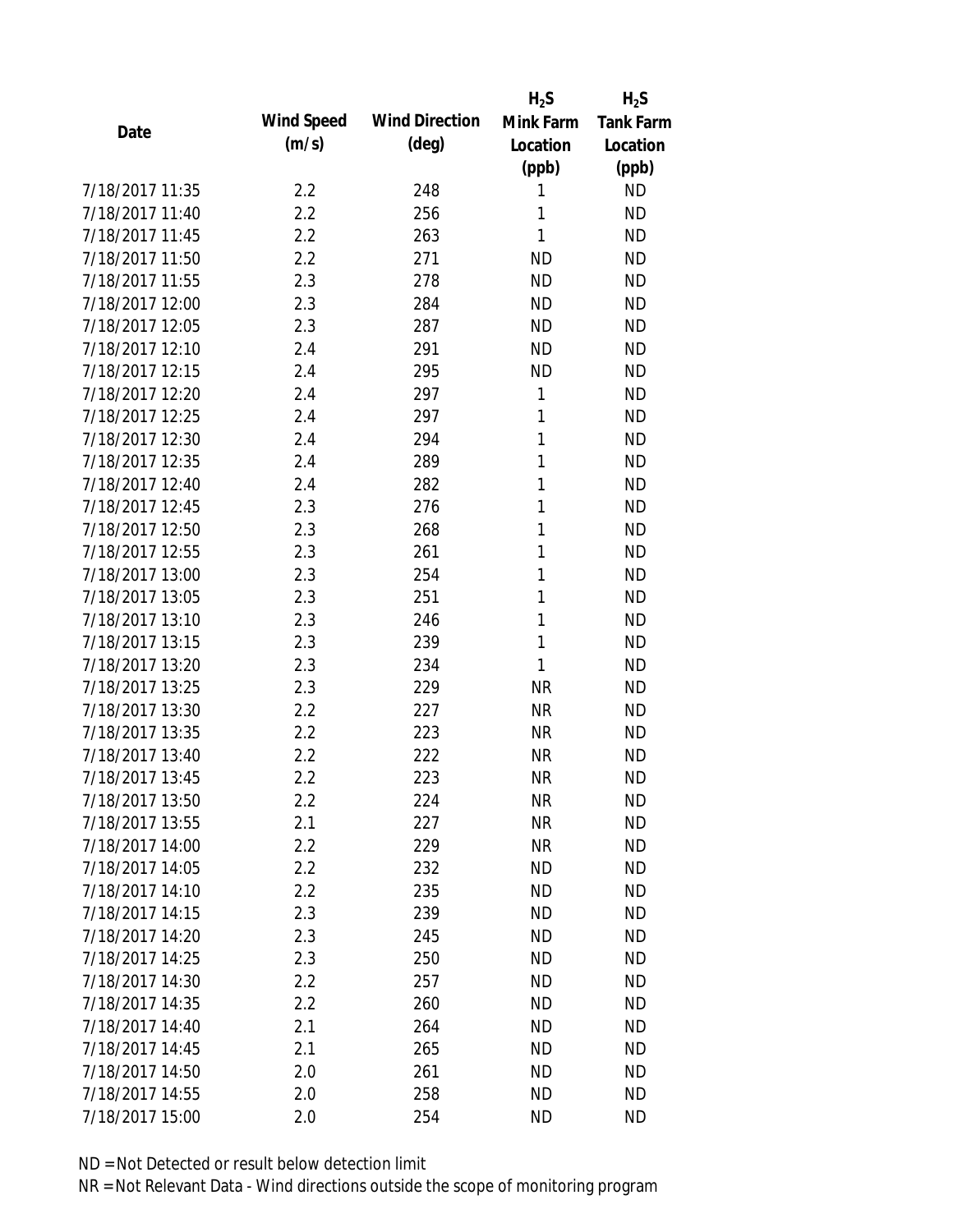|                 |            |                       | $H_2S$    | $H_2S$           |
|-----------------|------------|-----------------------|-----------|------------------|
| Date            | Wind Speed | <b>Wind Direction</b> | Mink Farm | <b>Tank Farm</b> |
|                 | (m/s)      | $(\text{deg})$        | Location  | Location         |
|                 |            |                       | (ppb)     | (ppb)            |
| 7/18/2017 15:05 | 1.9        | 254                   | <b>ND</b> | <b>ND</b>        |
| 7/18/2017 15:10 | 1.9        | 251                   | <b>ND</b> | <b>ND</b>        |
| 7/18/2017 15:15 | 2.0        | 250                   | <b>ND</b> | <b>ND</b>        |
| 7/18/2017 15:20 | 2.0        | 249                   | <b>ND</b> | <b>ND</b>        |
| 7/18/2017 15:25 | 2.0        | 244                   | 1         | <b>ND</b>        |
| 7/18/2017 15:30 | 2.0        | 239                   | 1         | <b>ND</b>        |
| 7/18/2017 15:35 | 2.1        | 231                   | 1         | <b>ND</b>        |
| 7/18/2017 15:40 | 2.1        | 226                   | <b>NR</b> | <b>ND</b>        |
| 7/18/2017 15:45 | 2.1        | 221                   | <b>NR</b> | <b>ND</b>        |
| 7/18/2017 15:50 | 2.1        | 217                   | <b>NR</b> | <b>ND</b>        |
| 7/18/2017 15:55 | 2.1        | 217                   | <b>NR</b> | <b>ND</b>        |
| 7/18/2017 16:00 | 2.1        | 218                   | <b>NR</b> | <b>ND</b>        |
| 7/18/2017 16:05 | 2.1        | 219                   | <b>NR</b> | <b>ND</b>        |
| 7/18/2017 16:10 | 2.1        | 218                   | <b>NR</b> | <b>ND</b>        |
| 7/18/2017 16:15 | 2.1        | 218                   | <b>NR</b> | <b>ND</b>        |
| 7/18/2017 16:20 | 2.1        | 220                   | <b>NR</b> | <b>ND</b>        |
| 7/18/2017 16:25 | 2.1        | 221                   | <b>NR</b> | <b>ND</b>        |
| 7/18/2017 16:30 | 2.1        | 222                   | <b>NR</b> | <b>ND</b>        |
| 7/18/2017 16:35 | 2.1        | 226                   | <b>NR</b> | <b>ND</b>        |
| 7/18/2017 16:40 | 2.1        | 231                   | 1         | <b>ND</b>        |
| 7/18/2017 16:45 | 2.1        | 235                   | 1         | <b>ND</b>        |
| 7/18/2017 16:50 | 2.1        | 237                   | 1         | <b>ND</b>        |
| 7/18/2017 16:55 | 2.1        | 241                   | 1         | <b>ND</b>        |
| 7/18/2017 17:00 | 2.1        | 241                   | 1         | <b>ND</b>        |
| 7/18/2017 17:05 | 2.2        | 241                   | 1         | <b>ND</b>        |
| 7/18/2017 17:10 | 2.3        | 240                   | 1         | <b>ND</b>        |
| 7/18/2017 17:15 | 2.4        | 242                   | 1         | <b>ND</b>        |
| 7/18/2017 17:20 | 2.4        | 243                   | 1         | <b>ND</b>        |
| 7/18/2017 17:25 | 2.5        | 242                   | 1         | <b>ND</b>        |
| 7/18/2017 17:30 | 2.6        | 243                   | 1         | <b>ND</b>        |
| 7/18/2017 17:35 | 2.6        | 246                   | 1         | <b>ND</b>        |
| 7/18/2017 17:40 | 2.6        | 250                   | 1         | <b>ND</b>        |
| 7/18/2017 17:45 | 2.7        | 251                   | 1         | <b>ND</b>        |
| 7/18/2017 17:50 | 2.7        | 252                   | 1         | <b>ND</b>        |
| 7/18/2017 17:55 | 2.7        | 255                   | 1         | <b>ND</b>        |
| 7/18/2017 18:00 | 2.7        | 256                   | 1         | <b>ND</b>        |
| 7/18/2017 18:05 | 2.8        | 256                   | 1         | <b>ND</b>        |
| 7/18/2017 18:10 | 2.8        | 255                   | 1         | <b>ND</b>        |
| 7/18/2017 18:15 | 2.8        | 255                   | ND        | <b>ND</b>        |
| 7/18/2017 18:20 | 2.8        | 255                   | ND        | ND               |
| 7/18/2017 18:25 | 2.9        | 254                   | <b>ND</b> | ND               |
| 7/18/2017 18:30 | 2.9        | 254                   | <b>ND</b> | <b>ND</b>        |
|                 |            |                       |           |                  |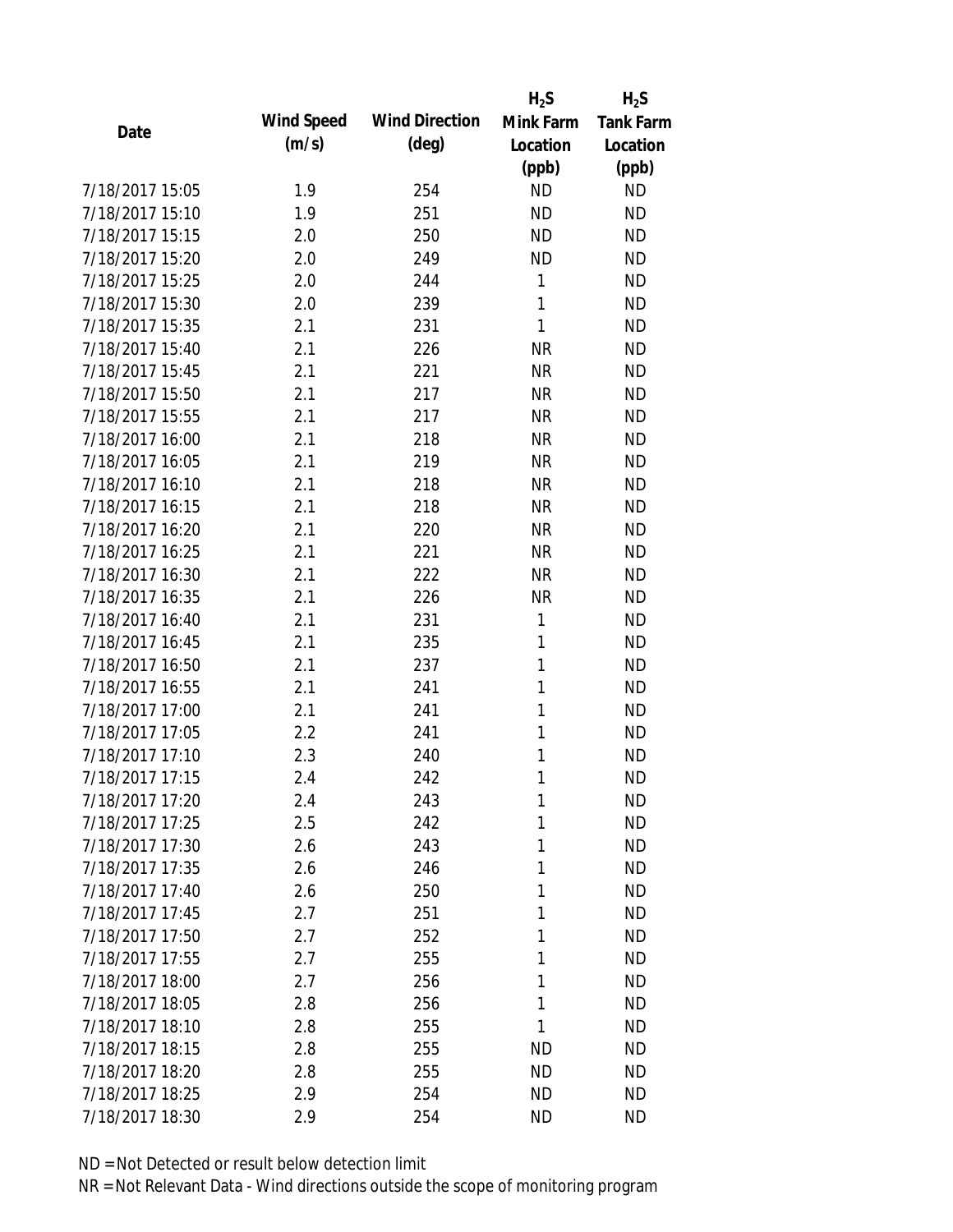|                 |            |                       | $H_2S$    | $H_2S$           |
|-----------------|------------|-----------------------|-----------|------------------|
| Date            | Wind Speed | <b>Wind Direction</b> | Mink Farm | <b>Tank Farm</b> |
|                 | (m/s)      | $(\text{deg})$        | Location  | Location         |
|                 |            |                       | (ppb)     | (ppb)            |
| 7/18/2017 18:35 | 2.9        | 254                   | <b>ND</b> | <b>ND</b>        |
| 7/18/2017 18:40 | 2.8        | 254                   | <b>ND</b> | <b>ND</b>        |
| 7/18/2017 18:45 | 2.7        | 252                   | <b>ND</b> | <b>ND</b>        |
| 7/18/2017 18:50 | 2.6        | 250                   | <b>ND</b> | <b>ND</b>        |
| 7/18/2017 18:55 | 2.5        | 246                   | <b>ND</b> | <b>ND</b>        |
| 7/18/2017 19:00 | 2.4        | 241                   | <b>ND</b> | <b>ND</b>        |
| 7/18/2017 19:05 | 2.3        | 235                   | <b>ND</b> | <b>ND</b>        |
| 7/18/2017 19:10 | 2.2        | 228                   | <b>NR</b> | <b>ND</b>        |
| 7/18/2017 19:15 | 2.2        | 221                   | <b>NR</b> | <b>ND</b>        |
| 7/18/2017 19:20 | 2.3        | 215                   | <b>NR</b> | <b>ND</b>        |
| 7/18/2017 19:25 | 2.4        | 209                   | <b>NR</b> | <b>ND</b>        |
| 7/18/2017 19:30 | 2.5        | 204                   | <b>NR</b> | <b>ND</b>        |
| 7/18/2017 19:35 | 2.7        | 199                   | <b>NR</b> | <b>ND</b>        |
| 7/18/2017 19:40 | 2.9        | 194                   | <b>NR</b> | <b>ND</b>        |
| 7/18/2017 19:45 | 3.1        | 190                   | <b>NR</b> | <b>ND</b>        |
| 7/18/2017 19:50 | 3.3        | 185                   | <b>NR</b> | <b>ND</b>        |
| 7/18/2017 19:55 | 3.5        | 181                   | <b>NR</b> | <b>ND</b>        |
| 7/18/2017 20:00 | 3.6        | 179                   | <b>NR</b> | <b>ND</b>        |
| 7/18/2017 20:05 | 3.6        | 178                   | <b>NR</b> | <b>ND</b>        |
| 7/18/2017 20:10 | 3.5        | 178                   | <b>NR</b> | <b>ND</b>        |
| 7/18/2017 20:15 | 3.5        | 179                   | <b>NR</b> | <b>ND</b>        |
| 7/18/2017 20:20 | 3.4        | 180                   | <b>NR</b> | <b>ND</b>        |
| 7/18/2017 20:25 | 3.4        | 181                   | <b>NR</b> | <b>ND</b>        |
| 7/18/2017 20:30 | 3.3        | 182                   | <b>NR</b> | <b>ND</b>        |
| 7/18/2017 20:35 | 3.3        | 182                   | <b>NR</b> | <b>ND</b>        |
| 7/18/2017 20:40 | 3.2        | 183                   | <b>NR</b> | <b>ND</b>        |
| 7/18/2017 20:45 | 3.2        | 183                   | <b>NR</b> | <b>ND</b>        |
| 7/18/2017 20:50 | 3.1        | 183                   | ΝR        | <b>ND</b>        |
| 7/18/2017 20:55 | 3.1        | 183                   | <b>NR</b> | <b>ND</b>        |
| 7/18/2017 21:00 | 3.0        | 183                   | <b>NR</b> | <b>ND</b>        |
| 7/18/2017 21:05 | 2.9        | 184                   | <b>NR</b> | <b>ND</b>        |
| 7/18/2017 21:10 | 2.9        | 184                   | <b>NR</b> | <b>ND</b>        |
| 7/18/2017 21:15 | 2.8        | 184                   | <b>NR</b> | <b>ND</b>        |
| 7/18/2017 21:20 | 2.7        | 184                   | <b>NR</b> | <b>ND</b>        |
| 7/18/2017 21:25 | 2.7        | 184                   | <b>NR</b> | <b>ND</b>        |
| 7/18/2017 21:30 | 2.6        | 184                   | <b>NR</b> | <b>ND</b>        |
| 7/18/2017 21:35 | 2.6        | 184                   | <b>NR</b> | <b>ND</b>        |
| 7/18/2017 21:40 | 2.6        | 184                   | <b>NR</b> | <b>ND</b>        |
| 7/18/2017 21:45 | 2.7        | 185                   | <b>NR</b> | <b>ND</b>        |
| 7/18/2017 21:50 | 2.7        | 185                   | ΝR        | <b>ND</b>        |
| 7/18/2017 21:55 | 2.8        | 186                   | <b>NR</b> | <b>ND</b>        |
| 7/18/2017 22:00 | 2.8        | 187                   | <b>NR</b> | <b>ND</b>        |
|                 |            |                       |           |                  |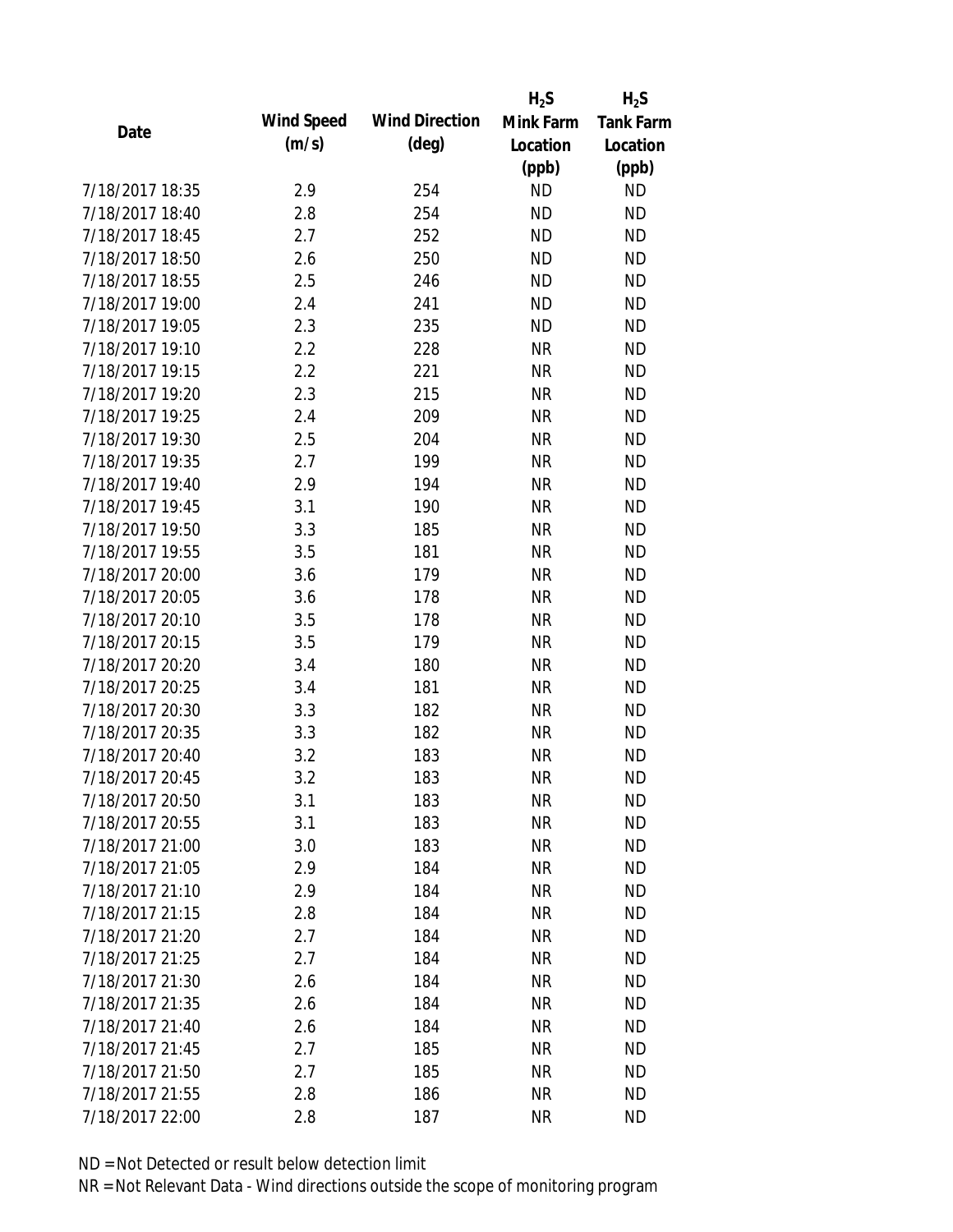|                 |                   |                       | $H_2S$    | $H_2S$           |
|-----------------|-------------------|-----------------------|-----------|------------------|
| Date            | <b>Wind Speed</b> | <b>Wind Direction</b> | Mink Farm | <b>Tank Farm</b> |
|                 | (m/s)             | $(\text{deg})$        | Location  | Location         |
|                 |                   |                       | (ppb)     | (ppb)            |
| 7/18/2017 22:05 | 2.8               | 188                   | <b>NR</b> | <b>ND</b>        |
| 7/18/2017 22:10 | 2.8               | 189                   | <b>NR</b> | <b>ND</b>        |
| 7/18/2017 22:15 | 2.7               | 190                   | <b>NR</b> | <b>ND</b>        |
| 7/18/2017 22:20 | 2.7               | 191                   | <b>NR</b> | <b>ND</b>        |
| 7/18/2017 22:25 | 2.6               | 192                   | <b>NR</b> | <b>ND</b>        |
| 7/18/2017 22:30 | 2.6               | 192                   | <b>NR</b> | <b>ND</b>        |
| 7/18/2017 22:35 | 2.5               | 192                   | <b>NR</b> | <b>ND</b>        |
| 7/18/2017 22:40 | 2.5               | 192                   | <b>NR</b> | <b>ND</b>        |
| 7/18/2017 22:45 | 2.5               | 191                   | <b>NR</b> | <b>ND</b>        |
| 7/18/2017 22:50 | 2.6               | 190                   | <b>NR</b> | <b>ND</b>        |
| 7/18/2017 22:55 | 2.6               | 190                   | <b>NR</b> | <b>ND</b>        |
| 7/18/2017 23:00 | 2.6               | 190                   | <b>NR</b> | <b>ND</b>        |
| 7/18/2017 23:05 | 2.6               | 190                   | <b>NR</b> | <b>ND</b>        |
| 7/18/2017 23:10 | 2.6               | 191                   | <b>NR</b> | <b>ND</b>        |
| 7/18/2017 23:15 | 2.6               | 192                   | <b>NR</b> | <b>ND</b>        |
| 7/18/2017 23:20 | 2.6               | 192                   | <b>NR</b> | <b>ND</b>        |
| 7/18/2017 23:25 | 2.7               | 193                   | <b>NR</b> | <b>ND</b>        |
| 7/18/2017 23:30 | 2.7               | 193                   | <b>NR</b> | <b>ND</b>        |
| 7/18/2017 23:35 | 2.7               | 194                   | <b>NR</b> | <b>ND</b>        |
| 7/18/2017 23:40 | 2.7               | 195                   | <b>NR</b> | <b>ND</b>        |
| 7/18/2017 23:45 | 2.8               | 196                   | <b>NR</b> | <b>ND</b>        |
| 7/18/2017 23:50 | 2.8               | 198                   | <b>NR</b> | <b>ND</b>        |
| 7/18/2017 23:55 | 2.8               | 200                   | <b>NR</b> | <b>ND</b>        |
| 7/18/2017 24:00 | 2.8               | 204                   | <b>NR</b> | <b>ND</b>        |
| 7/19/2017 00:05 | 2.8               | 209                   | <b>NR</b> | <b>ND</b>        |
| 7/19/2017 00:10 | 2.9               | 214                   | <b>NR</b> | <b>ND</b>        |
| 7/19/2017 00:15 | 2.9               | 221                   | <b>NR</b> | <b>ND</b>        |
| 7/19/2017 00:20 | 2.9               | 229                   | <b>NR</b> | <b>ND</b>        |
| 7/19/2017 00:25 | 2.9               | 235                   | 1         | <b>ND</b>        |
| 7/19/2017 00:30 | 2.8               | 240                   | 1         | <b>ND</b>        |
| 7/19/2017 00:35 | 2.7               | 243                   | 1         | <b>ND</b>        |
| 7/19/2017 00:40 | 2.5               | 247                   | 1         | <b>ND</b>        |
| 7/19/2017 00:45 | 2.4               | 249                   | 1         | <b>ND</b>        |
| 7/19/2017 00:50 | 2.2               | 250                   | ΝD        | <b>ND</b>        |
| 7/19/2017 00:55 | 2.1               | 250                   | <b>ND</b> | <b>ND</b>        |
| 7/19/2017 01:00 | 1.9               | 249                   | <b>ND</b> | <b>ND</b>        |
| 7/19/2017 01:05 | 1.8               | 247                   | <b>ND</b> | <b>ND</b>        |
| 7/19/2017 01:10 | 1.7               | 244                   | <b>ND</b> | <b>ND</b>        |
| 7/19/2017 01:15 | 1.6               | 241                   | <b>ND</b> | <b>ND</b>        |
| 7/19/2017 01:20 | 1.6               | 238                   | 1         | <b>ND</b>        |
| 7/19/2017 01:25 | 1.5               | 236                   | 1         | 1                |
| 7/19/2017 01:30 | 1.5               | 237                   | 1         | 1                |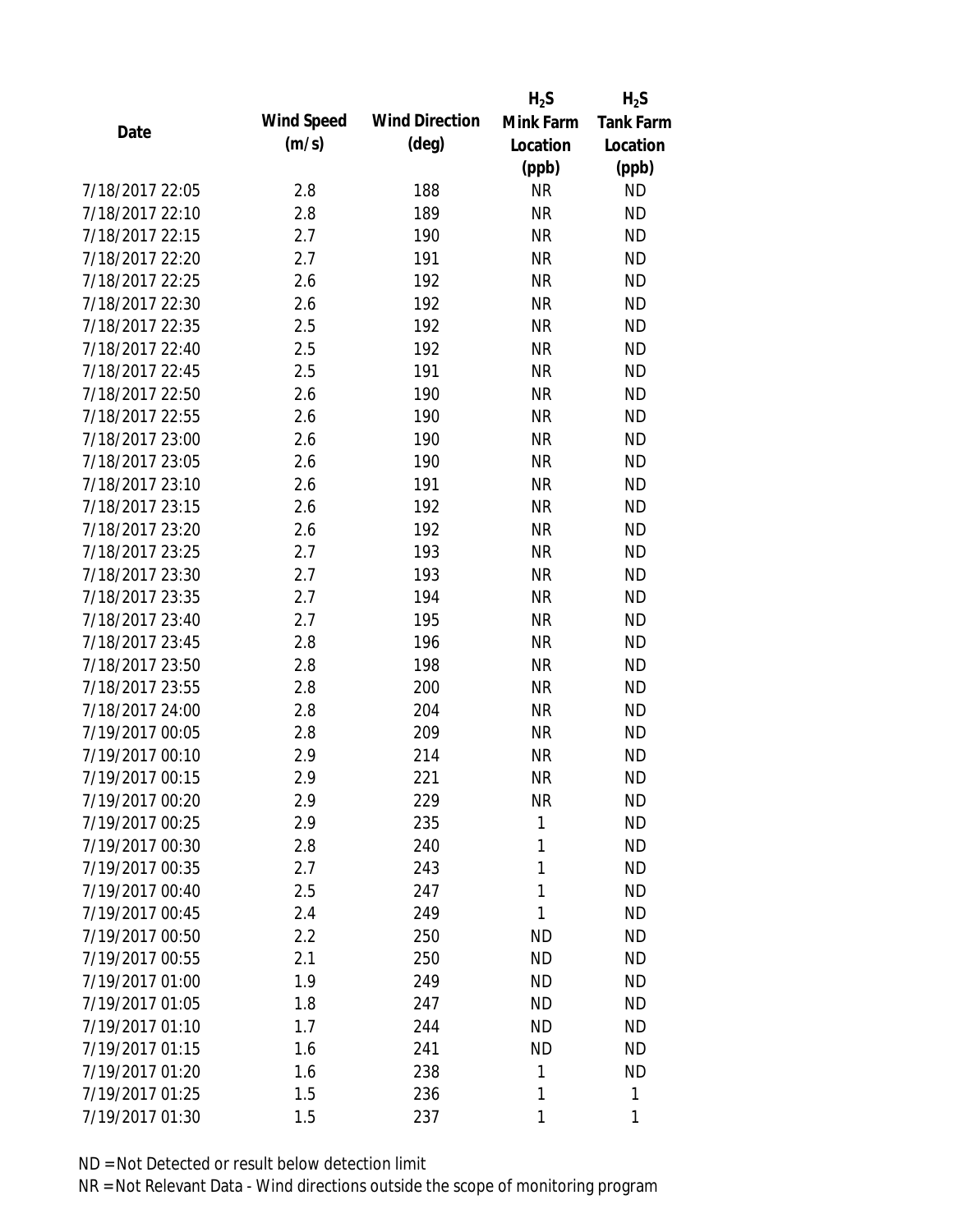|                 |            |                       | $H_2S$    | $H_2S$           |
|-----------------|------------|-----------------------|-----------|------------------|
| Date            | Wind Speed | <b>Wind Direction</b> | Mink Farm | <b>Tank Farm</b> |
|                 | (m/s)      | $(\text{deg})$        | Location  | Location         |
|                 |            |                       | (ppb)     | (ppb)            |
| 7/19/2017 01:35 | 1.4        | 237                   | 1         | 1                |
| 7/19/2017 01:40 | 1.3        | 237                   | 1         | 1                |
| 7/19/2017 01:45 | 1.3        | 237                   | 1         | 1                |
| 7/19/2017 01:50 | 1.3        | 236                   | 1         | 1                |
| 7/19/2017 01:55 | 1.3        | 235                   | 1         | <b>ND</b>        |
| 7/19/2017 02:00 | 1.2        | 233                   | 1         | <b>ND</b>        |
| 7/19/2017 02:05 | 1.1        | 234                   | 1         | <b>ND</b>        |
| 7/19/2017 02:10 | 1.1        | 239                   | 1         | <b>ND</b>        |
| 7/19/2017 02:15 | 1.0        | 247                   | 1         | <b>ND</b>        |
| 7/19/2017 02:20 | 0.9        | 256                   | 1         | <b>ND</b>        |
| 7/19/2017 02:25 | 0.9        | 265                   | 1         | <b>ND</b>        |
| 7/19/2017 02:30 | 0.9        | 273                   | 1         | <b>ND</b>        |
| 7/19/2017 02:35 | 1.0        | 279                   | 1         | <b>ND</b>        |
| 7/19/2017 02:40 | 0.9        | 281                   | 1         | <b>ND</b>        |
| 7/19/2017 02:45 | 0.9        | 278                   | 1         | <b>ND</b>        |
| 7/19/2017 02:50 | 1.0        | 272                   | 1         | <b>ND</b>        |
| 7/19/2017 02:55 | 1.0        | 264                   | 1         | <b>ND</b>        |
| 7/19/2017 03:00 | 1.0        | 254                   | 1         | <b>ND</b>        |
| 7/19/2017 03:05 | 1.1        | 245                   | 1         | <b>ND</b>        |
| 7/19/2017 03:10 | 1.3        | 238                   | 1         | <b>ND</b>        |
| 7/19/2017 03:15 | 1.4        | 233                   | 1         | <b>ND</b>        |
| 7/19/2017 03:20 | 1.5        | 233                   | 1         | 1                |
| 7/19/2017 03:25 | 1.5        | 235                   | 1         | 1                |
| 7/19/2017 03:30 | 1.5        | 240                   | 1         | 1                |
| 7/19/2017 03:35 | 1.5        | 244                   | 1         | 1                |
| 7/19/2017 03:40 | 1.4        | 247                   | 1         | 1                |
| 7/19/2017 03:45 | 1.3        | 250                   | 1         | 1                |
| 7/19/2017 03:50 | 1.2        | 250                   | 1         | 1                |
| 7/19/2017 03:55 | 1.2        | 250                   | 1         | 1                |
| 7/19/2017 04:00 | 1.2        | 249                   | 1         | 1                |
| 7/19/2017 04:05 | 1.2        | 247                   | 1         | 1                |
| 7/19/2017 04:10 | 1.1        | 243                   | 1         | 1                |
| 7/19/2017 04:15 | 1.1        | 237                   | 1         | <b>ND</b>        |
| 7/19/2017 04:20 | 1.1        | 229                   | <b>NR</b> | <b>ND</b>        |
| 7/19/2017 04:25 | 1.1        | 219                   | <b>NR</b> | <b>ND</b>        |
| 7/19/2017 04:30 | 1.1        | 209                   | <b>NR</b> | <b>ND</b>        |
| 7/19/2017 04:35 | 1.1        | 200                   | <b>NR</b> | <b>ND</b>        |
| 7/19/2017 04:40 | 1.2        | 193                   | <b>NR</b> | <b>ND</b>        |
| 7/19/2017 04:45 | 1.2        | 190                   | <b>NR</b> | <b>ND</b>        |
| 7/19/2017 04:50 | 1.3        | 191                   | ΝR        | <b>ND</b>        |
| 7/19/2017 04:55 | 1.4        | 195                   | <b>NR</b> | <b>ND</b>        |
| 7/19/2017 05:00 | 1.5        | 201                   | <b>NR</b> | <b>ND</b>        |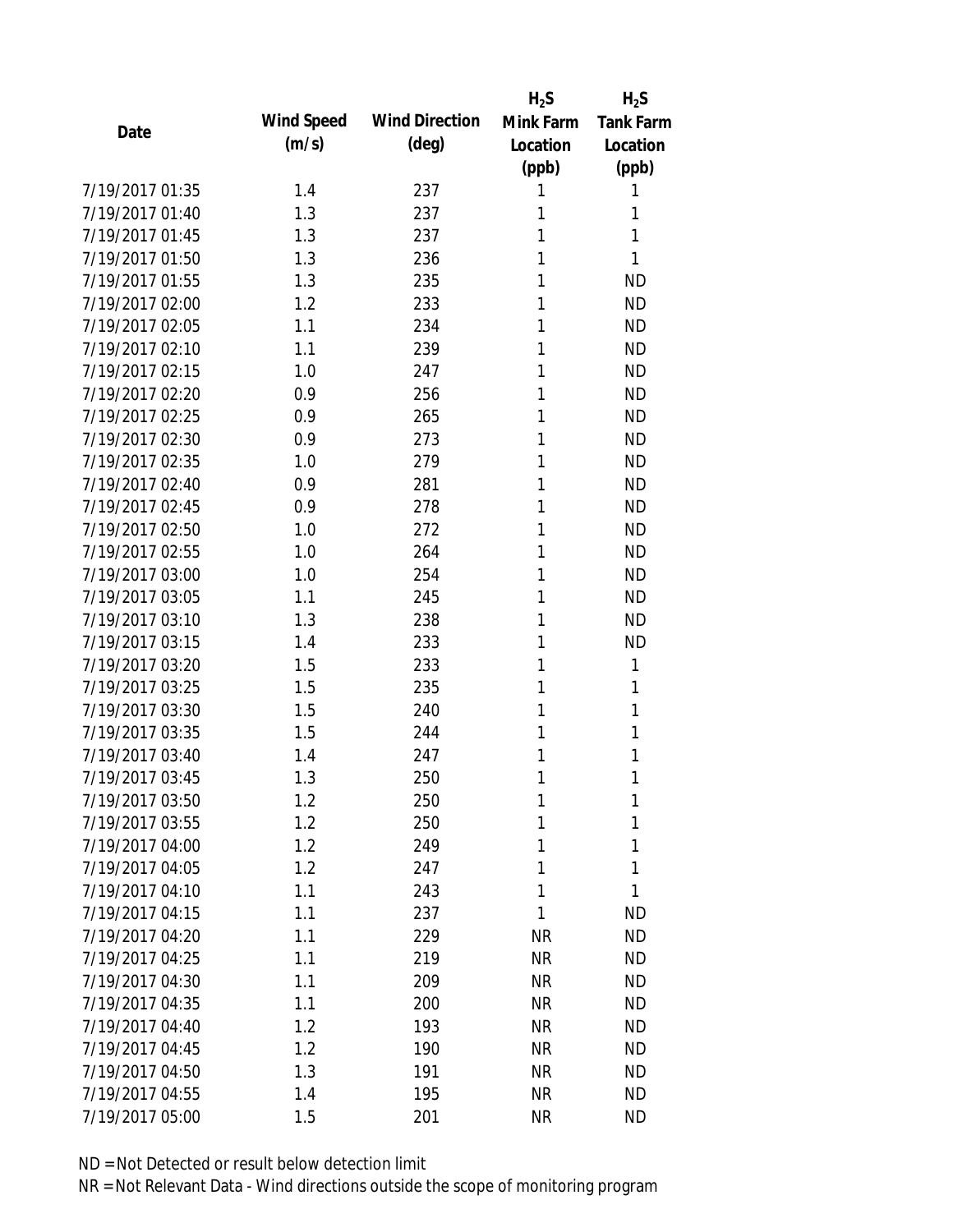|                 |            |                       | $H_2S$    | $H_2S$           |
|-----------------|------------|-----------------------|-----------|------------------|
| Date            | Wind Speed | <b>Wind Direction</b> | Mink Farm | <b>Tank Farm</b> |
|                 | (m/s)      | $(\text{deg})$        | Location  | Location         |
|                 |            |                       | (ppb)     | (ppb)            |
| 7/19/2017 05:05 | 1.5        | 208                   | <b>NR</b> | <b>ND</b>        |
| 7/19/2017 05:10 | 1.6        | 217                   | <b>NR</b> | <b>ND</b>        |
| 7/19/2017 05:15 | 1.7        | 225                   | <b>NR</b> | <b>ND</b>        |
| 7/19/2017 05:20 | 1.8        | 232                   | 1         | <b>ND</b>        |
| 7/19/2017 05:25 | 1.9        | 238                   | 1         | <b>ND</b>        |
| 7/19/2017 05:30 | 1.9        | 243                   | 1         | <b>ND</b>        |
| 7/19/2017 05:35 | 2.0        | 247                   | 1         | <b>ND</b>        |
| 7/19/2017 05:40 | 2.1        | 250                   | 1         | <b>ND</b>        |
| 7/19/2017 05:45 | 2.1        | 250                   | 1         | <b>ND</b>        |
| 7/19/2017 05:50 | 2.1        | 250                   | 1         | <b>ND</b>        |
| 7/19/2017 05:55 | 2.0        | 248                   | 1         | <b>ND</b>        |
| 7/19/2017 06:00 | 2.0        | 245                   | <b>ND</b> | <b>ND</b>        |
| 7/19/2017 06:05 | 1.9        | 240                   | <b>ND</b> | <b>ND</b>        |
| 7/19/2017 06:10 | 1.8        | 234                   | <b>ND</b> | <b>ND</b>        |
| 7/19/2017 06:15 | 1.8        | 227                   | <b>NR</b> | <b>ND</b>        |
| 7/19/2017 06:20 | 1.7        | 219                   | <b>NR</b> | <b>ND</b>        |
| 7/19/2017 06:25 | 1.7        | 212                   | <b>NR</b> | <b>ND</b>        |
| 7/19/2017 06:30 | 1.6        | 206                   | <b>NR</b> | <b>ND</b>        |
| 7/19/2017 06:35 | 1.5        | 203                   | <b>NR</b> | <b>ND</b>        |
| 7/19/2017 06:40 | 1.4        | 203                   | <b>NR</b> | <b>ND</b>        |
| 7/19/2017 06:45 | 1.4        | 204                   | <b>NR</b> | <b>ND</b>        |
| 7/19/2017 06:50 | 1.3        | 208                   | <b>NR</b> | <b>ND</b>        |
| 7/19/2017 06:55 | 1.4        | 212                   | <b>NR</b> | <b>ND</b>        |
| 7/19/2017 07:00 | 1.5        | 217                   | <b>NR</b> | 1                |
| 7/19/2017 07:05 | 1.6        | 222                   | <b>NR</b> | 1                |
| 7/19/2017 07:10 | 1.8        | 226                   | <b>NR</b> | 1                |
| 7/19/2017 07:15 | 2.0        | 231                   | 1         | 1                |
| 7/19/2017 07:20 | $2.2\,$    | 235                   | 1         | 1                |
| 7/19/2017 07:25 | 2.4        | 239                   | 1         | 1                |
| 7/19/2017 07:30 | 2.4        | 243                   | 1         | 1                |
| 7/19/2017 07:35 | 2.5        | 245                   | 1         | 1                |
| 7/19/2017 07:40 | 2.5        | 246                   | 1         | 1                |
| 7/19/2017 07:45 | 2.4        | 247                   | 1         | 1                |
| 7/19/2017 07:50 | 2.4        | 248                   | 1         | 1                |
| 7/19/2017 07:55 | 2.3        | 250                   | 1         | 1                |
| 7/19/2017 08:00 | 2.3        | 251                   | 1         | 1                |
| 7/19/2017 08:05 | 2.2        | 253                   | 1         | 1                |
| 7/19/2017 08:10 | 2.2        | 255                   | 1         | 1                |
| 7/19/2017 08:15 | 2.2        | 258                   | 1         | 1                |
| 7/19/2017 08:20 | 2.2        | 260                   | 1         | 1                |
| 7/19/2017 08:25 | 2.3        | 261                   | 1         | <b>ND</b>        |
| 7/19/2017 08:30 | 2.3        | 262                   | 1         | <b>ND</b>        |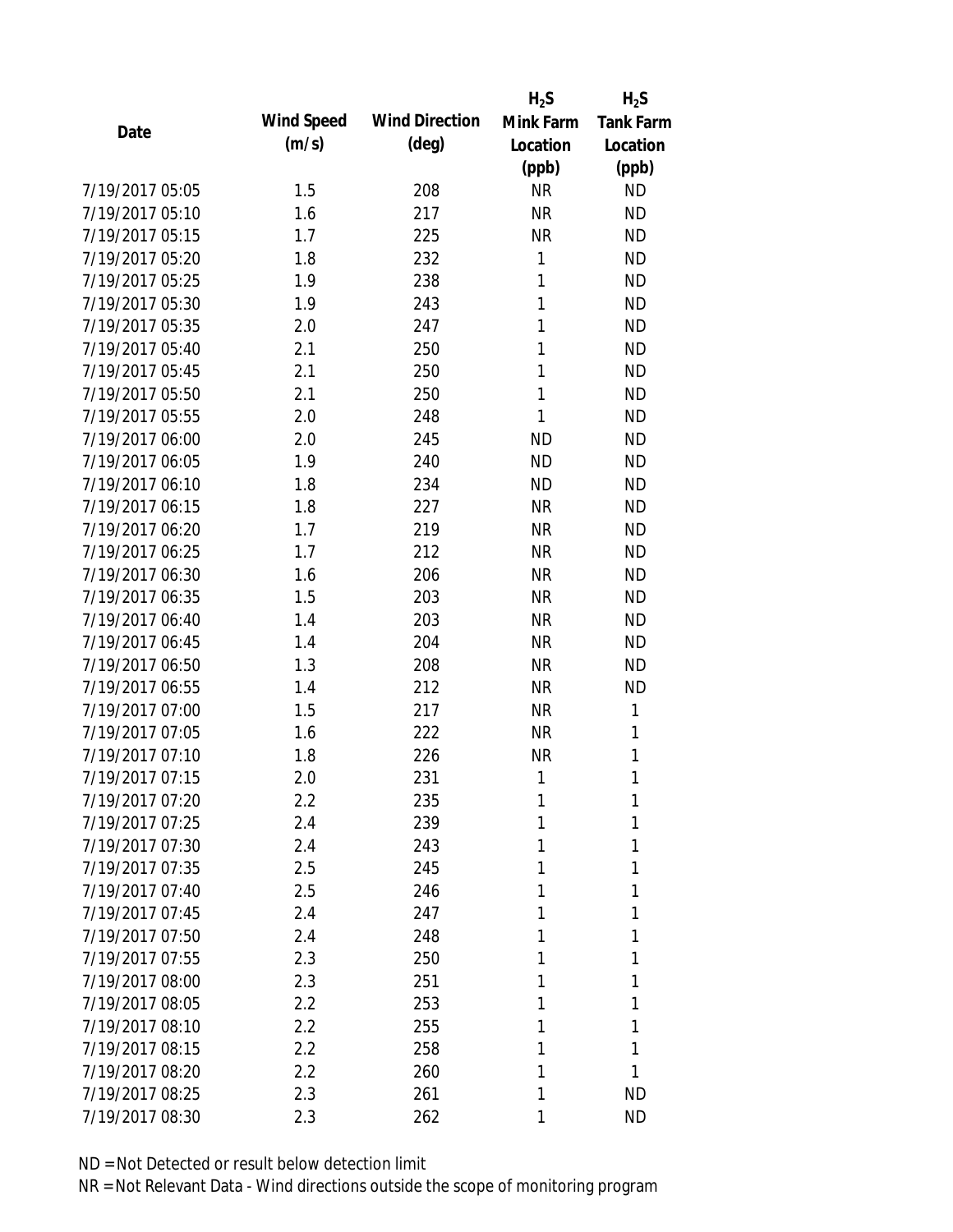|                 |            |                       | $H_2S$    | $H_2S$                 |
|-----------------|------------|-----------------------|-----------|------------------------|
| Date            | Wind Speed | <b>Wind Direction</b> | Mink Farm | <b>Tank Farm</b>       |
|                 | (m/s)      | $(\text{deg})$        | Location  | Location               |
|                 |            |                       | (ppb)     | (ppb)                  |
| 7/19/2017 08:35 | 2.3        | 261                   | 1         | <b>ND</b>              |
| 7/19/2017 08:40 | 2.4        | 261                   | 1         | <b>ND</b>              |
| 7/19/2017 08:45 | 2.4        | 262                   | 1         | <b>ND</b>              |
| 7/19/2017 08:50 | 2.5        | 262                   | 1         | <b>ND</b>              |
| 7/19/2017 08:55 | 2.5        | 263                   | 1         | <b>ND</b>              |
| 7/19/2017 09:00 | 2.6        | 265                   | 1         | <b>ND</b>              |
| 7/19/2017 09:05 | 2.6        | 268                   | 1         | <b>ND</b>              |
| 7/19/2017 09:10 | 2.5        | 270                   | 1         | <b>ND</b>              |
| 7/19/2017 09:15 | 2.4        | 270                   | 1         | <b>ND</b>              |
| 7/19/2017 09:20 | 2.4        | 270                   | 1         | <b>ND</b>              |
| 7/19/2017 09:25 | 2.3        | 269                   | 1         | <b>ND</b>              |
| 7/19/2017 09:30 | 2.3        | 266                   | 1         | <b>ND</b>              |
| 7/19/2017 09:35 | 2.2        | 262                   | 1         | <b>ND</b>              |
| 7/19/2017 09:40 | 2.2        | 258                   | 1         | <b>ND</b>              |
| 7/19/2017 09:45 | 2.2        | 255                   | 1         | <b>ND</b>              |
| 7/19/2017 09:50 | 2.2        | 254                   | 1         | <b>ND</b>              |
| 7/19/2017 09:55 | 2.3        | 252                   | 1         | <b>ND</b>              |
| 7/19/2017 10:00 | 2.3        | 253                   | 1         | <b>ND</b>              |
| 7/19/2017 10:05 | 2.4        | 255                   | 1         | <b>ND</b>              |
| 7/19/2017 10:10 | 2.5        | 258                   | <b>ND</b> | <b>ND</b>              |
| 7/19/2017 10:15 | 2.5        | 262                   | <b>ND</b> | <b>ND</b>              |
| 7/19/2017 10:20 | 2.5        | 266                   | <b>ND</b> | <b>ND</b>              |
| 7/19/2017 10:25 | 2.5        | 272                   | 1         | <b>ND</b>              |
| 7/19/2017 10:30 | 2.5        | 274                   | 1         | <b>ND</b>              |
| 7/19/2017 10:35 | 2.4        | 276                   | 1         | <b>ND</b>              |
| 7/19/2017 10:40 | 2.4        | 275                   | 1         | <b>ND</b>              |
| 7/19/2017 10:45 | 2.4        | 273                   | 1         | <b>ND</b>              |
| 7/19/2017 10:50 | 2.4        | 269                   | 1         | <b>ND</b>              |
| 7/19/2017 10:55 | 2.5        | 263                   | 1         | <b>ND</b>              |
| 7/19/2017 11:00 | 2.4        | 260                   | 1         | <b>ND</b>              |
| 7/19/2017 11:05 | 2.4        | 258                   | 1         | <b>ND</b>              |
| 7/19/2017 11:10 | 2.3        | 258                   | 1         | <b>ND</b>              |
| 7/19/2017 11:15 | 2.2        | 264                   | 1         | <b>ND</b>              |
| 7/19/2017 11:20 | 2.1        | 273                   | 1         | <b>ND</b>              |
| 7/19/2017 11:25 | 1.9        | 288                   | 1         | <b>ND</b>              |
| 7/19/2017 11:30 | 1.8        | 302                   | 1         | <b>ND</b>              |
| 7/19/2017 11:35 | 1.8        | 314                   | <b>ND</b> | <b>ND</b>              |
| 7/19/2017 11:40 |            |                       |           |                        |
| 7/19/2017 11:45 | 1.8        | 324                   | <b>ND</b> | <b>ND</b>              |
| 7/19/2017 11:50 | 1.9        | 329                   | <b>ND</b> | <b>ND</b><br><b>ND</b> |
|                 | 1.9        | 325                   | ND        |                        |
| 7/19/2017 11:55 | 1.9        | 314                   | <b>ND</b> | <b>ND</b>              |
| 7/19/2017 12:00 | 1.9        | 302                   | <b>ND</b> | <b>ND</b>              |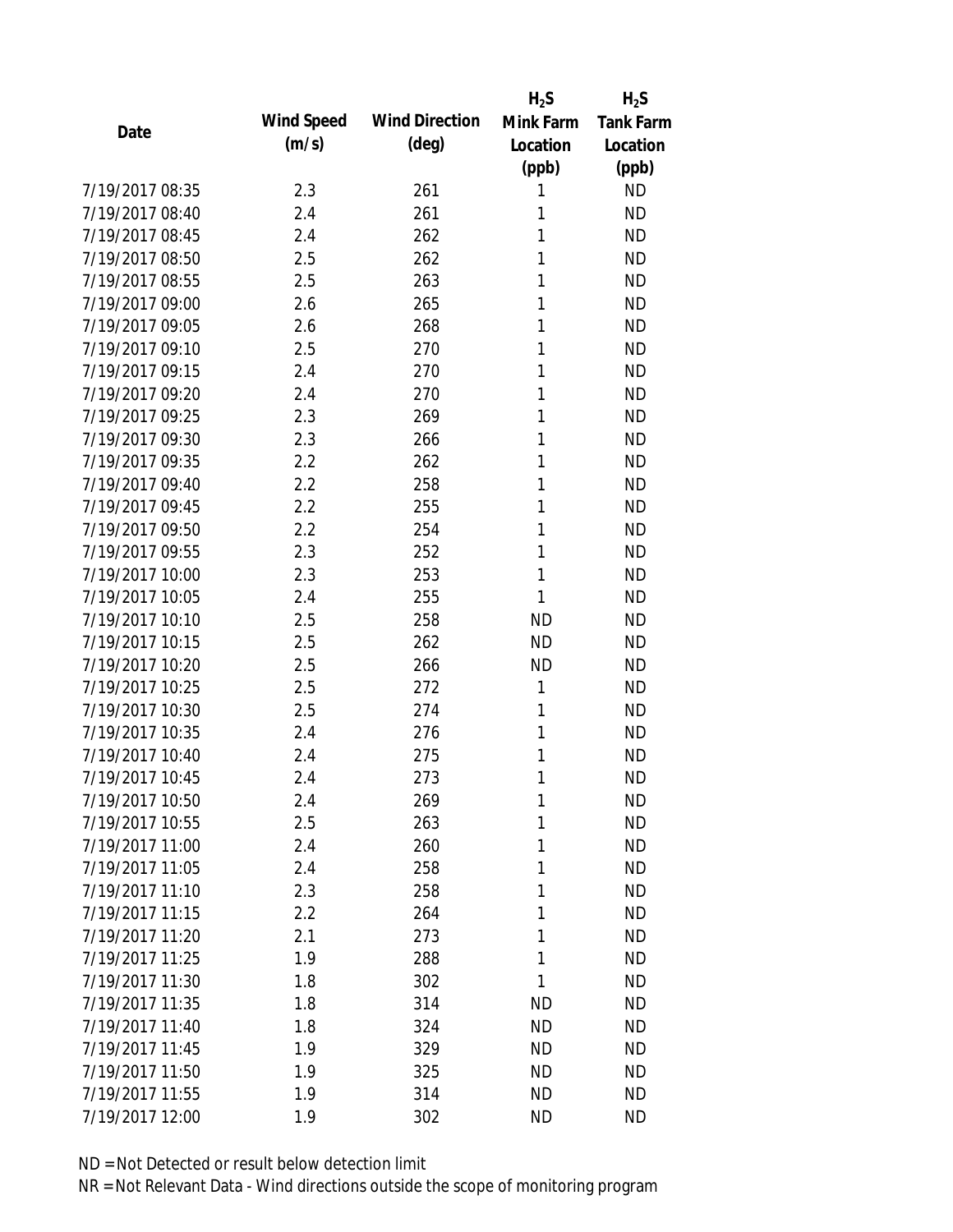|                 |            |                       | $H_2S$    | $H_2S$           |
|-----------------|------------|-----------------------|-----------|------------------|
| Date            | Wind Speed | <b>Wind Direction</b> | Mink Farm | <b>Tank Farm</b> |
|                 | (m/s)      | $(\text{deg})$        | Location  | Location         |
|                 |            |                       | (ppb)     | (ppb)            |
| 7/19/2017 12:05 | 1.9        | 289                   | <b>ND</b> | <b>ND</b>        |
| 7/19/2017 12:10 | 1.8        | 278                   | <b>ND</b> | <b>ND</b>        |
| 7/19/2017 12:15 | 1.8        | 270                   | <b>ND</b> | <b>ND</b>        |
| 7/19/2017 12:20 | 1.9        | 267                   | <b>ND</b> | <b>ND</b>        |
| 7/19/2017 12:25 | 1.9        | 268                   | <b>ND</b> | <b>ND</b>        |
| 7/19/2017 12:30 | 1.9        | 268                   | 1         | <b>ND</b>        |
| 7/19/2017 12:35 | 1.9        | 270                   | 1         | <b>ND</b>        |
| 7/19/2017 12:40 | 2.0        | 269                   | 1         | <b>ND</b>        |
| 7/19/2017 12:45 | 2.0        | 266                   | 1         | <b>ND</b>        |
| 7/19/2017 12:50 | 2.0        | 262                   | 1         | <b>ND</b>        |
| 7/19/2017 12:55 | 2.0        | 257                   | 1         | <b>ND</b>        |
| 7/19/2017 13:00 | 2.0        | 254                   | 1         | <b>ND</b>        |
| 7/19/2017 13:05 | 2.0        | 251                   | 1         | <b>ND</b>        |
| 7/19/2017 13:10 | 1.9        | 250                   | 1         | <b>ND</b>        |
| 7/19/2017 13:15 | 1.9        | 250                   | 1         | <b>ND</b>        |
| 7/19/2017 13:20 | 1.9        | 250                   | 1         | <b>ND</b>        |
| 7/19/2017 13:25 | 2.0        | 251                   | 1         | <b>ND</b>        |
| 7/19/2017 13:30 | 2.0        | 251                   | 1         | <b>ND</b>        |
| 7/19/2017 13:35 | 2.0        | 250                   | 1         | <b>ND</b>        |
| 7/19/2017 13:40 | 2.0        | 250                   | 1         | <b>ND</b>        |
| 7/19/2017 13:45 | 2.0        | 250                   | 1         | <b>ND</b>        |
| 7/19/2017 13:50 | 1.9        | 251                   | 1         | <b>ND</b>        |
| 7/19/2017 13:55 | 1.8        | 250                   | 1         | <b>ND</b>        |
| 7/19/2017 14:00 | 1.7        | 248                   | 1         | <b>ND</b>        |
| 7/19/2017 14:05 | 1.7        | 247                   | 1         | <b>ND</b>        |
| 7/19/2017 14:10 | 1.7        | 245                   | 1         | <b>ND</b>        |
| 7/19/2017 14:15 | 1.7        | 242                   | 1         | <b>ND</b>        |
| 7/19/2017 14:20 | 1.8        | 238                   | 1         | <b>ND</b>        |
| 7/19/2017 14:25 | 1.8        | 236                   | 1         | <b>ND</b>        |
| 7/19/2017 14:30 | 1.8        | 234                   | 1         | <b>ND</b>        |
| 7/19/2017 14:35 | 1.7        | 226                   | NR        | <b>ND</b>        |
| 7/19/2017 14:40 | 1.7        | 209                   | <b>NR</b> | <b>ND</b>        |
| 7/19/2017 14:45 | 1.5        | 183                   | <b>NR</b> | <b>ND</b>        |
| 7/19/2017 14:50 | 1.4        | 156                   | <b>NR</b> | <b>ND</b>        |
| 7/19/2017 14:55 | 1.3        | 128                   | <b>NR</b> | <b>ND</b>        |
| 7/19/2017 15:00 | 1.3        | 101                   | <b>NR</b> | <b>ND</b>        |
| 7/19/2017 15:05 | 1.3        | 78                    | <b>NR</b> | <b>ND</b>        |
| 7/19/2017 15:10 | 1.3        | 65                    | <b>NR</b> | <b>ND</b>        |
| 7/19/2017 15:15 | 1.5        | 59                    | <b>NR</b> | <b>ND</b>        |
| 7/19/2017 15:20 | 1.7        | 58                    | <b>NR</b> | <b>ND</b>        |
| 7/19/2017 15:25 | 1.8        | 55                    | <b>NR</b> | <b>ND</b>        |
| 7/19/2017 15:30 | 2.0        | 55                    | <b>NR</b> | <b>ND</b>        |
|                 |            |                       |           |                  |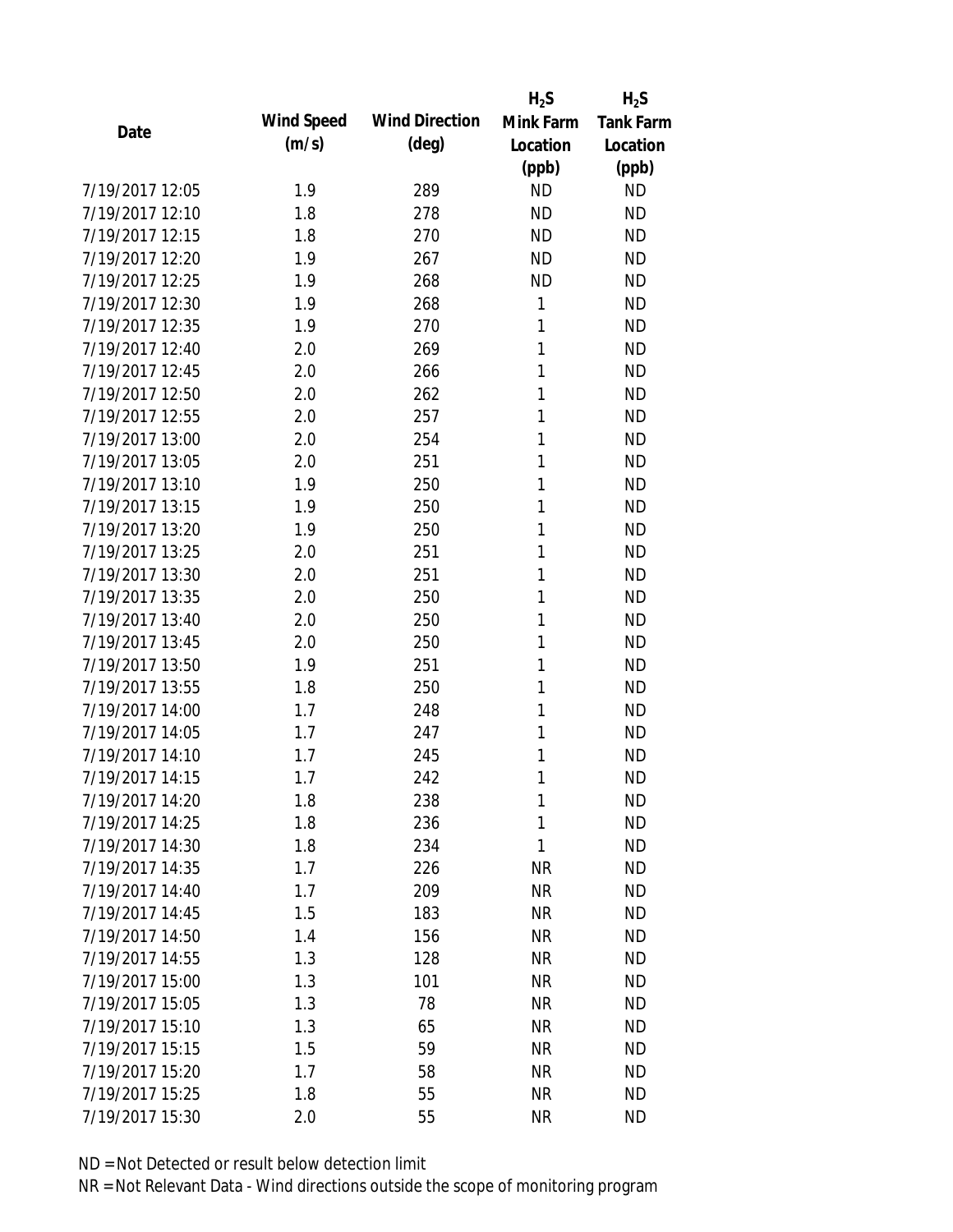|                 |            |                       | $H_2S$    | $H_2S$           |
|-----------------|------------|-----------------------|-----------|------------------|
| Date            | Wind Speed | <b>Wind Direction</b> | Mink Farm | <b>Tank Farm</b> |
|                 | (m/s)      | $(\text{deg})$        | Location  | Location         |
|                 |            |                       | (ppb)     | (ppb)            |
| 7/19/2017 15:35 | 2.1        | 56                    | <b>NR</b> | <b>ND</b>        |
| 7/19/2017 15:40 | 2.1        | 57                    | <b>NR</b> | <b>ND</b>        |
| 7/19/2017 15:45 | 2.1        | 60                    | <b>NR</b> | <b>ND</b>        |
| 7/19/2017 15:50 | 2.1        | 63                    | <b>NR</b> | <b>ND</b>        |
| 7/19/2017 15:55 | 2.1        | 67                    | <b>NR</b> | <b>ND</b>        |
| 7/19/2017 16:00 | 2.1        | 70                    | <b>NR</b> | <b>ND</b>        |
| 7/19/2017 16:05 | 2.1        | 73                    | <b>NR</b> | <b>ND</b>        |
| 7/19/2017 16:10 | 2.2        | 76                    | <b>NR</b> | <b>ND</b>        |
| 7/19/2017 16:15 | 2.3        | 77                    | <b>NR</b> | <b>ND</b>        |
| 7/19/2017 16:20 | 2.3        | 76                    | <b>NR</b> | <b>ND</b>        |
| 7/19/2017 16:25 | 2.4        | 73                    | <b>NR</b> | <b>ND</b>        |
| 7/19/2017 16:30 | 2.6        | 70                    | <b>NR</b> | <b>ND</b>        |
| 7/19/2017 16:35 | 2.7        | 64                    | <b>NR</b> | <b>ND</b>        |
| 7/19/2017 16:40 | 2.8        | 58                    | <b>NR</b> | <b>ND</b>        |
| 7/19/2017 16:45 | 2.9        | 55                    | <b>NR</b> | <b>ND</b>        |
| 7/19/2017 16:50 | 2.9        | 55                    | <b>NR</b> | <b>ND</b>        |
| 7/19/2017 16:55 | 2.9        | 57                    | <b>NR</b> | <b>ND</b>        |
| 7/19/2017 17:00 | 2.9        | 61                    | <b>NR</b> | <b>ND</b>        |
| 7/19/2017 17:05 | 2.8        | 70                    | <b>NR</b> | <b>ND</b>        |
| 7/19/2017 17:10 | 2.7        | 81                    | <b>NR</b> | <b>ND</b>        |
| 7/19/2017 17:15 | 2.6        | 89                    | <b>NR</b> | <b>ND</b>        |
| 7/19/2017 17:20 | 2.4        | 94                    | <b>NR</b> | <b>ND</b>        |
| 7/19/2017 17:25 | 2.2        | 100                   | <b>NR</b> | <b>ND</b>        |
| 7/19/2017 17:30 | 2.1        | 107                   | <b>NR</b> | <b>ND</b>        |
| 7/19/2017 17:35 | 1.9        | 111                   | <b>NR</b> | <b>ND</b>        |
| 7/19/2017 17:40 | 1.7        | 114                   | <b>NR</b> | <b>ND</b>        |
| 7/19/2017 17:45 | 1.6        | 118                   | <b>NR</b> | <b>ND</b>        |
| 7/19/2017 17:50 | 1.5        | 123                   | <b>NR</b> | <b>ND</b>        |
| 7/19/2017 17:55 | 1.4        | 123                   | <b>NR</b> | <b>ND</b>        |
| 7/19/2017 18:00 | 1.5        | 122                   | <b>NR</b> | <b>ND</b>        |
| 7/19/2017 18:05 | 1.6        | 121                   | <b>NR</b> | <b>ND</b>        |
| 7/19/2017 18:10 | 1.8        | 121                   | <b>NR</b> | <b>ND</b>        |
| 7/19/2017 18:15 | 2.2        | 122                   | <b>NR</b> | <b>ND</b>        |
| 7/19/2017 18:20 | 2.4        | 122                   | <b>NR</b> | <b>ND</b>        |
| 7/19/2017 18:25 | 2.7        | 124                   | <b>NR</b> | <b>ND</b>        |
| 7/19/2017 18:30 | 2.9        | 127                   | <b>NR</b> | <b>ND</b>        |
| 7/19/2017 18:35 | 3.0        | 129                   | <b>NR</b> | <b>ND</b>        |
| 7/19/2017 18:40 | 3.0        | 129                   | <b>NR</b> | <b>ND</b>        |
| 7/19/2017 18:45 | 2.9        | 127                   | <b>NR</b> | <b>ND</b>        |
| 7/19/2017 18:50 | 2.7        | 124                   | <b>NR</b> | <b>ND</b>        |
| 7/19/2017 18:55 | 2.5        | 121                   | <b>NR</b> | <b>ND</b>        |
| 7/19/2017 19:00 | 2.3        | 119                   | <b>NR</b> | <b>ND</b>        |
|                 |            |                       |           |                  |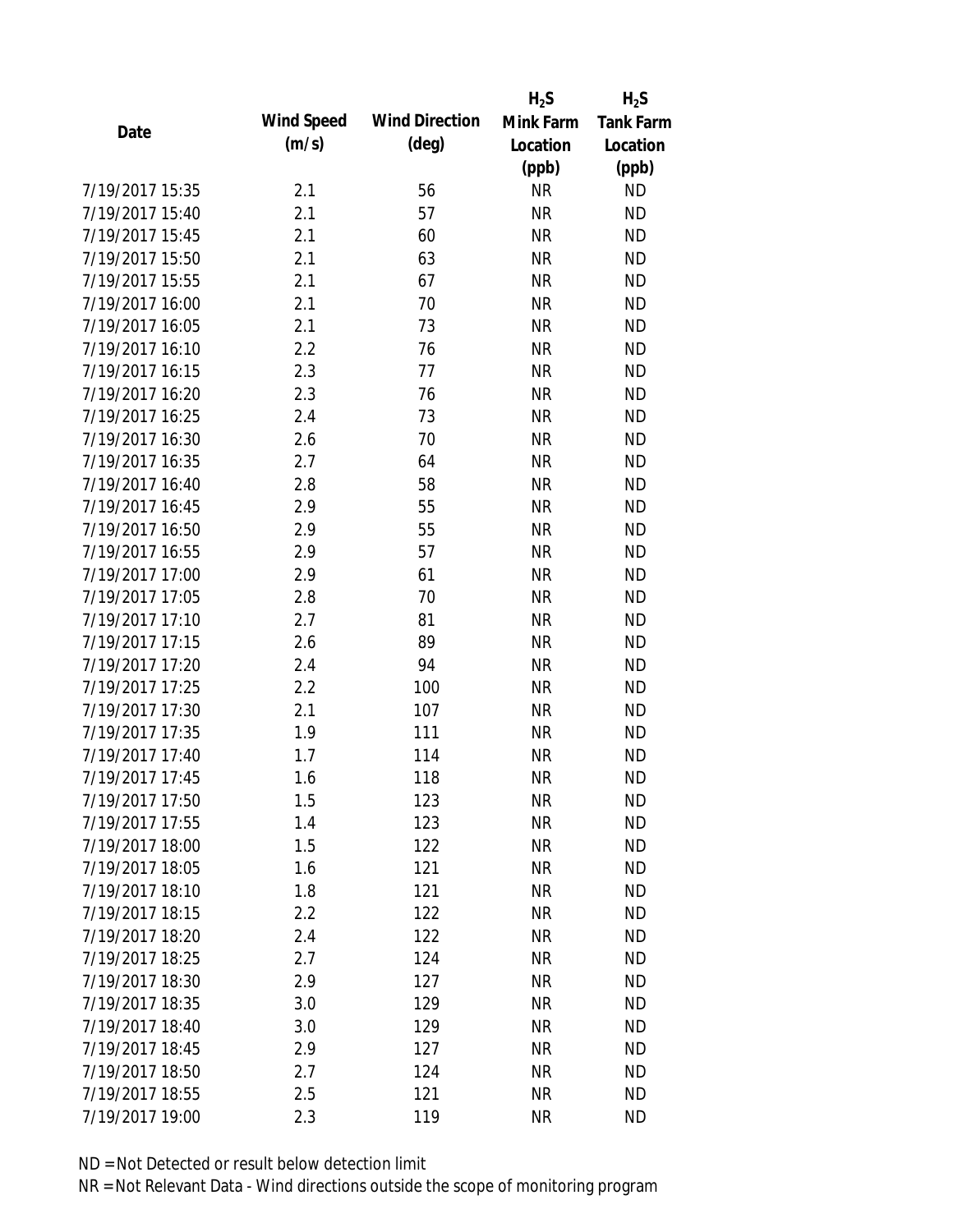|                 |            |                       | $H_2S$    | $H_2S$           |
|-----------------|------------|-----------------------|-----------|------------------|
| Date            | Wind Speed | <b>Wind Direction</b> | Mink Farm | <b>Tank Farm</b> |
|                 | (m/s)      | $(\text{deg})$        | Location  | Location         |
|                 |            |                       | (ppb)     | (ppb)            |
| 7/19/2017 19:05 | 2.1        | 116                   | <b>NR</b> | <b>ND</b>        |
| 7/19/2017 19:10 | 2.0        | 114                   | <b>NR</b> | <b>ND</b>        |
| 7/19/2017 19:15 | 1.8        | 113                   | <b>NR</b> | <b>ND</b>        |
| 7/19/2017 19:20 | 1.8        | 111                   | <b>NR</b> | <b>ND</b>        |
| 7/19/2017 19:25 | 1.8        | 110                   | <b>NR</b> | <b>ND</b>        |
| 7/19/2017 19:30 | 1.9        | 109                   | <b>NR</b> | <b>ND</b>        |
| 7/19/2017 19:35 | 1.9        | 109                   | <b>NR</b> | <b>ND</b>        |
| 7/19/2017 19:40 | 2.0        | 109                   | <b>NR</b> | <b>ND</b>        |
| 7/19/2017 19:45 | 2.1        | 108                   | <b>NR</b> | <b>ND</b>        |
| 7/19/2017 19:50 | 2.1        | 108                   | <b>NR</b> | <b>ND</b>        |
| 7/19/2017 19:55 | 2.1        | 107                   | <b>NR</b> | <b>ND</b>        |
| 7/19/2017 20:00 | 2.1        | 105                   | <b>NR</b> | <b>ND</b>        |
| 7/19/2017 20:05 | 2.0        | 101                   | <b>NR</b> | <b>ND</b>        |
| 7/19/2017 20:10 | 2.0        | 98                    | <b>NR</b> | <b>ND</b>        |
| 7/19/2017 20:15 | 1.9        | 94                    | <b>NR</b> | <b>ND</b>        |
| 7/19/2017 20:20 | 1.8        | 90                    | <b>NR</b> | <b>ND</b>        |
| 7/19/2017 20:25 | 1.7        | 86                    | <b>NR</b> | <b>ND</b>        |
| 7/19/2017 20:30 | 1.7        | 83                    | <b>NR</b> | <b>ND</b>        |
| 7/19/2017 20:35 | 1.6        | 80                    | <b>NR</b> | <b>ND</b>        |
| 7/19/2017 20:40 | 1.5        | 78                    | <b>NR</b> | <b>ND</b>        |
| 7/19/2017 20:45 | 1.5        | 76                    | <b>NR</b> | <b>ND</b>        |
| 7/19/2017 20:50 | 1.5        | 76                    | <b>NR</b> | <b>ND</b>        |
| 7/19/2017 20:55 | 1.5        | 77                    | <b>NR</b> | <b>ND</b>        |
| 7/19/2017 21:00 | 1.5        | 80                    | <b>NR</b> | <b>ND</b>        |
| 7/19/2017 21:05 | 1.6        | 83                    | <b>NR</b> | <b>ND</b>        |
| 7/19/2017 21:10 | 1.6        | 87                    | <b>NR</b> | <b>ND</b>        |
| 7/19/2017 21:15 | 1.6        | 91                    | <b>NR</b> | <b>ND</b>        |
| 7/19/2017 21:20 | 1.5        | 94                    | <b>NR</b> | <b>ND</b>        |
| 7/19/2017 21:25 | 1.5        | 98                    | <b>NR</b> | <b>ND</b>        |
| 7/19/2017 21:30 | 1.4        | 102                   | <b>NR</b> | <b>ND</b>        |
| 7/19/2017 21:35 | 1.5        | 104                   | <b>NR</b> | <b>ND</b>        |
| 7/19/2017 21:40 | 1.8        | 98                    | <b>NR</b> | <b>ND</b>        |
| 7/19/2017 21:45 | 2.3        | 132                   | <b>NR</b> | <b>ND</b>        |
| 7/19/2017 21:50 | 3.0        | 166                   | <b>NR</b> | <b>ND</b>        |
| 7/19/2017 21:55 | 3.9        | 200                   | <b>NR</b> | <b>ND</b>        |
| 7/19/2017 22:00 | 4.9        | 233                   | 1         | <b>ND</b>        |
| 7/19/2017 22:05 | 5.8        | 269                   | 1         | <b>ND</b>        |
| 7/19/2017 22:10 | 6.3        | 313                   | 1         | <b>ND</b>        |
| 7/19/2017 22:15 | 6.3        | 318                   | 1         | <b>ND</b>        |
| 7/19/2017 22:20 | 6.1        | 324                   | 1         | <b>ND</b>        |
| 7/19/2017 22:25 | 5.6        | 332                   | 1         | <b>ND</b>        |
| 7/19/2017 22:30 | 5.0        | 280                   | 1         | <b>ND</b>        |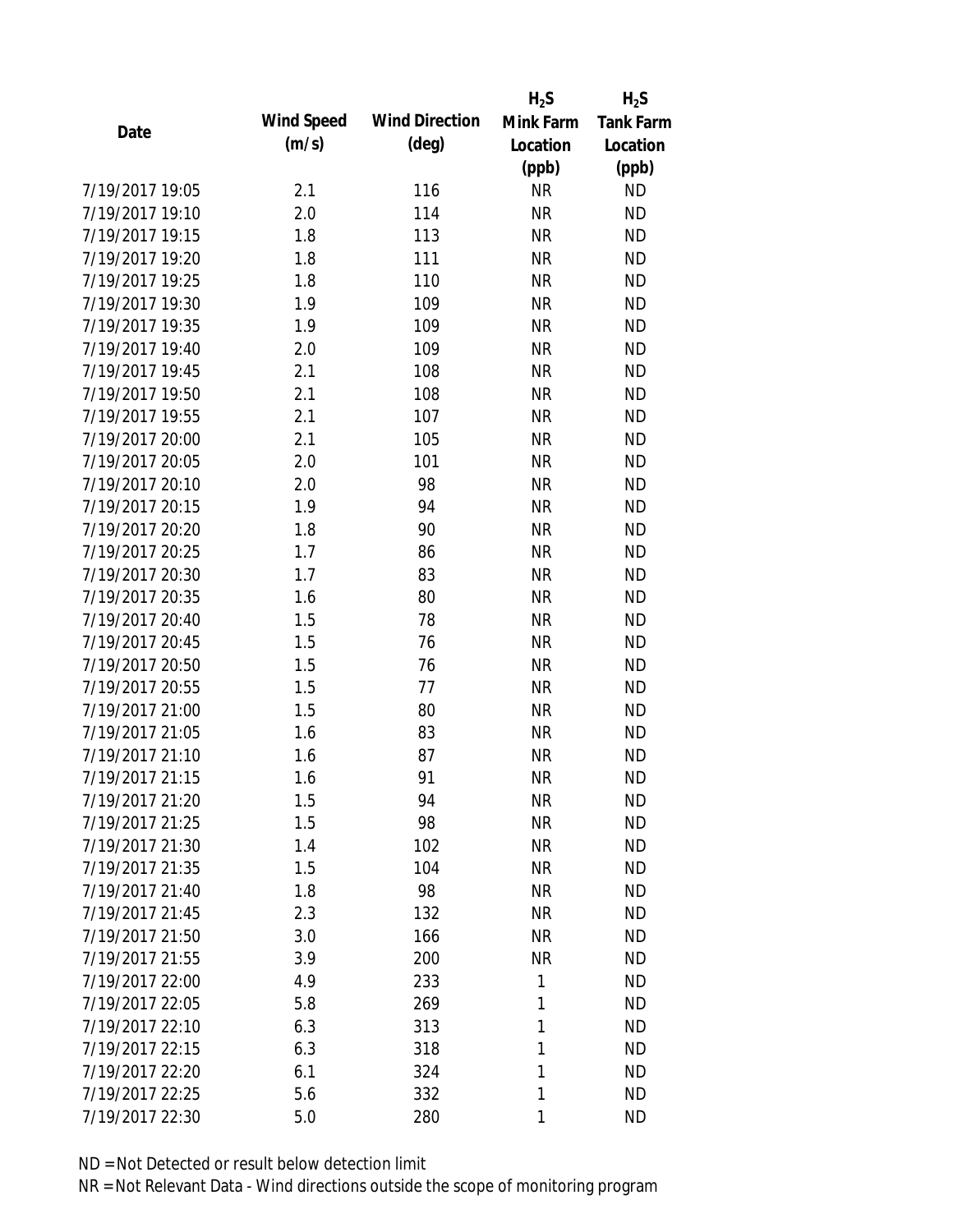|                 |            |                       | $H_2S$    | $H_2S$           |
|-----------------|------------|-----------------------|-----------|------------------|
| Date            | Wind Speed | <b>Wind Direction</b> | Mink Farm | <b>Tank Farm</b> |
|                 | (m/s)      | $(\text{deg})$        | Location  | Location         |
|                 |            |                       | (ppb)     | (ppb)            |
| 7/19/2017 22:35 | 4.4        | 228                   | <b>NR</b> | <b>ND</b>        |
| 7/19/2017 22:40 | 3.9        | 176                   | <b>NR</b> | <b>ND</b>        |
| 7/19/2017 22:45 | 3.6        | 126                   | <b>NR</b> | <b>ND</b>        |
| 7/19/2017 22:50 | 3.3        | 77                    | <b>NR</b> | <b>ND</b>        |
| 7/19/2017 22:55 | 3.1        | 29                    | 1         | <b>ND</b>        |
| 7/19/2017 23:00 | 2.9        | 42                    | <b>NR</b> | <b>ND</b>        |
| 7/19/2017 23:05 | 2.6        | 56                    | <b>NR</b> | <b>ND</b>        |
| 7/19/2017 23:10 | 2.3        | 69                    | <b>NR</b> | <b>ND</b>        |
| 7/19/2017 23:15 | 2.1        | 80                    | <b>NR</b> | <b>ND</b>        |
| 7/19/2017 23:20 | 1.9        | 88                    | <b>NR</b> | <b>ND</b>        |
| 7/19/2017 23:25 | 1.7        | 94                    | <b>NR</b> | <b>ND</b>        |
| 7/19/2017 23:30 | 1.6        | 98                    | <b>NR</b> | <b>ND</b>        |
| 7/19/2017 23:35 | 1.5        | 97                    | <b>NR</b> | <b>ND</b>        |
| 7/19/2017 23:40 | 1.4        | 89                    | <b>NR</b> | <b>ND</b>        |
| 7/19/2017 23:45 | 1.2        | 75                    | <b>NR</b> | <b>ND</b>        |
| 7/19/2017 23:50 | 1.1        | 119                   | <b>NR</b> | <b>ND</b>        |
| 7/19/2017 23:55 | 1.1        | 103                   | <b>NR</b> | <b>ND</b>        |
| 7/19/2017 24:00 | 1.0        | 146                   | <b>NR</b> | <b>ND</b>        |
| 7/20/2017 00:05 | 1.0        | 190                   | <b>NR</b> | <b>ND</b>        |
| 7/20/2017 00:10 | 0.9        | 184                   | <b>NR</b> | <b>ND</b>        |
| 7/20/2017 00:15 | 0.8        | 200                   | <b>NR</b> | <b>ND</b>        |
| 7/20/2017 00:20 | 0.8        | 165                   | <b>NR</b> | <b>ND</b>        |
| 7/20/2017 00:25 | 0.8        | 189                   | <b>NR</b> | <b>ND</b>        |
| 7/20/2017 00:30 | 0.9        | 153                   | <b>NR</b> | <b>ND</b>        |
| 7/20/2017 00:35 | 1.2        | 120                   | <b>NR</b> | <b>ND</b>        |
| 7/20/2017 00:40 | 1.5        | 143                   | <b>NR</b> | <b>ND</b>        |
| 7/20/2017 00:45 | 2.0        | 151                   | <b>NR</b> | <b>ND</b>        |
| 7/20/2017 00:50 | 2.6        | 153                   | <b>NR</b> | <b>ND</b>        |
| 7/20/2017 00:55 | 3.1        | 156                   | <b>NR</b> | <b>ND</b>        |
| 7/20/2017 01:00 | 3.5        | 161                   | <b>NR</b> | <b>ND</b>        |
| 7/20/2017 01:05 | 3.9        | 166                   | <b>NR</b> | <b>ND</b>        |
| 7/20/2017 01:10 | 4.1        | 171                   | <b>NR</b> | <b>ND</b>        |
| 7/20/2017 01:15 | 4.2        | 175                   | <b>NR</b> | <b>ND</b>        |
| 7/20/2017 01:20 | 4.2        | 179                   | <b>NR</b> | <b>ND</b>        |
| 7/20/2017 01:25 | 4.1        | 182                   | <b>NR</b> | <b>ND</b>        |
| 7/20/2017 01:30 | 4.0        | 183                   | <b>NR</b> | <b>ND</b>        |
| 7/20/2017 01:35 | 3.8        | 184                   | <b>NR</b> | <b>ND</b>        |
| 7/20/2017 01:40 | 3.5        | 184                   | <b>NR</b> | <b>ND</b>        |
| 7/20/2017 01:45 | 3.1        | 183                   | <b>NR</b> | <b>ND</b>        |
| 7/20/2017 01:50 | 2.7        | 181                   | <b>NR</b> | <b>ND</b>        |
| 7/20/2017 01:55 | 2.3        | 178                   | <b>NR</b> | <b>ND</b>        |
| 7/20/2017 02:00 | 2.0        | 175                   | <b>NR</b> | <b>ND</b>        |
|                 |            |                       |           |                  |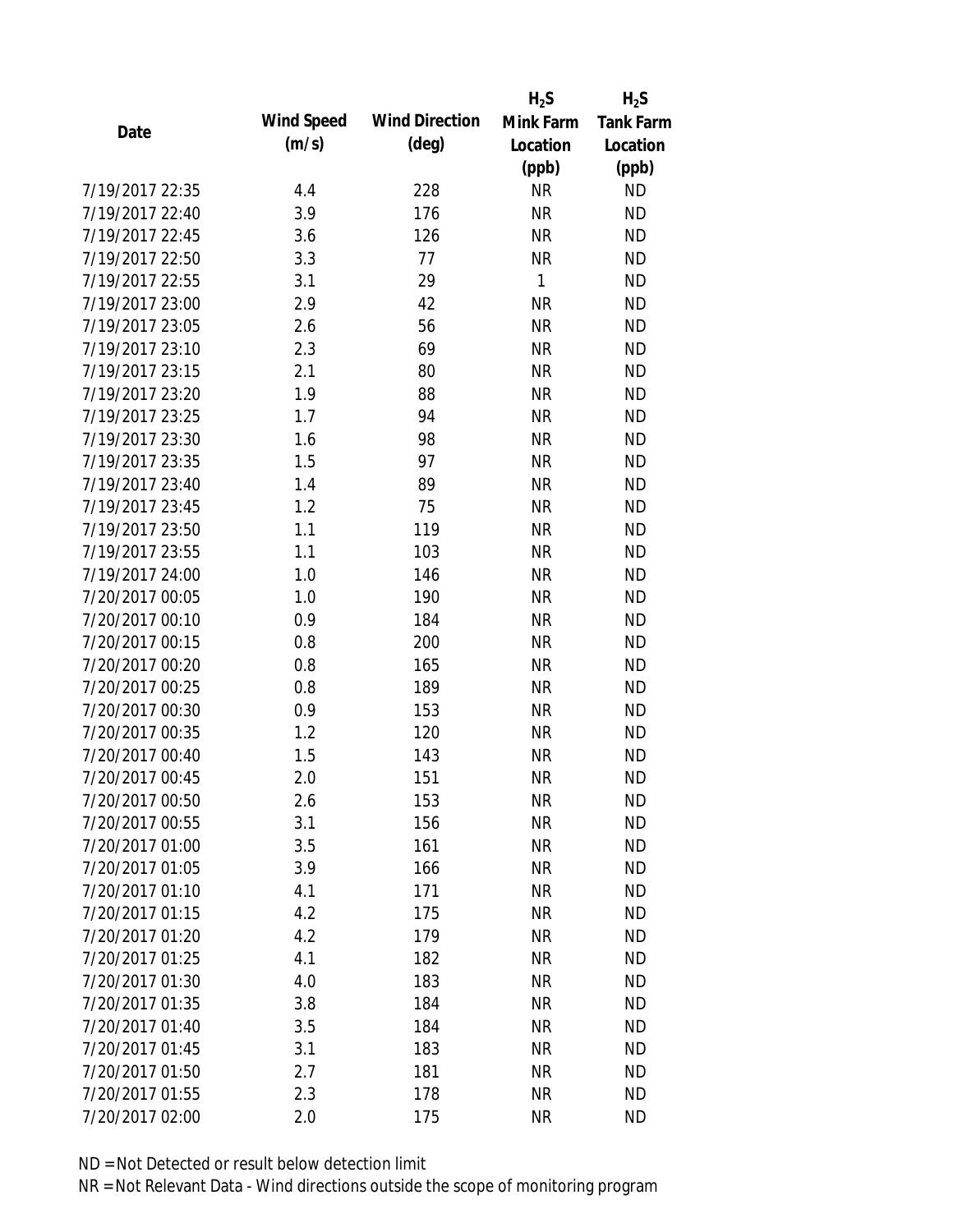|                 |            |                       | $H_2S$    | $H_2S$           |
|-----------------|------------|-----------------------|-----------|------------------|
| Date            | Wind Speed | <b>Wind Direction</b> | Mink Farm | <b>Tank Farm</b> |
|                 | (m/s)      | $(\text{deg})$        | Location  | Location         |
|                 |            |                       | (ppb)     | (ppb)            |
| 7/20/2017 02:05 | 1.7        | 172                   | <b>NR</b> | <b>ND</b>        |
| 7/20/2017 02:10 | 1.6        | 169                   | <b>NR</b> | <b>ND</b>        |
| 7/20/2017 02:15 | 1.6        | 167                   | <b>NR</b> | <b>ND</b>        |
| 7/20/2017 02:20 | 1.8        | 167                   | <b>NR</b> | <b>ND</b>        |
| 7/20/2017 02:25 | 1.9        | 167                   | <b>NR</b> | <b>ND</b>        |
| 7/20/2017 02:30 | 2.1        | 167                   | <b>NR</b> | <b>ND</b>        |
| 7/20/2017 02:35 | 2.3        | 168                   | <b>NR</b> | <b>ND</b>        |
| 7/20/2017 02:40 | 2.4        | 168                   | <b>NR</b> | <b>ND</b>        |
| 7/20/2017 02:45 | 2.5        | 169                   | <b>NR</b> | <b>ND</b>        |
| 7/20/2017 02:50 | 2.6        | 171                   | <b>NR</b> | <b>ND</b>        |
| 7/20/2017 02:55 | 2.7        | 173                   | <b>NR</b> | <b>ND</b>        |
| 7/20/2017 03:00 | 2.7        | 175                   | <b>NR</b> | <b>ND</b>        |
| 7/20/2017 03:05 | 2.8        | 179                   | <b>NR</b> | <b>ND</b>        |
| 7/20/2017 03:10 | 2.8        | 182                   | <b>NR</b> | <b>ND</b>        |
| 7/20/2017 03:15 | 2.9        | 185                   | <b>NR</b> | <b>ND</b>        |
| 7/20/2017 03:20 | 2.8        | 187                   | <b>NR</b> | <b>ND</b>        |
| 7/20/2017 03:25 | 2.8        | 189                   | <b>NR</b> | <b>ND</b>        |
| 7/20/2017 03:30 | 2.8        | 190                   | <b>NR</b> | <b>ND</b>        |
| 7/20/2017 03:35 | 2.8        | 189                   | <b>NR</b> | <b>ND</b>        |
| 7/20/2017 03:40 | 2.7        | 188                   | <b>NR</b> | <b>ND</b>        |
| 7/20/2017 03:45 | 2.7        | 185                   | <b>NR</b> | <b>ND</b>        |
| 7/20/2017 03:50 | 2.6        | 183                   | <b>NR</b> | <b>ND</b>        |
| 7/20/2017 03:55 | 2.4        | 180                   | <b>NR</b> | <b>ND</b>        |
| 7/20/2017 04:00 | 2.3        | 177                   | <b>NR</b> | <b>ND</b>        |
| 7/20/2017 04:05 | 2.0        | 173                   | <b>NR</b> | <b>ND</b>        |
| 7/20/2017 04:10 | 1.8        | 167                   | <b>NR</b> | <b>ND</b>        |
| 7/20/2017 04:15 | 1.6        | 155                   | <b>NR</b> | <b>ND</b>        |
| 7/20/2017 04:20 | 1.3        | 140                   | <b>NR</b> | <b>ND</b>        |
| 7/20/2017 04:25 | 1.2        | 121                   | <b>NR</b> | <b>ND</b>        |
| 7/20/2017 04:30 | 1.1        | 101                   | <b>NR</b> | <b>ND</b>        |
| 7/20/2017 04:35 | 1.1        | 81                    | <b>NR</b> | <b>ND</b>        |
| 7/20/2017 04:40 | 1.1        | 63                    | <b>NR</b> | <b>ND</b>        |
| 7/20/2017 04:45 | 1.0        | 51                    | <b>NR</b> | <b>ND</b>        |
| 7/20/2017 04:50 | 1.0        | 43                    | <b>NR</b> | <b>ND</b>        |
| 7/20/2017 04:55 | 1.0        | 42                    | <b>NR</b> | ND               |
| 7/20/2017 05:00 | 1.1        | 45                    | <b>NR</b> | <b>ND</b>        |
| 7/20/2017 05:05 | 1.1        | 55                    | <b>NR</b> | <b>ND</b>        |
| 7/20/2017 05:10 | 1.1        | 69                    | <b>NR</b> | <b>ND</b>        |
| 7/20/2017 05:15 | 1.2        | 85                    | <b>NR</b> | <b>ND</b>        |
| 7/20/2017 05:20 | 1.5        | 101                   | <b>NR</b> | <b>ND</b>        |
| 7/20/2017 05:25 | 1.6        | 116                   | <b>NR</b> | <b>ND</b>        |
| 7/20/2017 05:30 | 1.8        | 129                   | <b>NR</b> | <b>ND</b>        |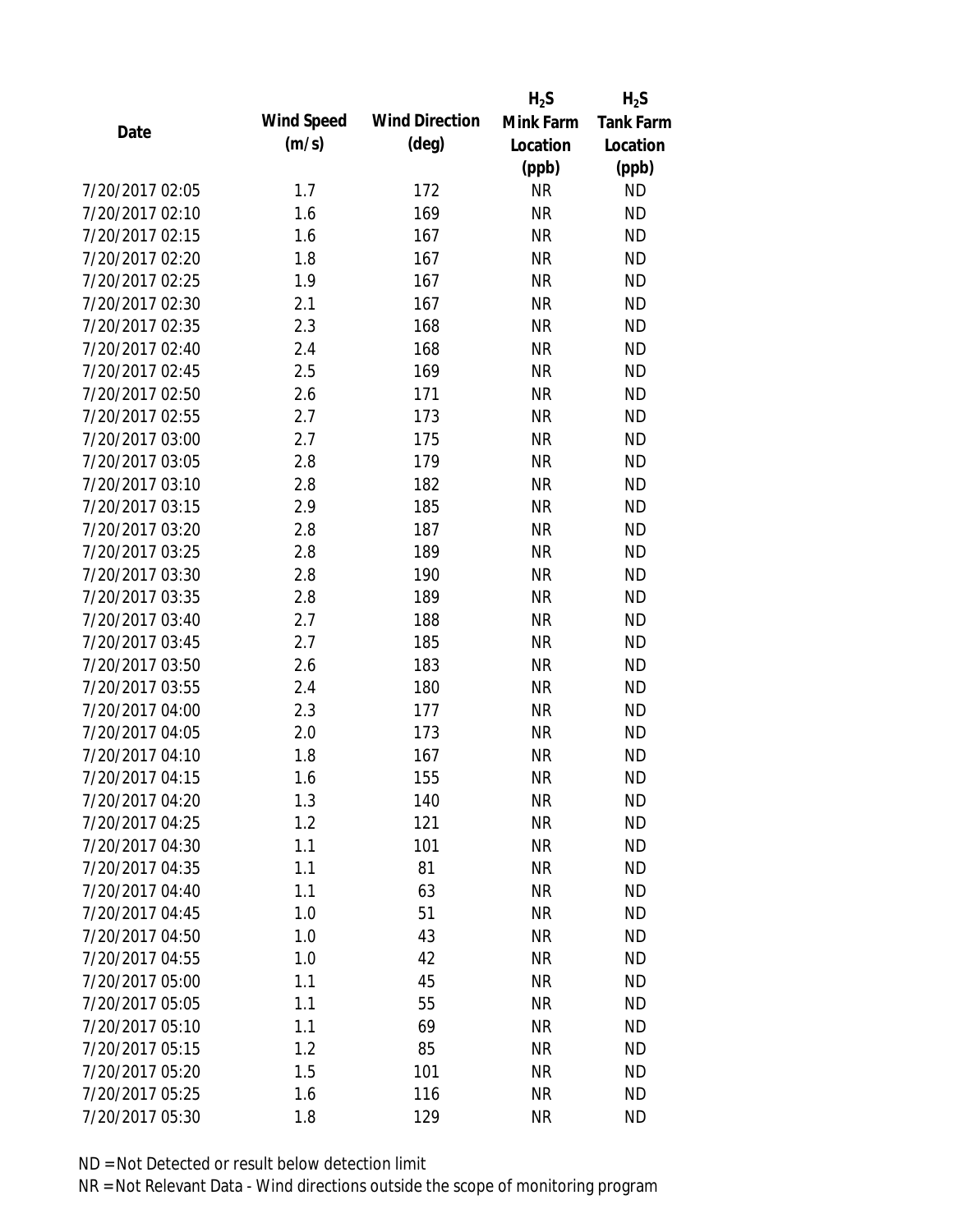|                 |            |                       | $H_2S$       | $H_2S$           |
|-----------------|------------|-----------------------|--------------|------------------|
| Date            | Wind Speed | <b>Wind Direction</b> | Mink Farm    | <b>Tank Farm</b> |
|                 | (m/s)      | $(\text{deg})$        | Location     | Location         |
|                 |            |                       | (ppb)        | (ppb)            |
| 7/20/2017 05:35 | 1.9        | 138                   | <b>NR</b>    | <b>ND</b>        |
| 7/20/2017 05:40 | 2.0        | 145                   | <b>NR</b>    | <b>ND</b>        |
| 7/20/2017 05:45 | 2.0        | 149                   | <b>NR</b>    | <b>ND</b>        |
| 7/20/2017 05:50 | 1.9        | 154                   | <b>NR</b>    | <b>ND</b>        |
| 7/20/2017 05:55 | 1.7        | 157                   | <b>NR</b>    | <b>ND</b>        |
| 7/20/2017 06:00 | 1.6        | 158                   | <b>NR</b>    | <b>ND</b>        |
| 7/20/2017 06:05 | 1.5        | 152                   | <b>NR</b>    | <b>ND</b>        |
| 7/20/2017 06:10 | 1.5        | 128                   | <b>NR</b>    | <b>ND</b>        |
| 7/20/2017 06:15 | 1.5        | 104                   | <b>NR</b>    | <b>ND</b>        |
| 7/20/2017 06:20 | 1.7        | 80                    | <b>NR</b>    | <b>ND</b>        |
| 7/20/2017 06:25 | 1.9        | 56                    | <b>NR</b>    | <b>ND</b>        |
| 7/20/2017 06:30 | 2.2        | 35                    | 1            | <b>ND</b>        |
| 7/20/2017 06:35 | 2.3        | 22                    | $\mathbf{1}$ | <b>ND</b>        |
| 7/20/2017 06:40 | 2.3        | 27                    | $\mathbf{1}$ | <b>ND</b>        |
| 7/20/2017 06:45 | 2.3        | 34                    | $\mathbf{1}$ | <b>ND</b>        |
| 7/20/2017 06:50 | 2.1        | 41                    | <b>NR</b>    | <b>ND</b>        |
| 7/20/2017 06:55 | 1.9        | 48                    | <b>NR</b>    | <b>ND</b>        |
| 7/20/2017 07:00 | 1.6        | 55                    | <b>NR</b>    | <b>ND</b>        |
| 7/20/2017 07:05 | 1.5        | 64                    | <b>NR</b>    | <b>ND</b>        |
| 7/20/2017 07:10 | 1.5        | 75                    | <b>NR</b>    | <b>ND</b>        |
| 7/20/2017 07:15 | 1.6        | 87                    | <b>NR</b>    | <b>ND</b>        |
| 7/20/2017 07:20 | 1.8        | 99                    | <b>NR</b>    | <b>ND</b>        |
| 7/20/2017 07:25 | 2.1        | 110                   | <b>NR</b>    | <b>ND</b>        |
| 7/20/2017 07:30 | 2.4        | 119                   | <b>NR</b>    | <b>ND</b>        |
| 7/20/2017 07:35 | 2.7        | 123                   | <b>NR</b>    | <b>ND</b>        |
| 7/20/2017 07:40 | 2.8        | 123                   | <b>NR</b>    | <b>ND</b>        |
| 7/20/2017 07:45 | 2.7        | 119                   | <b>NR</b>    | <b>ND</b>        |
| 7/20/2017 07:50 | 2.6        | 114                   | <b>NR</b>    | <b>ND</b>        |
| 7/20/2017 07:55 | 2.5        | 105                   | <b>NR</b>    | <b>ND</b>        |
| 7/20/2017 08:00 | 2.5        | 97                    | <b>NR</b>    | <b>ND</b>        |
| 7/20/2017 08:05 | 2.5        | 92                    | <b>NR</b>    | <b>ND</b>        |
| 7/20/2017 08:10 | 2.7        | 84                    | <b>NR</b>    | <b>ND</b>        |
| 7/20/2017 08:15 | 3.0        | 79                    | <b>NR</b>    | <b>ND</b>        |
| 7/20/2017 08:20 | 3.3        | 74                    | <b>NR</b>    | <b>ND</b>        |
| 7/20/2017 08:25 | 3.5        | 81                    | <b>NR</b>    | <b>ND</b>        |
| 7/20/2017 08:30 | 3.6        | 90                    | <b>NR</b>    | <b>ND</b>        |
| 7/20/2017 08:35 | 3.6        | 101                   | <b>NR</b>    | <b>ND</b>        |
| 7/20/2017 08:40 | 3.5        | 119                   | <b>NR</b>    | <b>ND</b>        |
| 7/20/2017 08:45 | 3.4        | 138                   | <b>NR</b>    | <b>ND</b>        |
| 7/20/2017 08:50 | 3.3        | 158                   | ΝR           | <b>ND</b>        |
| 7/20/2017 08:55 | 3.3        | 169                   | <b>NR</b>    | <b>ND</b>        |
| 7/20/2017 09:00 | 3.2        | 178                   | <b>NR</b>    | <b>ND</b>        |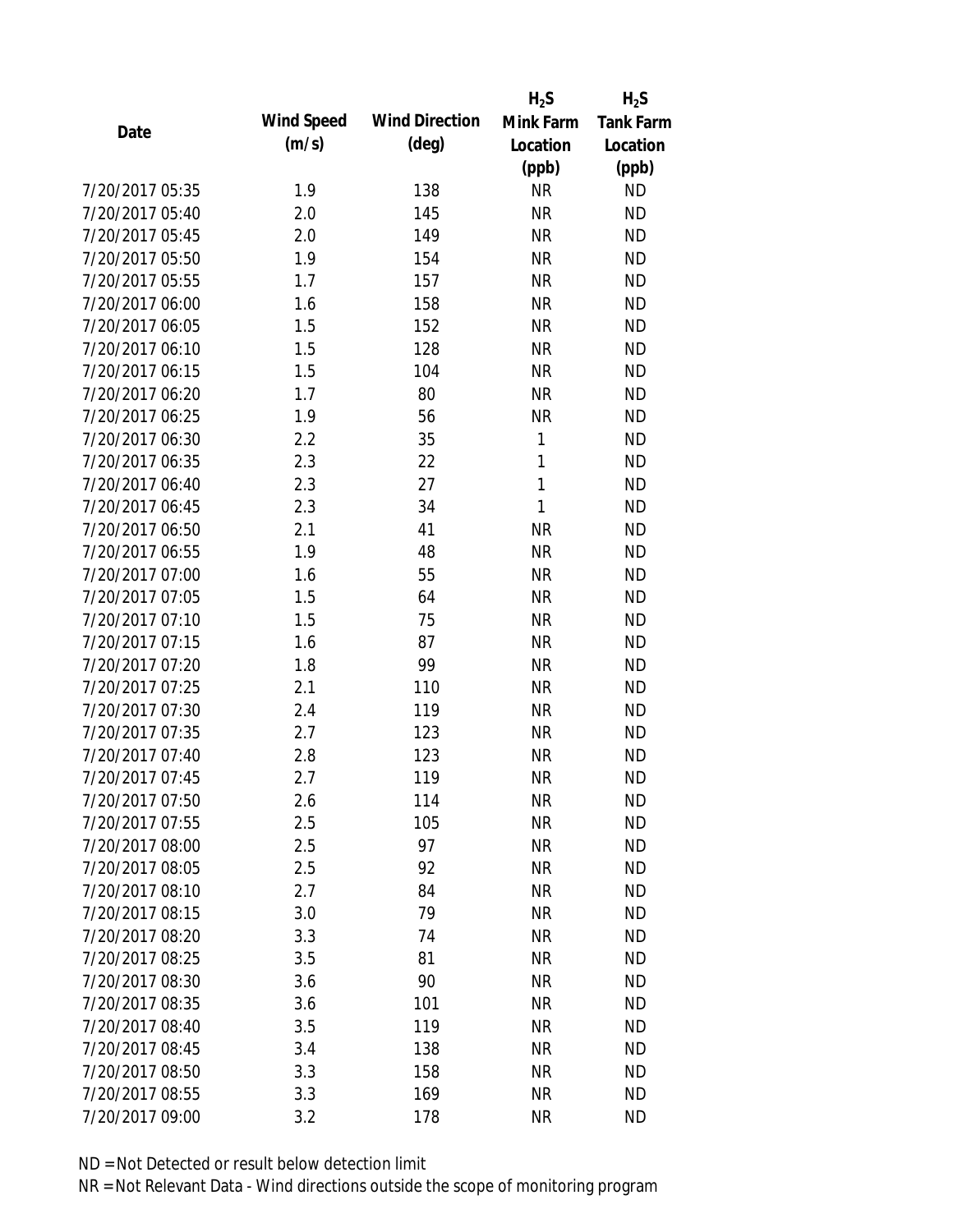|                 |            |                       | $H_2S$    | $H_2S$           |
|-----------------|------------|-----------------------|-----------|------------------|
| Date            | Wind Speed | <b>Wind Direction</b> | Mink Farm | <b>Tank Farm</b> |
|                 | (m/s)      | $(\text{deg})$        | Location  | Location         |
|                 |            |                       | (ppb)     | (ppb)            |
| 7/20/2017 09:05 | 3.3        | 183                   | <b>NR</b> | <b>ND</b>        |
| 7/20/2017 09:10 | 3.4        | 186                   | <b>NR</b> | <b>ND</b>        |
| 7/20/2017 09:15 | 3.5        | 185                   | <b>NR</b> | <b>ND</b>        |
| 7/20/2017 09:20 | 3.6        | 186                   | <b>NR</b> | <b>ND</b>        |
| 7/20/2017 09:25 | 3.7        | 186                   | <b>NR</b> | <b>ND</b>        |
| 7/20/2017 09:30 | 3.7        | 186                   | <b>NR</b> | <b>ND</b>        |
| 7/20/2017 09:35 | 3.8        | 186                   | <b>NR</b> | <b>ND</b>        |
| 7/20/2017 09:40 | 3.8        | 186                   | <b>NR</b> | <b>ND</b>        |
| 7/20/2017 09:45 | 3.8        | 185                   | <b>NR</b> | <b>ND</b>        |
| 7/20/2017 09:50 | 3.7        | 185                   | <b>NR</b> | <b>ND</b>        |
| 7/20/2017 09:55 | 3.6        | 184                   | <b>NR</b> | <b>ND</b>        |
| 7/20/2017 10:00 | 3.5        | 183                   | <b>NR</b> | <b>ND</b>        |
| 7/20/2017 10:05 | 3.5        | 183                   | <b>NR</b> | <b>ND</b>        |
| 7/20/2017 10:10 | 3.5        | 183                   | <b>NR</b> | <b>ND</b>        |
| 7/20/2017 10:15 | 3.5        | 184                   | <b>NR</b> | <b>ND</b>        |
| 7/20/2017 10:20 | 3.6        | 185                   | <b>NR</b> | <b>ND</b>        |
| 7/20/2017 10:25 | 3.7        | 186                   | <b>NR</b> | <b>ND</b>        |
| 7/20/2017 10:30 | 3.7        | 187                   | <b>NR</b> | <b>ND</b>        |
| 7/20/2017 10:35 | 3.8        | 190                   | <b>NR</b> | <b>ND</b>        |
| 7/20/2017 10:40 | 3.8        | 192                   | <b>NR</b> | <b>ND</b>        |
| 7/20/2017 10:45 | 3.8        | 195                   | <b>NR</b> | <b>ND</b>        |
| 7/20/2017 10:50 | 3.8        | 198                   | <b>NR</b> | <b>ND</b>        |
| 7/20/2017 10:55 | 3.7        | 201                   | <b>NR</b> | <b>ND</b>        |
| 7/20/2017 11:00 | 3.8        | 204                   | <b>NR</b> | <b>ND</b>        |
| 7/20/2017 11:05 | 3.8        | 206                   | <b>NR</b> | <b>ND</b>        |
| 7/20/2017 11:10 | 3.9        | 208                   | <b>NR</b> | <b>ND</b>        |
| 7/20/2017 11:15 | 4.1        | 209                   | <b>NR</b> | <b>ND</b>        |
| 7/20/2017 11:20 | 4.2        | 209                   | <b>NR</b> | <b>ND</b>        |
| 7/20/2017 11:25 | 4.4        | 209                   | <b>NR</b> | <b>ND</b>        |
| 7/20/2017 11:30 | 4.5        | 209                   | <b>NR</b> | <b>ND</b>        |
| 7/20/2017 11:35 | 4.6        | 210                   | <b>NR</b> | <b>ND</b>        |
| 7/20/2017 11:40 | 4.8        | 211                   | <b>NR</b> | <b>ND</b>        |
| 7/20/2017 11:45 | 4.8        | 212                   | <b>NR</b> | <b>ND</b>        |
| 7/20/2017 11:50 | 4.8        | 213                   | <b>NR</b> | <b>ND</b>        |
| 7/20/2017 11:55 | 4.9        | 214                   | <b>NR</b> | <b>ND</b>        |
| 7/20/2017 12:00 | 4.9        | 215                   | <b>NR</b> | <b>ND</b>        |
| 7/20/2017 12:05 | 4.9        | 215                   | <b>NR</b> | <b>ND</b>        |
| 7/20/2017 12:10 | 4.8        | 214                   | <b>NR</b> | <b>ND</b>        |
| 7/20/2017 12:15 | 4.8        | 214                   | <b>NR</b> | <b>ND</b>        |
| 7/20/2017 12:20 | 4.8        |                       |           | <b>ND</b>        |
|                 |            | 213                   | NR        |                  |
| 7/20/2017 12:25 | 4.7        | 212                   | <b>NR</b> | <b>ND</b>        |
| 7/20/2017 12:30 | 4.7        | 213                   | <b>NR</b> | <b>ND</b>        |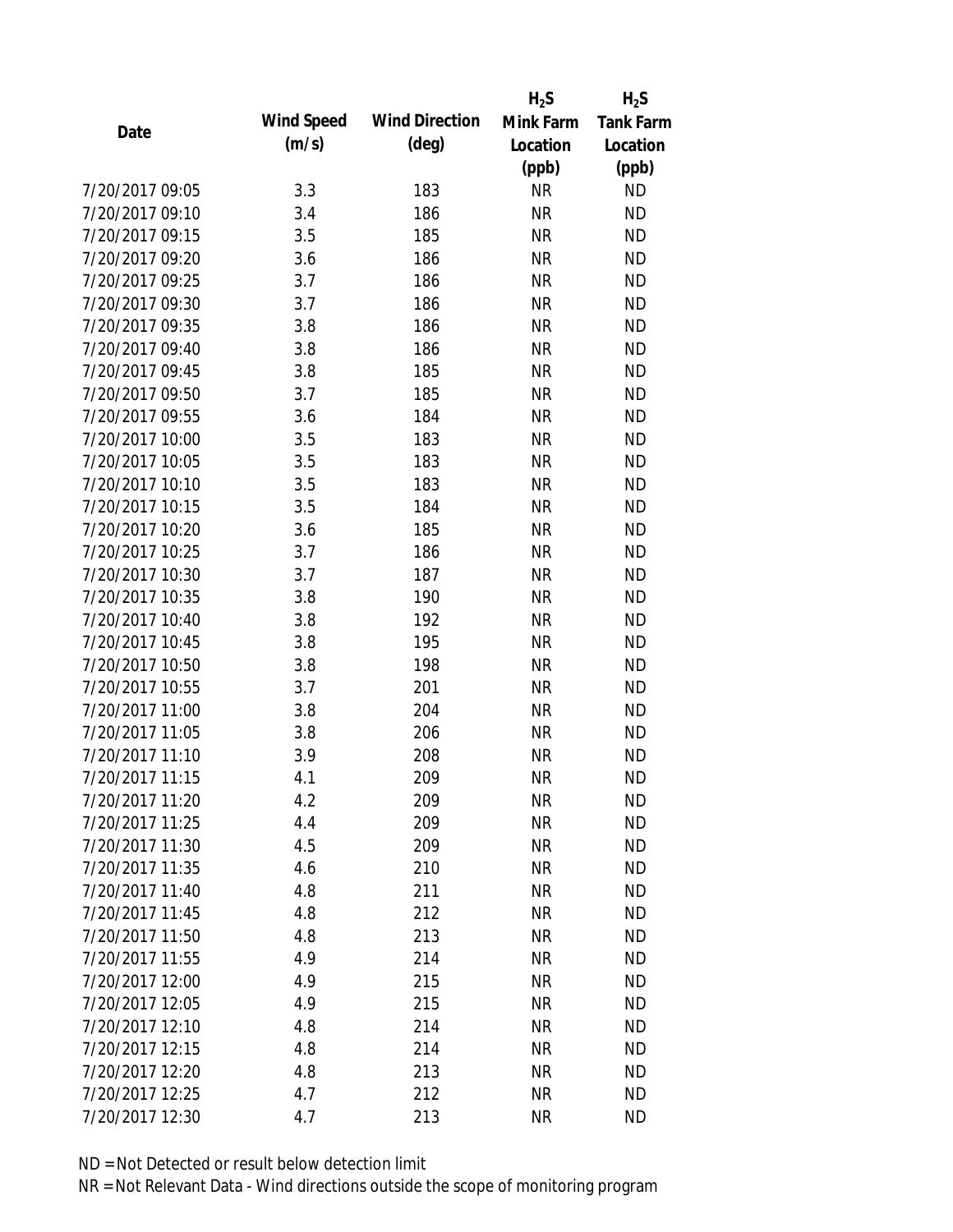|                 |            |                       | $H_2S$    | $H_2S$           |
|-----------------|------------|-----------------------|-----------|------------------|
| Date            | Wind Speed | <b>Wind Direction</b> | Mink Farm | <b>Tank Farm</b> |
|                 | (m/s)      | $(\text{deg})$        | Location  | Location         |
|                 |            |                       | (ppb)     | (ppb)            |
| 7/20/2017 12:35 | 4.7        | 213                   | <b>NR</b> | <b>ND</b>        |
| 7/20/2017 12:40 | 4.8        | 216                   | <b>NR</b> | <b>ND</b>        |
| 7/20/2017 12:45 | 4.9        | 219                   | <b>NR</b> | <b>ND</b>        |
| 7/20/2017 12:50 | 5.1        | 222                   | <b>NR</b> | <b>ND</b>        |
| 7/20/2017 12:55 | 5.2        | 227                   | <b>NR</b> | <b>ND</b>        |
| 7/20/2017 13:00 | 5.5        | 231                   | 1         | <b>ND</b>        |
| 7/20/2017 13:05 | 5.7        | 236                   | 1         | <b>ND</b>        |
| 7/20/2017 13:10 | 5.8        | 240                   | 1         | <b>ND</b>        |
| 7/20/2017 13:15 | 5.9        | 244                   | 1         | <b>ND</b>        |
| 7/20/2017 13:20 | 5.9        | 246                   | 1         | <b>ND</b>        |
| 7/20/2017 13:25 | 5.9        | 248                   | 1         | <b>ND</b>        |
| 7/20/2017 13:30 | 5.7        | 249                   | 1         | <b>ND</b>        |
| 7/20/2017 13:35 | 5.6        | 250                   | 1         | <b>ND</b>        |
| 7/20/2017 13:40 | 5.4        | 250                   | 1         | <b>ND</b>        |
| 7/20/2017 13:45 | 5.2        | 251                   | 1         | <b>ND</b>        |
| 7/20/2017 13:50 | 5.0        | 252                   | 1         | <b>ND</b>        |
| 7/20/2017 13:55 | 4.9        | 253                   | 1         | <b>ND</b>        |
| 7/20/2017 14:00 | 4.7        | 255                   | 1         | <b>ND</b>        |
| 7/20/2017 14:05 | 4.6        | 256                   | 1         | <b>ND</b>        |
| 7/20/2017 14:10 | 4.5        | 258                   | 1         | <b>ND</b>        |
| 7/20/2017 14:15 | 4.5        | 259                   | 1         | <b>ND</b>        |
| 7/20/2017 14:20 | 4.4        | 260                   | 1         | <b>ND</b>        |
| 7/20/2017 14:25 | 4.4        | 262                   | 1         | <b>ND</b>        |
| 7/20/2017 14:30 | 4.4        | 262                   | 1         | <b>ND</b>        |
| 7/20/2017 14:35 | 4.3        | 262                   | <b>ND</b> | <b>ND</b>        |
| 7/20/2017 14:40 | 4.2        | 261                   | <b>ND</b> | <b>ND</b>        |
| 7/20/2017 14:45 | 4.1        | 261                   | <b>ND</b> | <b>ND</b>        |
| 7/20/2017 14:50 | 4.1        | 261                   | 1         | <b>ND</b>        |
| 7/20/2017 14:55 | 4.0        | 260                   | 1         | <b>ND</b>        |
| 7/20/2017 15:00 | 3.9        | 261                   | 1         | <b>ND</b>        |
| 7/20/2017 15:05 | 3.8        | 262                   | 1         | <b>ND</b>        |
| 7/20/2017 15:10 | 3.7        | 265                   | 1         | <b>ND</b>        |
| 7/20/2017 15:15 | 3.6        | 268                   | 1         | <b>ND</b>        |
| 7/20/2017 15:20 | 3.6        | 270                   | 1         | <b>ND</b>        |
| 7/20/2017 15:25 | 3.5        | 272                   | 1         | <b>ND</b>        |
| 7/20/2017 15:30 | 3.5        | 273                   | 1         | <b>ND</b>        |
| 7/20/2017 15:35 | 3.5        | 273                   | 1         | <b>ND</b>        |
| 7/20/2017 15:40 | 3.5        | 270                   | 1         | <b>ND</b>        |
| 7/20/2017 15:45 | 3.4        | 267                   | 1         | <b>ND</b>        |
| 7/20/2017 15:50 | 3.4        | 263                   | 1         | <b>ND</b>        |
| 7/20/2017 15:55 | 3.4        | 260                   | 1         | <b>ND</b>        |
| 7/20/2017 16:00 | 3.4        | 257                   | 1         | <b>ND</b>        |
|                 |            |                       |           |                  |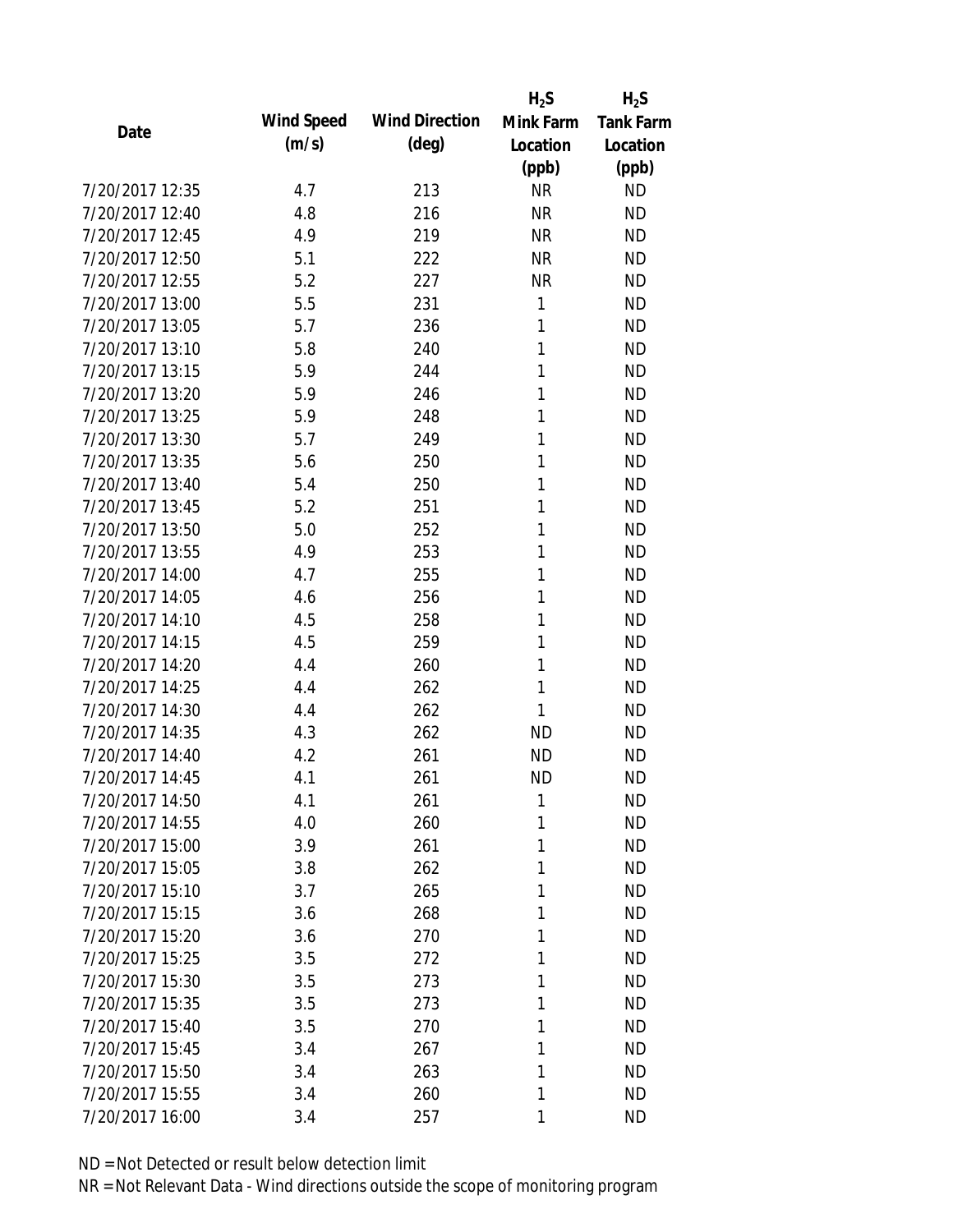|                 |            |                       | $H_2S$    | $H_2S$           |
|-----------------|------------|-----------------------|-----------|------------------|
| Date            | Wind Speed | <b>Wind Direction</b> | Mink Farm | <b>Tank Farm</b> |
|                 | (m/s)      | $(\text{deg})$        | Location  | Location         |
|                 |            |                       | (ppb)     | (ppb)            |
| 7/20/2017 16:05 | 3.4        | 255                   | 1         | <b>ND</b>        |
| 7/20/2017 16:10 | 3.3        | 253                   | 1         | <b>ND</b>        |
| 7/20/2017 16:15 | 3.3        | 251                   | 1         | <b>ND</b>        |
| 7/20/2017 16:20 | 3.3        | 251                   | 1         | <b>ND</b>        |
| 7/20/2017 16:25 | 3.3        | 250                   | 1         | <b>ND</b>        |
| 7/20/2017 16:30 | 3.3        | 250                   | 1         | <b>ND</b>        |
| 7/20/2017 16:35 | 3.3        | 251                   | 1         | <b>ND</b>        |
| 7/20/2017 16:40 | 3.2        | 252                   | 1         | <b>ND</b>        |
| 7/20/2017 16:45 | 3.1        | 254                   | 1         | <b>ND</b>        |
| 7/20/2017 16:50 | 3.0        | 256                   | 1         | <b>ND</b>        |
| 7/20/2017 16:55 | 2.9        | 259                   | 1         | <b>ND</b>        |
| 7/20/2017 17:00 | 2.7        | 261                   | 1         | <b>ND</b>        |
| 7/20/2017 17:05 | 2.6        | 262                   | 1         | <b>ND</b>        |
| 7/20/2017 17:10 | 2.5        | 263                   | 1         | <b>ND</b>        |
| 7/20/2017 17:15 | 2.4        | 264                   | 1         | <b>ND</b>        |
| 7/20/2017 17:20 | 2.4        | 266                   | 1         | <b>ND</b>        |
| 7/20/2017 17:25 | 2.4        | 267                   | 1         | <b>ND</b>        |
| 7/20/2017 17:30 | 2.3        | 269                   | 1         | <b>ND</b>        |
| 7/20/2017 17:35 | 2.3        | 270                   | 1         | <b>ND</b>        |
| 7/20/2017 17:40 | 2.3        | 272                   | 1         | <b>ND</b>        |
| 7/20/2017 17:45 | 2.3        | 273                   | <b>ND</b> | <b>ND</b>        |
| 7/20/2017 17:50 | 2.4        | 273                   | <b>ND</b> | <b>ND</b>        |
| 7/20/2017 17:55 | 2.4        | 272                   | <b>ND</b> | <b>ND</b>        |
| 7/20/2017 18:00 | 2.4        | 271                   | <b>ND</b> | <b>ND</b>        |
| 7/20/2017 18:05 | 2.3        | 271                   | <b>ND</b> | <b>ND</b>        |
| 7/20/2017 18:10 | 2.3        | 269                   | <b>ND</b> | <b>ND</b>        |
| 7/20/2017 18:15 | 2.2        | 267                   | <b>ND</b> | <b>ND</b>        |
| 7/20/2017 18:20 | 2.2        | 266                   | <b>ND</b> | <b>ND</b>        |
| 7/20/2017 18:25 | 2.1        | 265                   | <b>ND</b> | <b>ND</b>        |
| 7/20/2017 18:30 | 2.0        | 265                   | ND        | <b>ND</b>        |
| 7/20/2017 18:35 | 2.0        | 264                   | <b>ND</b> | <b>ND</b>        |
| 7/20/2017 18:40 | 2.0        | 265                   | <b>ND</b> | <b>ND</b>        |
| 7/20/2017 18:45 | 1.9        | 265                   | 1         | <b>ND</b>        |
| 7/20/2017 18:50 | 1.9        | 266                   | 1         | <b>ND</b>        |
| 7/20/2017 18:55 | 1.8        | 268                   | 1         | <b>ND</b>        |
| 7/20/2017 19:00 | 1.7        | 271                   | 1         | <b>ND</b>        |
| 7/20/2017 19:05 | 1.6        | 277                   | 1         | <b>ND</b>        |
| 7/20/2017 19:10 | 1.5        | 284                   | 1         | <b>ND</b>        |
| 7/20/2017 19:15 | 1.5        | 295                   | 1         | <b>ND</b>        |
| 7/20/2017 19:20 | 1.5        | 251                   | 1         | <b>ND</b>        |
| 7/20/2017 19:25 | 1.5        | 209                   | <b>NR</b> | <b>ND</b>        |
| 7/20/2017 19:30 | 1.6        | 169                   | <b>NR</b> | <b>ND</b>        |
|                 |            |                       |           |                  |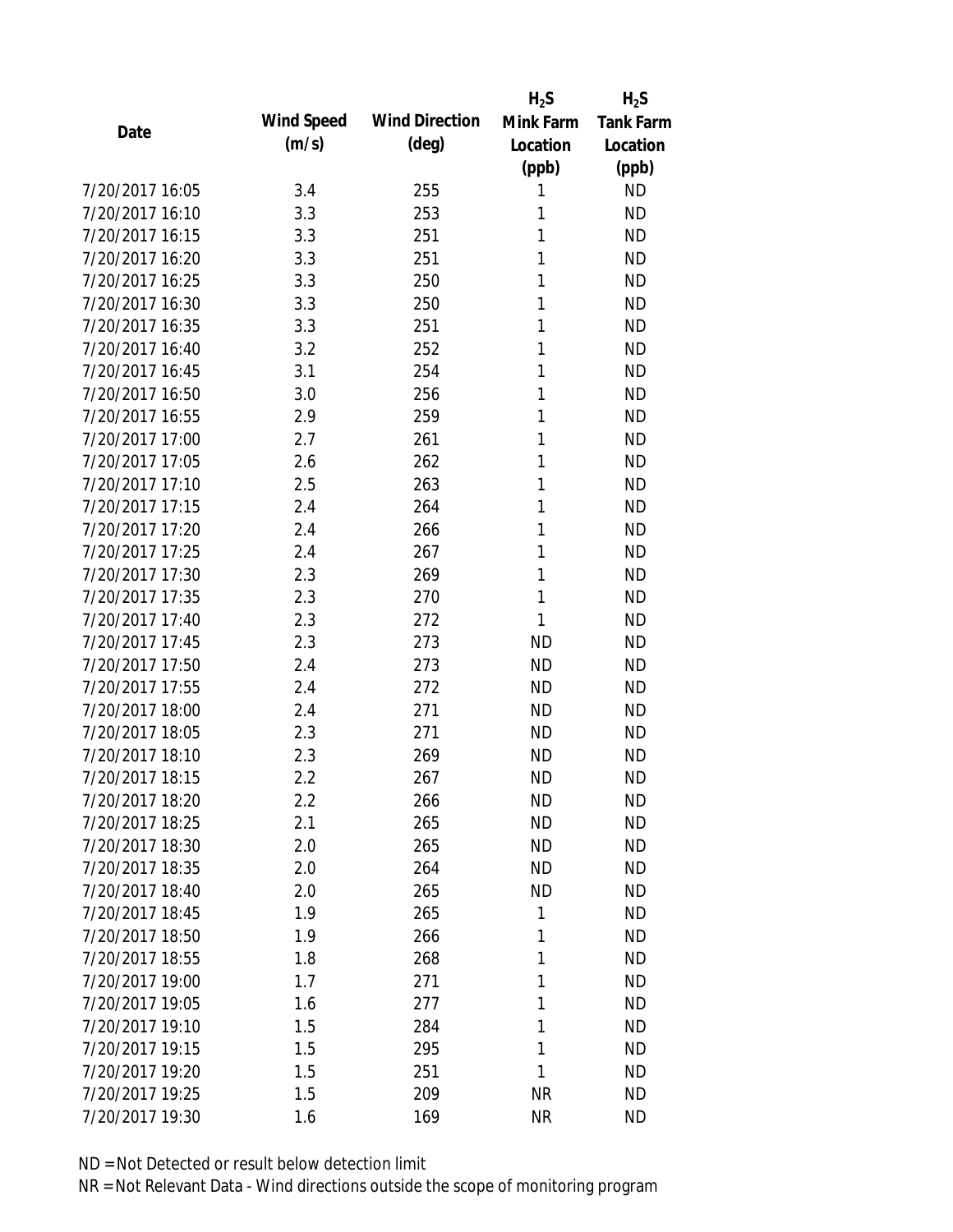|                 |                   |                       | $H_2S$    | $H_2S$           |
|-----------------|-------------------|-----------------------|-----------|------------------|
| Date            | <b>Wind Speed</b> | <b>Wind Direction</b> | Mink Farm | <b>Tank Farm</b> |
|                 | (m/s)             | $(\text{deg})$        | Location  | Location         |
|                 |                   |                       | (ppb)     | (ppb)            |
| 7/20/2017 19:35 | 1.7               | 130                   | <b>NR</b> | <b>ND</b>        |
| 7/20/2017 19:40 | 1.8               | 91                    | <b>NR</b> | <b>ND</b>        |
| 7/20/2017 19:45 | 1.9               | 50                    | <b>NR</b> | <b>ND</b>        |
| 7/20/2017 19:50 | 2.0               | 65                    | <b>NR</b> | <b>ND</b>        |
| 7/20/2017 19:55 | 2.0               | 78                    | <b>NR</b> | <b>ND</b>        |
| 7/20/2017 20:00 | 2.0               | 87                    | <b>NR</b> | <b>ND</b>        |
| 7/20/2017 20:05 | 2.0               | 93                    | <b>NR</b> | <b>ND</b>        |
| 7/20/2017 20:10 | 1.9               | 97                    | <b>NR</b> | <b>ND</b>        |
| 7/20/2017 20:15 | 1.9               | 99                    | <b>NR</b> | <b>ND</b>        |
| 7/20/2017 20:20 | 1.8               | 99                    | <b>NR</b> | <b>ND</b>        |
| 7/20/2017 20:25 | 1.7               | 99                    | <b>NR</b> | <b>ND</b>        |
| 7/20/2017 20:30 | 1.7               | 98                    | <b>NR</b> | <b>ND</b>        |
| 7/20/2017 20:35 | 1.6               | 96                    | <b>NR</b> | <b>ND</b>        |
| 7/20/2017 20:40 | 1.6               | 94                    | <b>NR</b> | <b>ND</b>        |
| 7/20/2017 20:45 | 1.6               | 91                    | <b>NR</b> | <b>ND</b>        |
| 7/20/2017 20:50 | 1.6               | 88                    | <b>NR</b> | <b>ND</b>        |
| 7/20/2017 20:55 | 1.7               | 85                    | <b>NR</b> | <b>ND</b>        |
| 7/20/2017 21:00 | 1.7               | 82                    | <b>NR</b> | <b>ND</b>        |
| 7/20/2017 21:05 | 1.8               | 80                    | <b>NR</b> | <b>ND</b>        |
| 7/20/2017 21:10 | 1.8               | 79                    | <b>NR</b> | <b>ND</b>        |
| 7/20/2017 21:15 | 1.9               | 79                    | <b>NR</b> | <b>ND</b>        |
| 7/20/2017 21:20 | 1.9               | 80                    | <b>NR</b> | <b>ND</b>        |
| 7/20/2017 21:25 | 1.9               | 81                    | <b>NR</b> | <b>ND</b>        |
| 7/20/2017 21:30 | 1.8               | 83                    | <b>NR</b> | <b>ND</b>        |
| 7/20/2017 21:35 | 1.8               | 85                    | <b>NR</b> | <b>ND</b>        |
| 7/20/2017 21:40 | 1.7               | 87                    | <b>NR</b> | <b>ND</b>        |
| 7/20/2017 21:45 | 1.7               | 88                    | <b>NR</b> | <b>ND</b>        |
| 7/20/2017 21:50 | 1.6               | 89                    | <b>NR</b> | <b>ND</b>        |
| 7/20/2017 21:55 | 1.6               | 89                    | <b>NR</b> | <b>ND</b>        |
| 7/20/2017 22:00 | 1.5               | 89                    | <b>NR</b> | <b>ND</b>        |
| 7/20/2017 22:05 | 1.5               | 88                    | <b>NR</b> | <b>ND</b>        |
| 7/20/2017 22:10 | 1.4               | 88                    | <b>NR</b> | <b>ND</b>        |
| 7/20/2017 22:15 | 1.4               | 88                    | <b>NR</b> | <b>ND</b>        |
| 7/20/2017 22:20 | 1.3               | 87                    | <b>NR</b> | <b>ND</b>        |
| 7/20/2017 22:25 | 1.3               | 85                    | <b>NR</b> | <b>ND</b>        |
| 7/20/2017 22:30 | 1.3               | 82                    | <b>NR</b> | <b>ND</b>        |
| 7/20/2017 22:35 | 1.3               | 77                    | <b>NR</b> | <b>ND</b>        |
| 7/20/2017 22:40 | 1.3               | 71                    | <b>NR</b> | <b>ND</b>        |
| 7/20/2017 22:45 | 1.3               | 65                    | <b>NR</b> | <b>ND</b>        |
| 7/20/2017 22:50 | 1.3               | 61                    | NR        | <b>ND</b>        |
| 7/20/2017 22:55 | 1.3               | 58                    | <b>NR</b> | <b>ND</b>        |
| 7/20/2017 23:00 | 1.3               | 57                    | <b>NR</b> | <b>ND</b>        |
|                 |                   |                       |           |                  |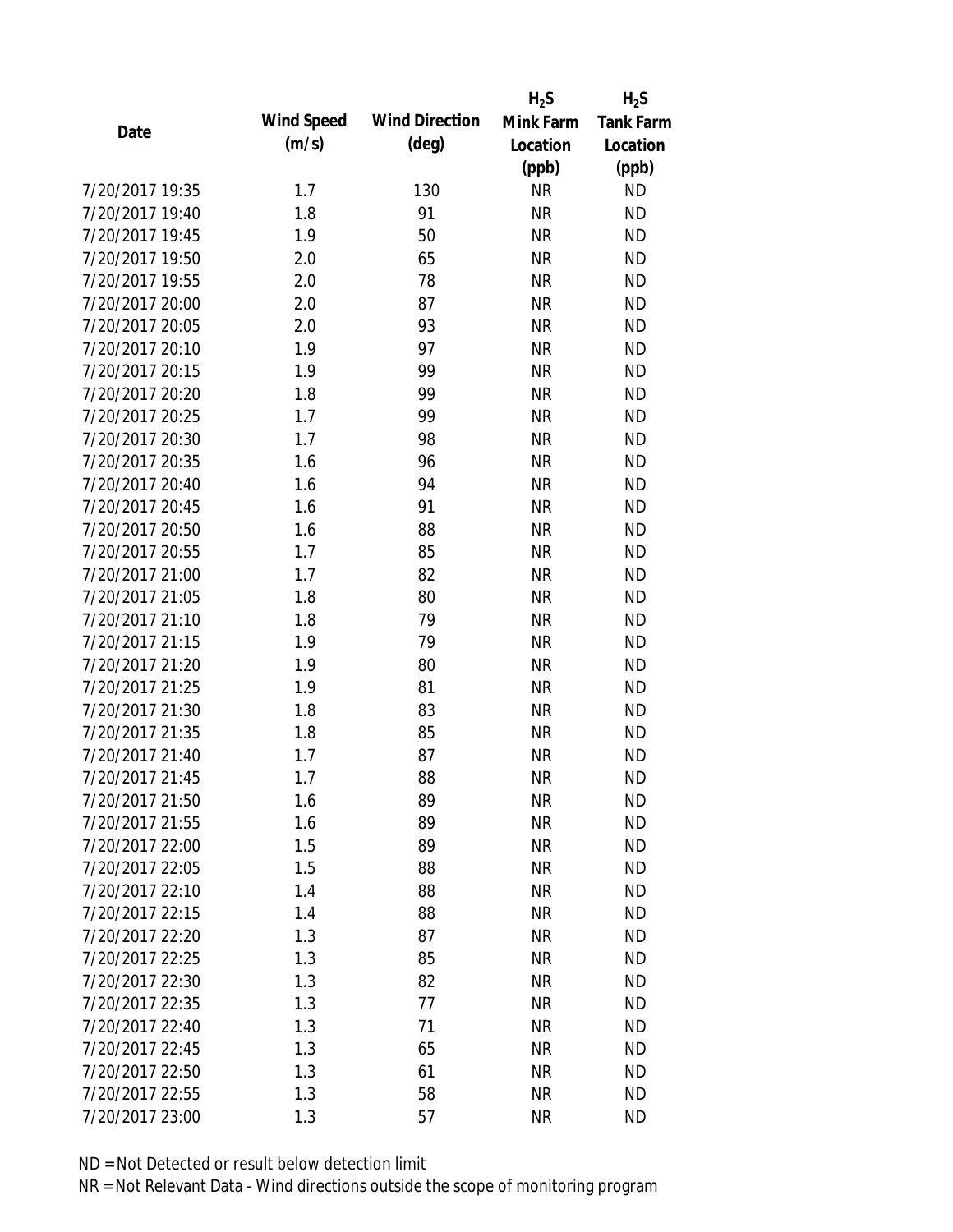|                 |            |                       | $H_2S$    | $H_2S$           |
|-----------------|------------|-----------------------|-----------|------------------|
| Date            | Wind Speed | <b>Wind Direction</b> | Mink Farm | <b>Tank Farm</b> |
|                 | (m/s)      | $(\text{deg})$        | Location  | Location         |
|                 |            |                       | (ppb)     | (ppb)            |
| 7/20/2017 23:05 | 1.3        | 57                    | <b>NR</b> | <b>ND</b>        |
| 7/20/2017 23:10 | 1.3        | 59                    | <b>NR</b> | <b>ND</b>        |
| 7/20/2017 23:15 | 1.3        | 63                    | <b>NR</b> | <b>ND</b>        |
| 7/20/2017 23:20 | 1.3        | 66                    | <b>NR</b> | <b>ND</b>        |
| 7/20/2017 23:25 | 1.3        | 69                    | <b>NR</b> | <b>ND</b>        |
| 7/20/2017 23:30 | 1.3        | 74                    | <b>NR</b> | <b>ND</b>        |
| 7/20/2017 23:35 | 1.3        | 78                    | <b>NR</b> | <b>ND</b>        |
| 7/20/2017 23:40 | 1.3        | 82                    | <b>NR</b> | <b>ND</b>        |
| 7/20/2017 23:45 | 1.3        | 86                    | <b>NR</b> | <b>ND</b>        |
| 7/20/2017 23:50 | 1.3        | 89                    | <b>NR</b> | <b>ND</b>        |
| 7/20/2017 23:55 | 1.3        | 89                    | <b>NR</b> | <b>ND</b>        |
| 7/20/2017 24:00 | 1.3        | 88                    | <b>NR</b> | <b>ND</b>        |
| 7/21/2017 00:05 | 1.3        | 85                    | <b>NR</b> | <b>ND</b>        |
| 7/21/2017 00:10 | 1.3        | 81                    | <b>NR</b> | <b>ND</b>        |
| 7/21/2017 00:15 | 1.3        | 78                    | <b>NR</b> | <b>ND</b>        |
| 7/21/2017 00:20 | 1.3        | 74                    | <b>NR</b> | <b>ND</b>        |
| 7/21/2017 00:25 | 1.3        | 72                    | <b>NR</b> | <b>ND</b>        |
| 7/21/2017 00:30 | 1.3        | 71                    | <b>NR</b> | <b>ND</b>        |
| 7/21/2017 00:35 | 1.3        | 71                    | <b>NR</b> | <b>ND</b>        |
| 7/21/2017 00:40 | 1.3        | 72                    | <b>NR</b> | <b>ND</b>        |
| 7/21/2017 00:45 | 1.3        | 71                    | <b>NR</b> | <b>ND</b>        |
| 7/21/2017 00:50 | 1.3        | 71                    | <b>NR</b> | <b>ND</b>        |
| 7/21/2017 00:55 | 1.3        | 69                    | <b>NR</b> | <b>ND</b>        |
| 7/21/2017 01:00 | 1.3        | 66                    | <b>NR</b> | <b>ND</b>        |
| 7/21/2017 01:05 | 1.4        | 63                    | <b>NR</b> | <b>ND</b>        |
| 7/21/2017 01:10 | 1.4        | 60                    | <b>NR</b> | <b>ND</b>        |
| 7/21/2017 01:15 | 1.5        | 57                    | <b>NR</b> | <b>ND</b>        |
| 7/21/2017 01:20 | 1.5        | 54                    | <b>NR</b> | <b>ND</b>        |
| 7/21/2017 01:25 | 1.5        | 52                    | <b>NR</b> | <b>ND</b>        |
| 7/21/2017 01:30 | 1.5        | 49                    | <b>NR</b> | <b>ND</b>        |
| 7/21/2017 01:35 | 1.4        | 45                    | <b>NR</b> | <b>ND</b>        |
| 7/21/2017 01:40 | 1.4        | 41                    | <b>NR</b> | <b>ND</b>        |
| 7/21/2017 01:45 | 1.3        | 36                    | <b>ND</b> | <b>ND</b>        |
| 7/21/2017 01:50 | 1.3        | 87                    | <b>NR</b> | <b>ND</b>        |
| 7/21/2017 01:55 | 1.2        | 136                   | <b>NR</b> | <b>ND</b>        |
| 7/21/2017 02:00 | 1.2        | 183                   | <b>NR</b> | <b>ND</b>        |
| 7/21/2017 02:05 | 1.3        | 228                   | <b>NR</b> | <b>ND</b>        |
| 7/21/2017 02:10 | 1.5        | 272                   | 1         | <b>ND</b>        |
| 7/21/2017 02:15 | 1.9        | 317                   | 1         | <b>ND</b>        |
| 7/21/2017 02:20 | 2.3        | 305                   | 1         | <b>ND</b>        |
| 7/21/2017 02:25 | 2.7        | 295                   | 1         | <b>ND</b>        |
| 7/21/2017 02:30 | 3.0        | 287                   | 1         | <b>ND</b>        |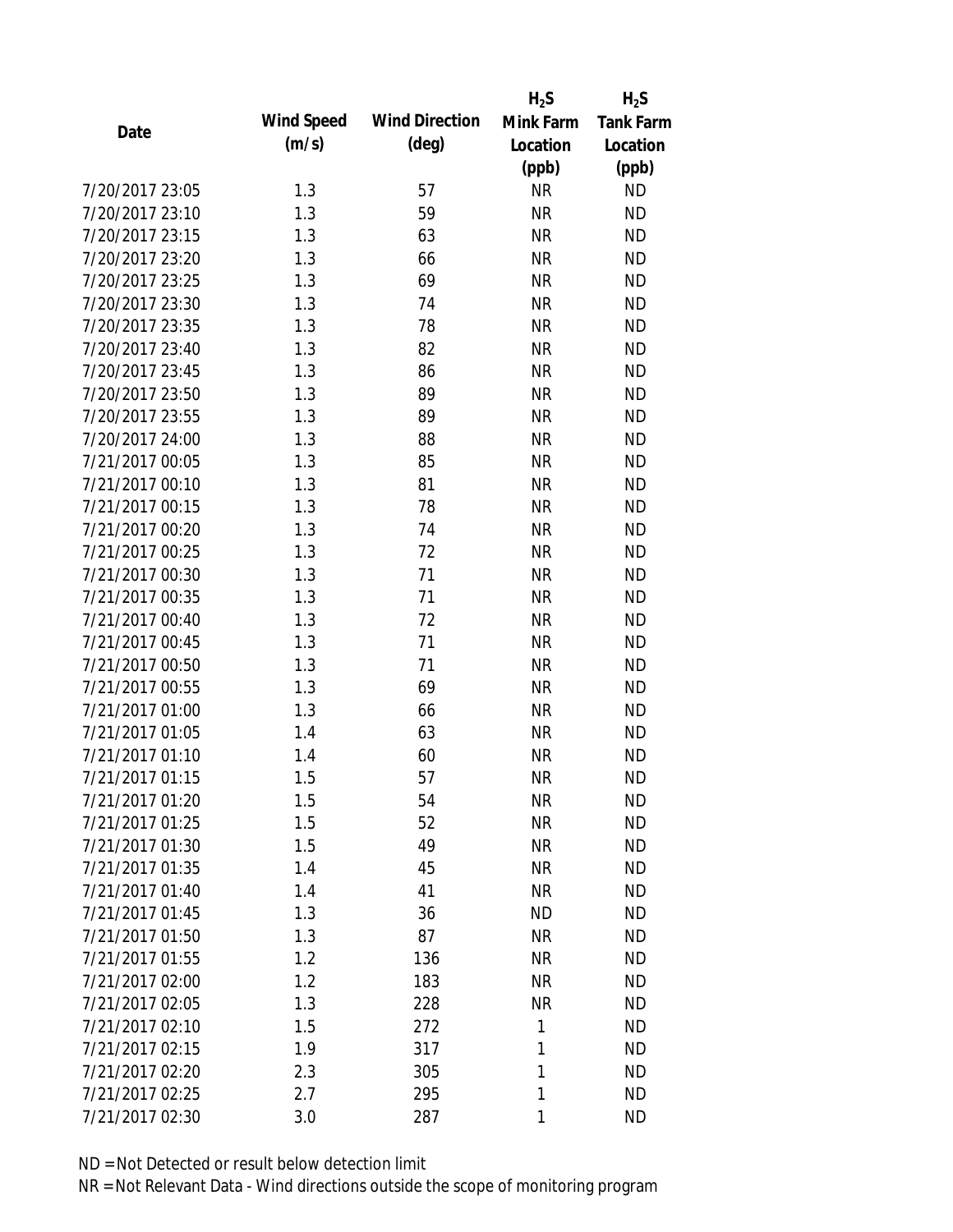|                 |            |                       | $H_2S$    | $H_2S$           |
|-----------------|------------|-----------------------|-----------|------------------|
| Date            | Wind Speed | <b>Wind Direction</b> | Mink Farm | <b>Tank Farm</b> |
|                 | (m/s)      | $(\text{deg})$        | Location  | Location         |
|                 |            |                       | (ppb)     | (ppb)            |
| 7/21/2017 02:35 | 3.2        | 276                   | 1         | <b>ND</b>        |
| 7/21/2017 02:40 | 3.1        | 260                   | 1         | <b>ND</b>        |
| 7/21/2017 02:45 | 2.8        | 240                   | 1         | <b>ND</b>        |
| 7/21/2017 02:50 | 2.4        | 218                   | <b>NR</b> | <b>ND</b>        |
| 7/21/2017 02:55 | 2.1        | 196                   | <b>NR</b> | <b>ND</b>        |
| 7/21/2017 03:00 | 1.8        | 177                   | <b>NR</b> | <b>ND</b>        |
| 7/21/2017 03:05 | 1.5        | 163                   | <b>NR</b> | <b>ND</b>        |
| 7/21/2017 03:10 | 1.2        | 156                   | <b>NR</b> | <b>ND</b>        |
| 7/21/2017 03:15 | 1.1        | 151                   | <b>NR</b> | <b>ND</b>        |
| 7/21/2017 03:20 | 1.1        | 149                   | <b>NR</b> | <b>ND</b>        |
| 7/21/2017 03:25 | 0.9        | 145                   | <b>NR</b> | <b>ND</b>        |
| 7/21/2017 03:30 | 0.8        | 141                   | <b>NR</b> | <b>ND</b>        |
| 7/21/2017 03:35 | 0.7        | 132                   | <b>NR</b> | <b>ND</b>        |
| 7/21/2017 03:40 | 0.7        | 122                   | <b>NR</b> | <b>ND</b>        |
| 7/21/2017 03:45 | 0.6        | 111                   | <b>NR</b> | <b>ND</b>        |
| 7/21/2017 03:50 | 0.5        | 98                    | <b>NR</b> | <b>ND</b>        |
| 7/21/2017 03:55 | 0.5        | 86                    | <b>NR</b> | <b>ND</b>        |
| 7/21/2017 04:00 | 0.5        | 72                    | <b>NR</b> | <b>ND</b>        |
| 7/21/2017 04:05 | 0.5        | 59                    | <b>NR</b> | <b>ND</b>        |
| 7/21/2017 04:10 | 0.5        | 47                    | <b>NR</b> | <b>ND</b>        |
| 7/21/2017 04:15 | 0.5        | 35                    | 1         | <b>ND</b>        |
| 7/21/2017 04:20 | 0.5        | 84                    | <b>NR</b> | <b>ND</b>        |
| 7/21/2017 04:25 | 0.6        | 133                   | <b>NR</b> | <b>ND</b>        |
| 7/21/2017 04:30 | 0.6        | 185                   | <b>NR</b> | <b>ND</b>        |
| 7/21/2017 04:35 | 0.7        | 237                   | 1         | <b>ND</b>        |
| 7/21/2017 04:40 | 0.7        | 289                   | 1         | <b>ND</b>        |
| 7/21/2017 04:45 | 0.7        | 342                   | 1         | <b>ND</b>        |
| 7/21/2017 04:50 | 0.8        | 334                   | 1         | <b>ND</b>        |
| 7/21/2017 04:55 | 0.9        | 327                   | 1         | <b>ND</b>        |
| 7/21/2017 05:00 | 0.9        | 317                   | 1         | <b>ND</b>        |
| 7/21/2017 05:05 | 0.9        | 307                   | 1         | <b>ND</b>        |
| 7/21/2017 05:10 | 0.9        | 298                   | 1         | <b>ND</b>        |
| 7/21/2017 05:15 | 0.9        | 291                   | 1         | <b>ND</b>        |
| 7/21/2017 05:20 | 0.9        | 288                   | 1         | <b>ND</b>        |
| 7/21/2017 05:25 | 0.9        | 291                   | 1         | <b>ND</b>        |
| 7/21/2017 05:30 | 0.9        | 242                   | 1         | <b>ND</b>        |
| 7/21/2017 05:35 | 0.9        | 201                   | <b>NR</b> | <b>ND</b>        |
| 7/21/2017 05:40 | 0.9        | 162                   | <b>NR</b> | <b>ND</b>        |
| 7/21/2017 05:45 | 1.0        | 123                   | <b>NR</b> | <b>ND</b>        |
| 7/21/2017 05:50 | 1.0        | 83                    | <b>NR</b> | <b>ND</b>        |
| 7/21/2017 05:55 | 0.9        | 40                    | 1         | <b>ND</b>        |
| 7/21/2017 06:00 | 0.8        | 54                    | <b>NR</b> | <b>ND</b>        |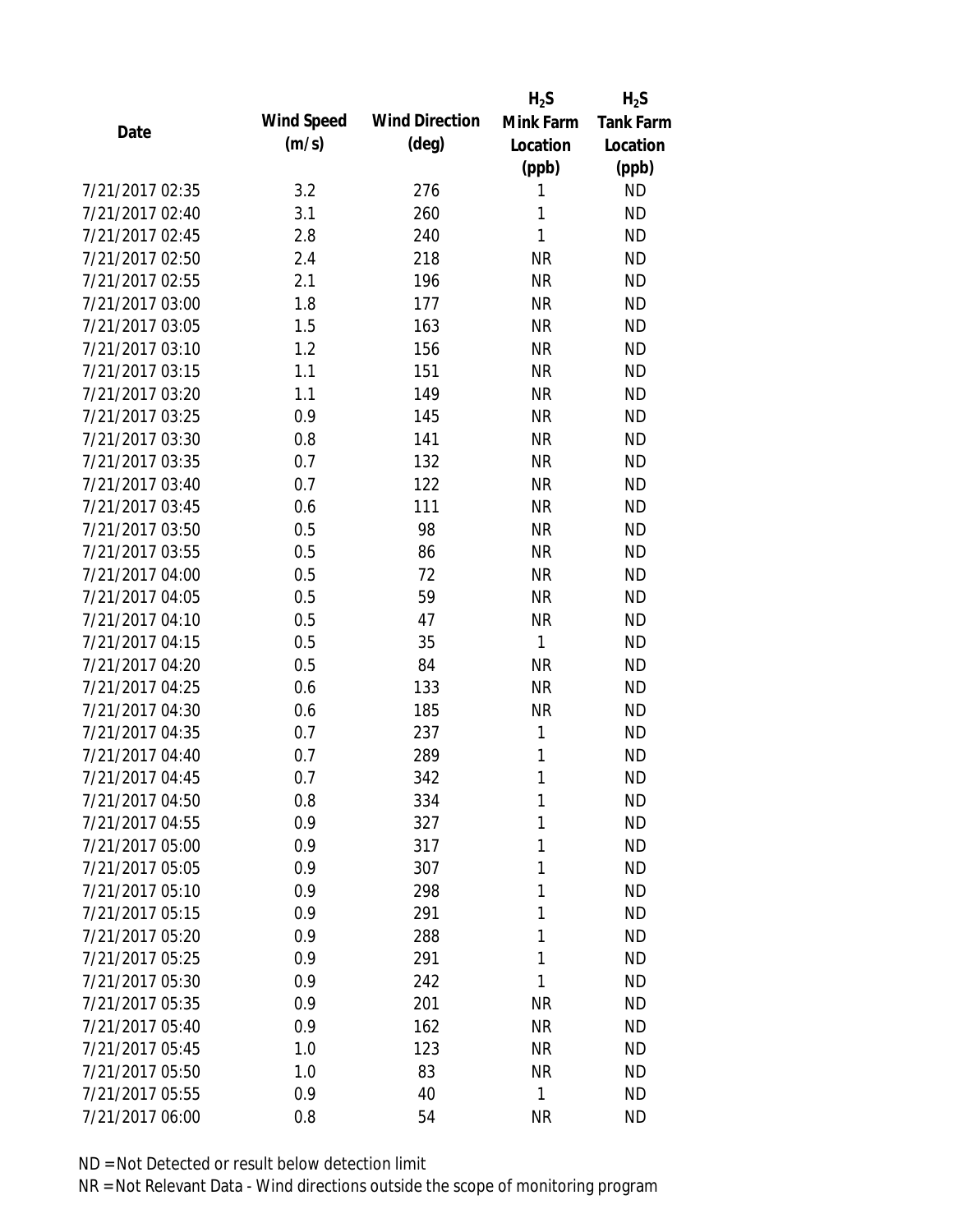|                 |            |                       | $H_2S$    | $H_2S$           |
|-----------------|------------|-----------------------|-----------|------------------|
| Date            | Wind Speed | <b>Wind Direction</b> | Mink Farm | <b>Tank Farm</b> |
|                 | (m/s)      | $(\text{deg})$        | Location  | Location         |
|                 |            |                       | (ppb)     | (ppb)            |
| 7/21/2017 06:05 | 0.7        | 64                    | <b>NR</b> | <b>ND</b>        |
| 7/21/2017 06:10 | 0.5        | 74                    | <b>NR</b> | <b>ND</b>        |
| 7/21/2017 06:15 | 0.4        | 82                    | <b>NR</b> | <b>ND</b>        |
| 7/21/2017 06:20 | 0.4        | 89                    | <b>NR</b> | <b>ND</b>        |
| 7/21/2017 06:25 | 0.4        | 92                    | <b>NR</b> | <b>ND</b>        |
| 7/21/2017 06:30 | 0.4        | 93                    | <b>NR</b> | <b>ND</b>        |
| 7/21/2017 06:35 | 0.5        | 94                    | <b>NR</b> | <b>ND</b>        |
| 7/21/2017 06:40 | 0.7        | 95                    | <b>NR</b> | <b>ND</b>        |
| 7/21/2017 06:45 | 0.8        | 101                   | <b>NR</b> | <b>ND</b>        |
| 7/21/2017 06:50 | 1.0        | 110                   | <b>NR</b> | <b>ND</b>        |
| 7/21/2017 06:55 | 1.1        | 120                   | <b>NR</b> | <b>ND</b>        |
| 7/21/2017 07:00 | 1.3        | 131                   | <b>NR</b> | <b>ND</b>        |
| 7/21/2017 07:05 | 1.4        | 141                   | <b>NR</b> | <b>ND</b>        |
| 7/21/2017 07:10 | 1.5        | 147                   | <b>NR</b> | <b>ND</b>        |
| 7/21/2017 07:15 | 1.5        | 150                   | <b>NR</b> | <b>ND</b>        |
| 7/21/2017 07:20 | 1.5        | 149                   | <b>NR</b> | <b>ND</b>        |
| 7/21/2017 07:25 | 1.5        | 146                   | <b>NR</b> | <b>ND</b>        |
| 7/21/2017 07:30 | 1.5        | 141                   | <b>NR</b> | <b>ND</b>        |
| 7/21/2017 07:35 | 1.5        | 135                   | <b>NR</b> | <b>ND</b>        |
| 7/21/2017 07:40 | 1.4        | 129                   | <b>NR</b> | <b>ND</b>        |
| 7/21/2017 07:45 | 1.4        | 124                   | <b>NR</b> | <b>ND</b>        |
| 7/21/2017 07:50 | 1.4        | 118                   | <b>NR</b> | <b>ND</b>        |
| 7/21/2017 07:55 | 1.3        | 113                   | <b>NR</b> | <b>ND</b>        |
| 7/21/2017 08:00 | 1.2        | 107                   | <b>NR</b> | <b>ND</b>        |
| 7/21/2017 08:05 | 1.1        | 105                   | <b>NR</b> | <b>ND</b>        |
| 7/21/2017 08:10 | 0.9        | 106                   | <b>NR</b> | <b>ND</b>        |
| 7/21/2017 08:15 | 0.8        | 111                   | <b>NR</b> | <b>ND</b>        |
| 7/21/2017 08:20 | 0.7        | 125                   | <b>NR</b> | <b>ND</b>        |
| 7/21/2017 08:25 | 0.7        | 142                   | <b>NR</b> | <b>ND</b>        |
| 7/21/2017 08:30 | 0.8        | 160                   | <b>NR</b> | <b>ND</b>        |
| 7/21/2017 08:35 | 0.9        | 176                   | <b>NR</b> | <b>ND</b>        |
| 7/21/2017 08:40 | 1.2        | 190                   | <b>NR</b> | <b>ND</b>        |
| 7/21/2017 08:45 | 1.4        | 199                   | <b>NR</b> | <b>ND</b>        |
| 7/21/2017 08:50 | 1.7        | 199                   | <b>NR</b> | <b>ND</b>        |
| 7/21/2017 08:55 | 1.9        | 198                   | <b>NR</b> | <b>ND</b>        |
| 7/21/2017 09:00 | 2.1        | 195                   | <b>NR</b> | <b>ND</b>        |
| 7/21/2017 09:05 | 2.2        | 194                   | <b>NR</b> | <b>ND</b>        |
| 7/21/2017 09:10 | 2.3        | 192                   | <b>NR</b> | <b>ND</b>        |
| 7/21/2017 09:15 | 2.3        | 190                   | <b>NR</b> | <b>ND</b>        |
| 7/21/2017 09:20 | 2.3        | 188                   | <b>NR</b> | <b>ND</b>        |
| 7/21/2017 09:25 | 2.3        | 185                   | <b>NR</b> | <b>ND</b>        |
| 7/21/2017 09:30 | 2.2        | 184                   | <b>NR</b> | <b>ND</b>        |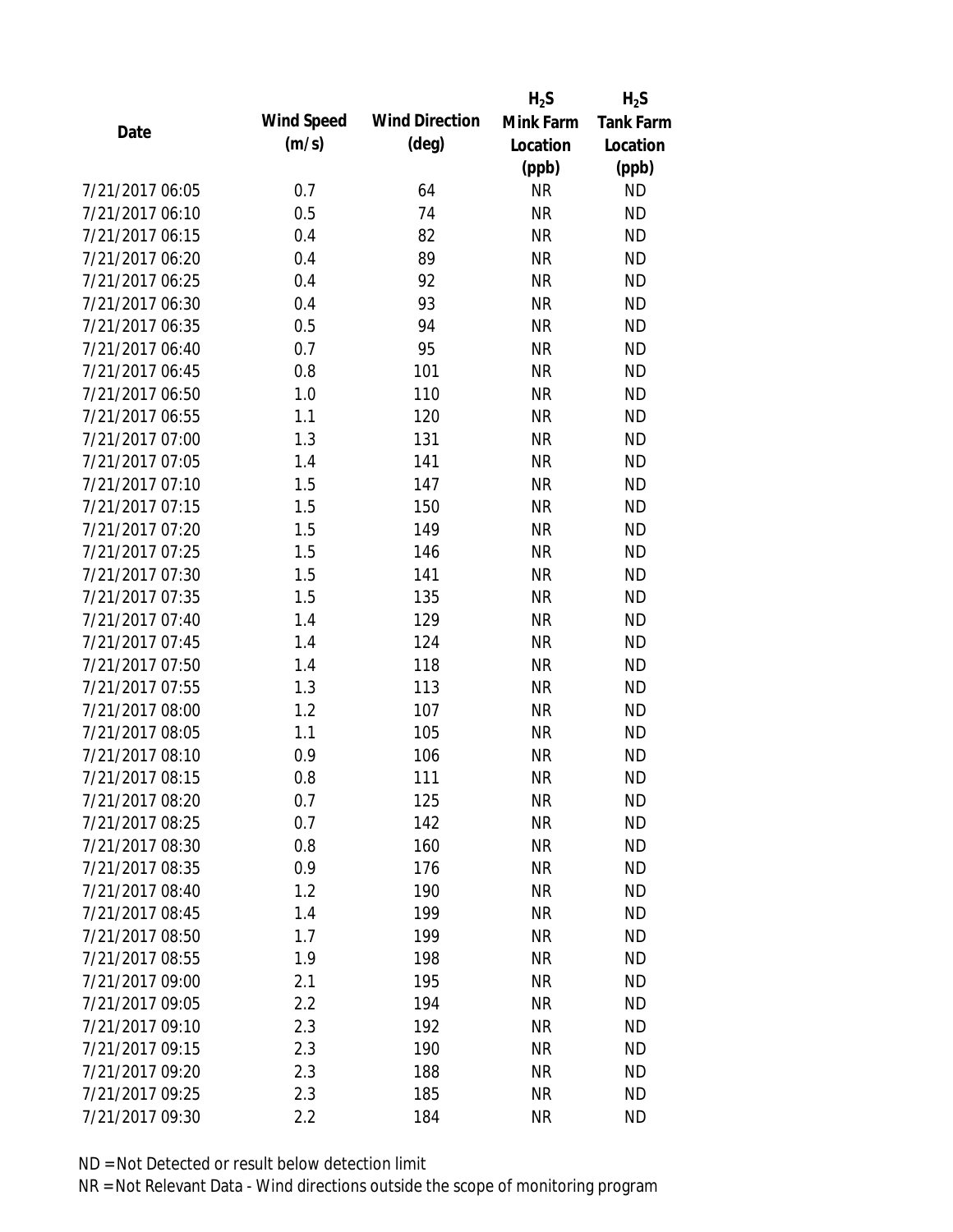|                 |                   |                       | $H_2S$    | $H_2S$           |
|-----------------|-------------------|-----------------------|-----------|------------------|
| Date            | <b>Wind Speed</b> | <b>Wind Direction</b> | Mink Farm | <b>Tank Farm</b> |
|                 | (m/s)             | $(\text{deg})$        | Location  | Location         |
|                 |                   |                       | (ppb)     | (ppb)            |
| 7/21/2017 09:35 | 2.2               | 182                   | <b>NR</b> | <b>ND</b>        |
| 7/21/2017 09:40 | 2.2               | 181                   | <b>NR</b> | <b>ND</b>        |
| 7/21/2017 09:45 | 2.1               | 181                   | <b>NR</b> | <b>ND</b>        |
| 7/21/2017 09:50 | 2.1               | 180                   | <b>NR</b> | <b>ND</b>        |
| 7/21/2017 09:55 | 2.1               | 180                   | <b>NR</b> | <b>ND</b>        |
| 7/21/2017 10:00 | 2.1               | 177                   | <b>NR</b> | <b>ND</b>        |
| 7/21/2017 10:05 | 2.1               | 172                   | <b>NR</b> | <b>ND</b>        |
| 7/21/2017 10:10 | 2.1               | 165                   | <b>NR</b> | <b>ND</b>        |
| 7/21/2017 10:15 | 2.1               | 159                   | <b>NR</b> | <b>ND</b>        |
| 7/21/2017 10:20 | 2.1               | 154                   | <b>NR</b> | <b>ND</b>        |
| 7/21/2017 10:25 | 2.1               | 150                   | <b>NR</b> | <b>ND</b>        |
| 7/21/2017 10:30 | 2.2               | 148                   | <b>NR</b> | <b>ND</b>        |
| 7/21/2017 10:35 | 2.2               | 149                   | <b>NR</b> | <b>ND</b>        |
| 7/21/2017 10:40 | 2.3               | 152                   | <b>NR</b> | <b>ND</b>        |
| 7/21/2017 10:45 | 2.3               | 155                   | <b>NR</b> | <b>ND</b>        |
| 7/21/2017 10:50 | 2.4               | 158                   | <b>NR</b> | <b>ND</b>        |
| 7/21/2017 10:55 | 2.4               | 161                   | <b>NR</b> | <b>ND</b>        |
| 7/21/2017 11:00 | 2.4               | 164                   | <b>NR</b> | <b>ND</b>        |
| 7/21/2017 11:05 | 2.4               | 167                   | <b>NR</b> | <b>ND</b>        |
| 7/21/2017 11:10 | 2.3               | 168                   | <b>NR</b> | <b>ND</b>        |
| 7/21/2017 11:15 | 2.2               | 169                   | <b>NR</b> | <b>ND</b>        |
| 7/21/2017 11:20 | 2.2               | 168                   | <b>NR</b> | <b>ND</b>        |
| 7/21/2017 11:25 | 2.1               | 168                   | <b>NR</b> | <b>ND</b>        |
| 7/21/2017 11:30 | 2.1               | 167                   | <b>NR</b> | <b>ND</b>        |
| 7/21/2017 11:35 | 2.0               | 165                   | <b>NR</b> | <b>ND</b>        |
| 7/21/2017 11:40 | 2.0               | 161                   | <b>NR</b> | <b>ND</b>        |
| 7/21/2017 11:45 | 2.0               | 156                   | <b>NR</b> | <b>ND</b>        |
| 7/21/2017 11:50 | 2.1               | 152                   | NR        | <b>ND</b>        |
| 7/21/2017 11:55 | 2.2               | 148                   | <b>NR</b> | <b>ND</b>        |
| 7/21/2017 12:00 | 2.4               | 144                   | <b>NR</b> | <b>ND</b>        |
| 7/21/2017 12:05 | 2.6               | 140                   | <b>NR</b> | <b>ND</b>        |
| 7/21/2017 12:10 | 2.8               | 138                   | <b>NR</b> | <b>ND</b>        |
| 7/21/2017 12:15 | 3.1               | 138                   | <b>NR</b> | <b>ND</b>        |
| 7/21/2017 12:20 | 3.3               | 137                   | <b>NR</b> | <b>ND</b>        |
| 7/21/2017 12:25 | 3.5               | 137                   | <b>NR</b> | <b>ND</b>        |
| 7/21/2017 12:30 | 3.7               | 138                   | <b>NR</b> | <b>ND</b>        |
| 7/21/2017 12:35 | 3.8               | 139                   | <b>NR</b> | <b>ND</b>        |
| 7/21/2017 12:40 | 3.8               | 139                   | <b>NR</b> | <b>ND</b>        |
| 7/21/2017 12:45 | 3.9               | 140                   | <b>NR</b> | <b>ND</b>        |
| 7/21/2017 12:50 | 3.9               | 142                   | NR        | <b>ND</b>        |
| 7/21/2017 12:55 | 4.0               | 144                   | <b>NR</b> | <b>ND</b>        |
| 7/21/2017 13:00 | 3.9               | 146                   | <b>NR</b> | <b>ND</b>        |
|                 |                   |                       |           |                  |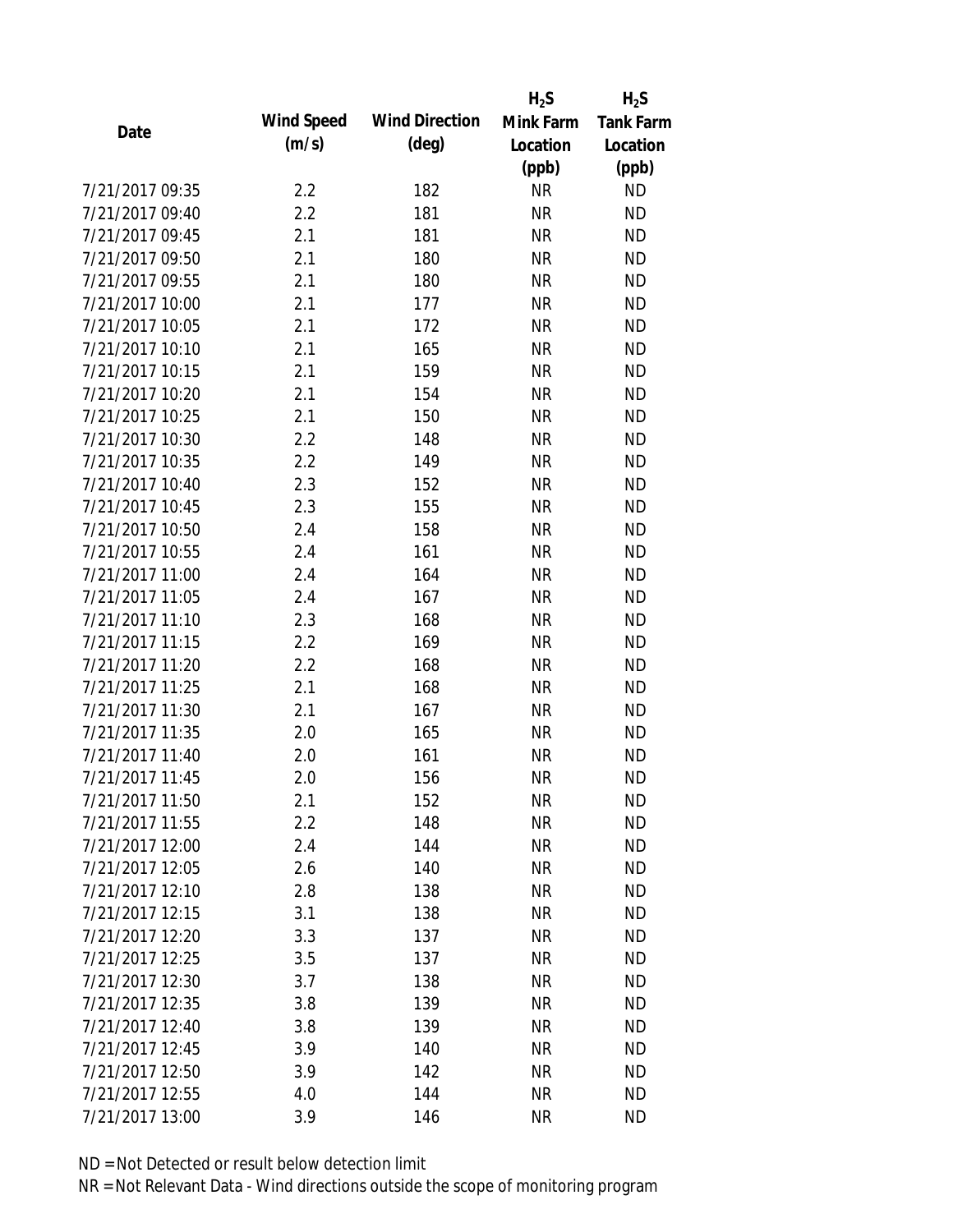|                 |            |                       | $H_2S$    | $H_2S$           |
|-----------------|------------|-----------------------|-----------|------------------|
| Date            | Wind Speed | <b>Wind Direction</b> | Mink Farm | <b>Tank Farm</b> |
|                 | (m/s)      | $(\text{deg})$        | Location  | Location         |
|                 |            |                       | (ppb)     | (ppb)            |
| 7/21/2017 13:05 | 3.9        | 148                   | <b>NR</b> | <b>ND</b>        |
| 7/21/2017 13:10 | 3.9        | 151                   | <b>NR</b> | <b>ND</b>        |
| 7/21/2017 13:15 | 3.9        | 154                   | <b>NR</b> | <b>ND</b>        |
| 7/21/2017 13:20 | 3.8        | 155                   | <b>NR</b> | <b>ND</b>        |
| 7/21/2017 13:25 | 3.8        | 155                   | <b>NR</b> | <b>ND</b>        |
| 7/21/2017 13:30 | 3.7        | 156                   | <b>NR</b> | <b>ND</b>        |
| 7/21/2017 13:35 | 3.7        | 156                   | <b>NR</b> | <b>ND</b>        |
| 7/21/2017 13:40 | 3.7        | 156                   | <b>NR</b> | <b>ND</b>        |
| 7/21/2017 13:45 | 3.6        | 156                   | <b>NR</b> | <b>ND</b>        |
| 7/21/2017 13:50 | 3.6        | 156                   | <b>NR</b> | <b>ND</b>        |
| 7/21/2017 13:55 | 3.5        | 158                   | <b>NR</b> | <b>ND</b>        |
| 7/21/2017 14:00 | 3.5        | 158                   | <b>NR</b> | <b>ND</b>        |
| 7/21/2017 14:05 | 3.5        | 157                   | <b>NR</b> | <b>ND</b>        |
| 7/21/2017 14:10 | 3.4        | 156                   | <b>NR</b> | <b>ND</b>        |
| 7/21/2017 14:15 | 3.4        | 155                   | <b>NR</b> | <b>ND</b>        |
| 7/21/2017 14:20 | 3.3        | 155                   | <b>NR</b> | <b>ND</b>        |
| 7/21/2017 14:25 | 3.3        | 155                   | <b>NR</b> | <b>ND</b>        |
| 7/21/2017 14:30 | 3.2        | 157                   | <b>NR</b> | <b>ND</b>        |
| 7/21/2017 14:35 | 3.1        | 162                   | <b>NR</b> | <b>ND</b>        |
| 7/21/2017 14:40 | 3.0        | 166                   | <b>NR</b> | <b>ND</b>        |
| 7/21/2017 14:45 | 2.9        | 171                   | <b>NR</b> | <b>ND</b>        |
| 7/21/2017 14:50 | 2.9        | 176                   | <b>NR</b> | <b>ND</b>        |
| 7/21/2017 14:55 | 2.9        | 179                   | <b>NR</b> | <b>ND</b>        |
| 7/21/2017 15:00 | 2.9        | 180                   | <b>NR</b> | <b>ND</b>        |
| 7/21/2017 15:05 | 2.9        | 180                   | <b>NR</b> | <b>ND</b>        |
| 7/21/2017 15:10 | 2.9        | 180                   | <b>NR</b> | <b>ND</b>        |
| 7/21/2017 15:15 | 2.9        | 179                   | <b>NR</b> | <b>ND</b>        |
| 7/21/2017 15:20 | 2.8        | 178                   | ΝR        | <b>ND</b>        |
| 7/21/2017 15:25 | 2.9        | 177                   | <b>NR</b> | <b>ND</b>        |
| 7/21/2017 15:30 | 2.9        | 177                   | <b>NR</b> | <b>ND</b>        |
| 7/21/2017 15:35 | 3.0        | 176                   | <b>NR</b> | <b>ND</b>        |
| 7/21/2017 15:40 | 3.1        | 172                   | <b>NR</b> | <b>ND</b>        |
| 7/21/2017 15:45 | 3.2        | 170                   | <b>NR</b> | <b>ND</b>        |
| 7/21/2017 15:50 | 3.2        | 166                   | <b>NR</b> | <b>ND</b>        |
| 7/21/2017 15:55 | 3.3        | 162                   | <b>NR</b> | <b>ND</b>        |
| 7/21/2017 16:00 | 3.4        | 159                   | <b>NR</b> | <b>ND</b>        |
| 7/21/2017 16:05 | 3.4        | 156                   | <b>NR</b> | <b>ND</b>        |
| 7/21/2017 16:10 | 3.4        | 155                   | <b>NR</b> | <b>ND</b>        |
| 7/21/2017 16:15 | 3.4        | 153                   | <b>NR</b> | <b>ND</b>        |
| 7/21/2017 16:20 | 3.4        | 151                   | NR        | <b>ND</b>        |
| 7/21/2017 16:25 | 3.5        | 150                   | <b>NR</b> | <b>ND</b>        |
| 7/21/2017 16:30 | 3.5        | 148                   | <b>NR</b> | <b>ND</b>        |
|                 |            |                       |           |                  |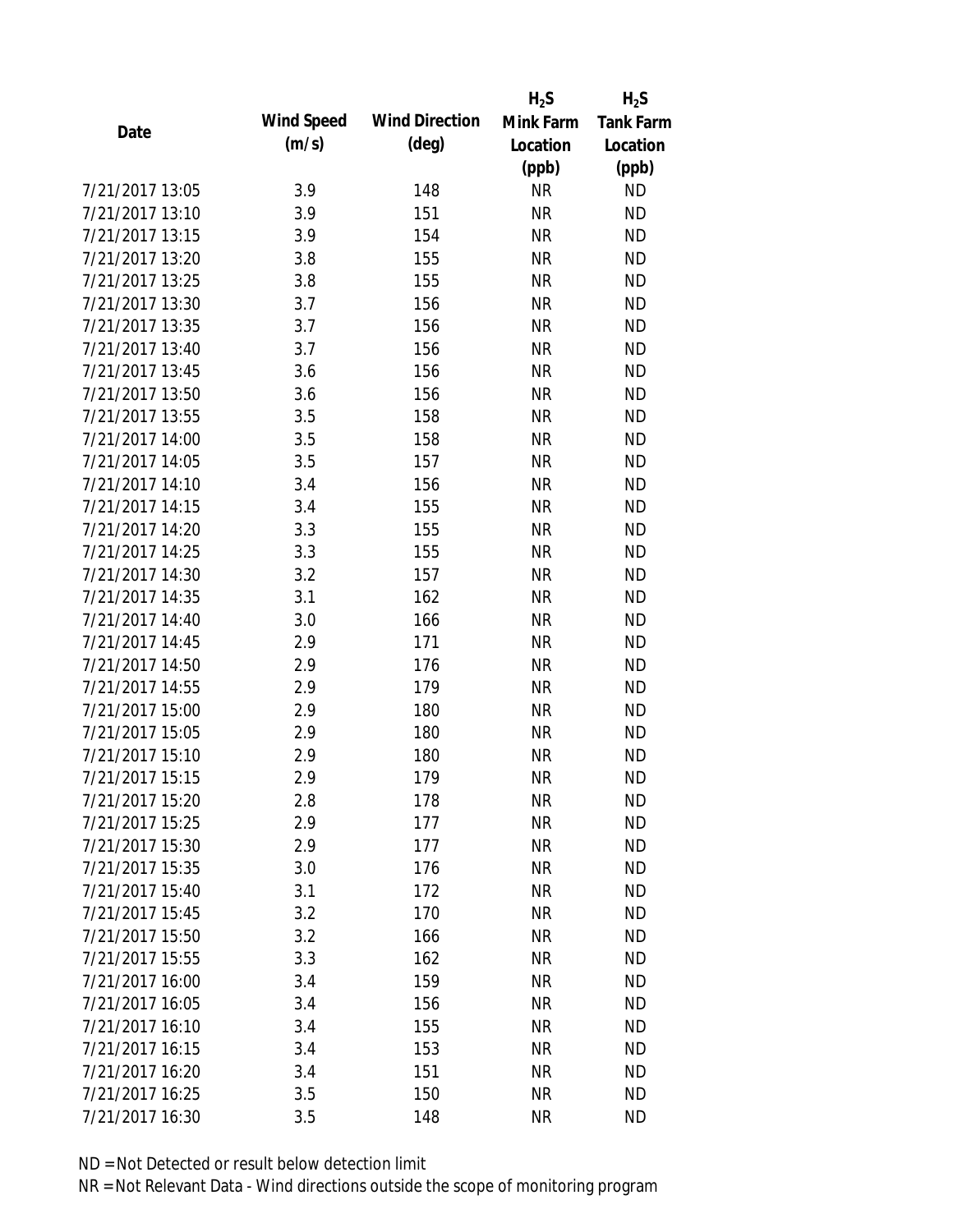|                 |            |                       | $H_2S$    | $H_2S$           |
|-----------------|------------|-----------------------|-----------|------------------|
| Date            | Wind Speed | <b>Wind Direction</b> | Mink Farm | <b>Tank Farm</b> |
|                 | (m/s)      | $(\text{deg})$        | Location  | Location         |
|                 |            |                       | (ppb)     | (ppb)            |
| 7/21/2017 16:35 | 3.6        | 146                   | <b>NR</b> | <b>ND</b>        |
| 7/21/2017 16:40 | 3.6        | 144                   | <b>NR</b> | <b>ND</b>        |
| 7/21/2017 16:45 | 3.6        | 143                   | <b>NR</b> | <b>ND</b>        |
| 7/21/2017 16:50 | 3.6        | 143                   | <b>NR</b> | <b>ND</b>        |
| 7/21/2017 16:55 | 3.6        | 144                   | <b>NR</b> | <b>ND</b>        |
| 7/21/2017 17:00 | 3.6        | 145                   | <b>NR</b> | <b>ND</b>        |
| 7/21/2017 17:05 | 3.6        | 146                   | <b>NR</b> | <b>ND</b>        |
| 7/21/2017 17:10 | 3.5        | 149                   | <b>NR</b> | <b>ND</b>        |
| 7/21/2017 17:15 | 3.4        | 150                   | <b>NR</b> | <b>ND</b>        |
| 7/21/2017 17:20 | 3.4        | 151                   | <b>NR</b> | <b>ND</b>        |
| 7/21/2017 17:25 | 3.3        | 153                   | <b>NR</b> | <b>ND</b>        |
| 7/21/2017 17:30 | 3.2        | 153                   | <b>NR</b> | <b>ND</b>        |
| 7/21/2017 17:35 | 3.2        | 153                   | <b>NR</b> | <b>ND</b>        |
| 7/21/2017 17:40 | 3.1        | 152                   | <b>NR</b> | <b>ND</b>        |
| 7/21/2017 17:45 | 3.0        | 150                   | <b>NR</b> | <b>ND</b>        |
| 7/21/2017 17:50 | 2.9        | 148                   | <b>NR</b> | <b>ND</b>        |
| 7/21/2017 17:55 | 2.8        | 145                   | <b>NR</b> | <b>ND</b>        |
| 7/21/2017 18:00 | 2.6        | 141                   | <b>NR</b> | <b>ND</b>        |
| 7/21/2017 18:05 | 2.5        | 138                   | <b>NR</b> | <b>ND</b>        |
| 7/21/2017 18:10 | 2.4        | 135                   | <b>NR</b> | <b>ND</b>        |
| 7/21/2017 18:15 | 2.4        | 132                   | <b>NR</b> | <b>ND</b>        |
| 7/21/2017 18:20 | 2.4        | 130                   | <b>NR</b> | <b>ND</b>        |
| 7/21/2017 18:25 | 2.4        | 128                   | <b>NR</b> | <b>ND</b>        |
| 7/21/2017 18:30 | 2.4        | 127                   | <b>NR</b> | <b>ND</b>        |
| 7/21/2017 18:35 | 2.4        | 126                   | <b>NR</b> | <b>ND</b>        |
| 7/21/2017 18:40 | 2.5        | 125                   | <b>NR</b> | <b>ND</b>        |
| 7/21/2017 18:45 | 2.5        | 123                   | <b>NR</b> | <b>ND</b>        |
| 7/21/2017 18:50 | 2.4        | 122                   | NR        | <b>ND</b>        |
| 7/21/2017 18:55 | 2.3        | 118                   | <b>NR</b> | <b>ND</b>        |
| 7/21/2017 19:00 | 2.2        | 112                   | <b>NR</b> | <b>ND</b>        |
| 7/21/2017 19:05 | 2.0        | 105                   | <b>NR</b> | <b>ND</b>        |
| 7/21/2017 19:10 | 1.8        | 97                    | <b>NR</b> | <b>ND</b>        |
| 7/21/2017 19:15 | 1.7        | 90                    | <b>NR</b> | <b>ND</b>        |
| 7/21/2017 19:20 | 1.6        | 83                    | <b>NR</b> | <b>ND</b>        |
| 7/21/2017 19:25 | 1.5        | 79                    | <b>NR</b> | <b>ND</b>        |
| 7/21/2017 19:30 | 1.5        | 78                    | <b>NR</b> | <b>ND</b>        |
| 7/21/2017 19:35 | 1.6        | 79                    | <b>NR</b> | <b>ND</b>        |
| 7/21/2017 19:40 | 1.6        | 83                    | <b>NR</b> | <b>ND</b>        |
| 7/21/2017 19:45 | 1.7        | 87                    | <b>NR</b> | <b>ND</b>        |
| 7/21/2017 19:50 | 1.7        | 91                    | <b>NR</b> | <b>ND</b>        |
| 7/21/2017 19:55 | 1.8        | 95                    | <b>NR</b> | <b>ND</b>        |
| 7/21/2017 20:00 | 1.8        | 97                    | <b>NR</b> | <b>ND</b>        |
|                 |            |                       |           |                  |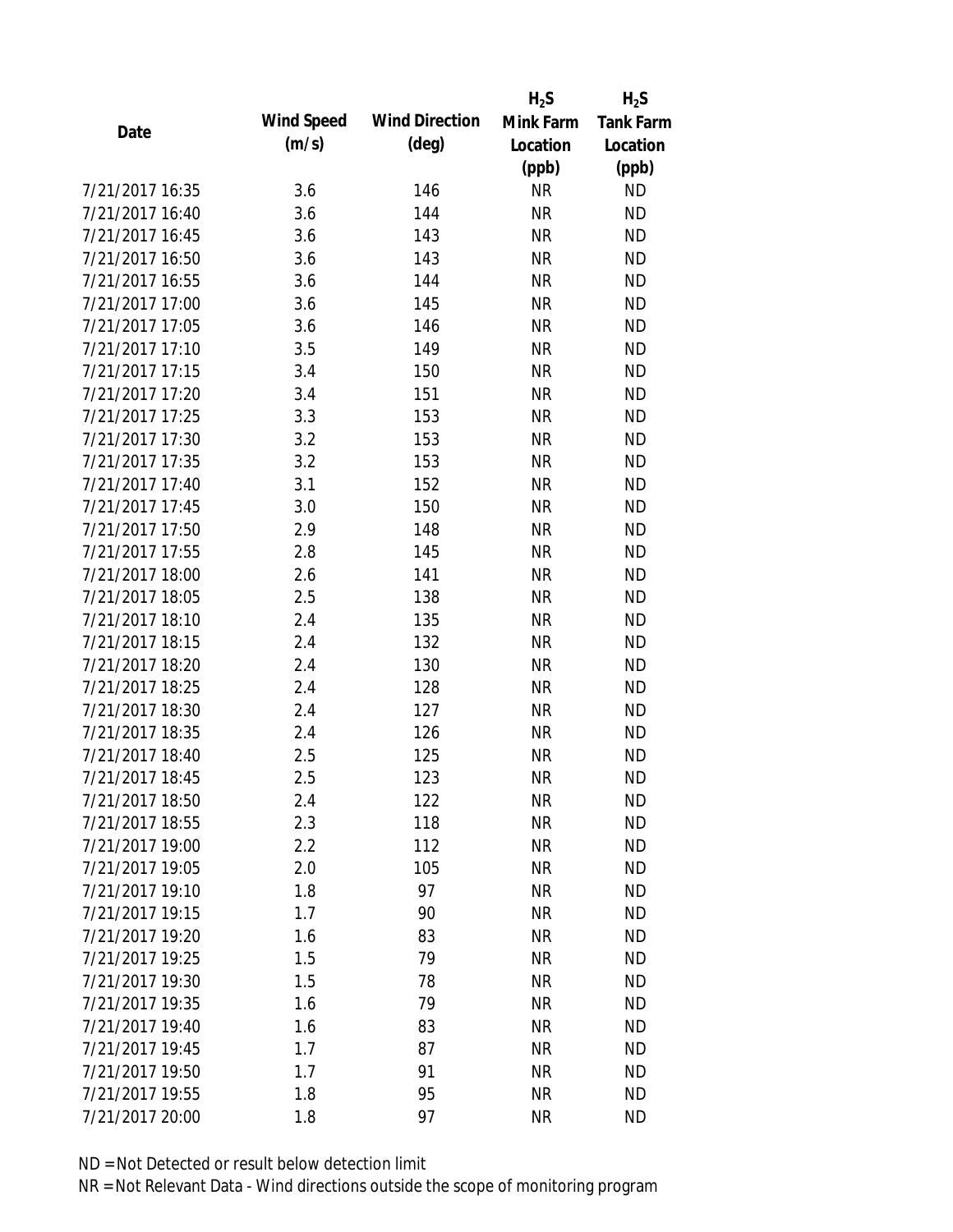|                 |                   |                       | $H_2S$    | $H_2S$           |
|-----------------|-------------------|-----------------------|-----------|------------------|
| Date            | <b>Wind Speed</b> | <b>Wind Direction</b> | Mink Farm | <b>Tank Farm</b> |
|                 | (m/s)             | $(\text{deg})$        | Location  | Location         |
|                 |                   |                       | (ppb)     | (ppb)            |
| 7/21/2017 20:05 | 2.0               | 98                    | <b>NR</b> | <b>ND</b>        |
| 7/21/2017 20:10 | 2.3               | 100                   | <b>NR</b> | <b>ND</b>        |
| 7/21/2017 20:15 | 2.6               | 104                   | <b>NR</b> | <b>ND</b>        |
| 7/21/2017 20:20 | 3.1               | 109                   | <b>NR</b> | <b>ND</b>        |
| 7/21/2017 20:25 | 3.4               | 115                   | <b>NR</b> | <b>ND</b>        |
| 7/21/2017 20:30 | 3.8               | 121                   | <b>NR</b> | <b>ND</b>        |
| 7/21/2017 20:35 | 4.0               | 124                   | <b>NR</b> | <b>ND</b>        |
| 7/21/2017 20:40 | 3.9               | 123                   | <b>NR</b> | <b>ND</b>        |
| 7/21/2017 20:45 | 3.6               | 116                   | <b>NR</b> | <b>ND</b>        |
| 7/21/2017 20:50 | 3.2               | 102                   | <b>NR</b> | <b>ND</b>        |
| 7/21/2017 20:55 | 2.8               | 84                    | <b>NR</b> | <b>ND</b>        |
| 7/21/2017 21:00 | 2.4               | 64                    | <b>NR</b> | <b>ND</b>        |
| 7/21/2017 21:05 | 2.1               | 103                   | <b>NR</b> | <b>ND</b>        |
| 7/21/2017 21:10 | 2.0               | 140                   | <b>NR</b> | <b>ND</b>        |
| 7/21/2017 21:15 | 2.0               | 177                   | <b>NR</b> | <b>ND</b>        |
| 7/21/2017 21:20 | 2.1               | 220                   | <b>NR</b> | <b>ND</b>        |
| 7/21/2017 21:25 | 2.2               | 243                   | <b>ND</b> | <b>ND</b>        |
| 7/21/2017 21:30 | 2.4               | 267                   | <b>ND</b> | <b>ND</b>        |
| 7/21/2017 21:35 | 2.5               | 232                   | <b>ND</b> | <b>ND</b>        |
| 7/21/2017 21:40 | 2.7               | 199                   | <b>NR</b> | <b>ND</b>        |
| 7/21/2017 21:45 | 2.7               | 169                   | <b>NR</b> | <b>ND</b>        |
| 7/21/2017 21:50 | 2.8               | 138                   | <b>NR</b> | <b>ND</b>        |
| 7/21/2017 21:55 | 2.8               | 132                   | <b>NR</b> | <b>ND</b>        |
| 7/21/2017 22:00 | 2.9               | 126                   | <b>NR</b> | <b>ND</b>        |
| 7/21/2017 22:05 | 3.0               | 118                   | <b>NR</b> | <b>ND</b>        |
| 7/21/2017 22:10 | 3.0               | 148                   | <b>NR</b> | <b>ND</b>        |
| 7/21/2017 22:15 | 3.1               | 178                   | <b>NR</b> | <b>ND</b>        |
| 7/21/2017 22:20 | 3.1               | 207                   | <b>NR</b> | <b>ND</b>        |
| 7/21/2017 22:25 | 3.1               | 235                   | 1         | <b>ND</b>        |
| 7/21/2017 22:30 | 2.9               | 261                   | 1         | <b>ND</b>        |
| 7/21/2017 22:35 | 2.8               | 288                   | 1         | <b>ND</b>        |
| 7/21/2017 22:40 | 2.7               | 277                   | 1         | <b>ND</b>        |
| 7/21/2017 22:45 | 2.5               | 266                   | 1         | <b>ND</b>        |
| 7/21/2017 22:50 | 2.3               | 254                   | 1         | <b>ND</b>        |
| 7/21/2017 22:55 | 2.0               | 241                   | 1         | <b>ND</b>        |
| 7/21/2017 23:00 | 1.8               | 231                   | 1         | <b>ND</b>        |
| 7/21/2017 23:05 | 1.6               | 225                   | <b>NR</b> | <b>ND</b>        |
| 7/21/2017 23:10 | 1.4               | 222                   | <b>NR</b> | <b>ND</b>        |
| 7/21/2017 23:15 | 1.3               | 223                   | <b>NR</b> | <b>ND</b>        |
| 7/21/2017 23:20 | 1.2               | 225                   | <b>NR</b> | <b>ND</b>        |
| 7/21/2017 23:25 | 1.2               | 230                   | 1         | <b>ND</b>        |
| 7/21/2017 23:30 | 1.3               | 236                   | 1         | <b>ND</b>        |
|                 |                   |                       |           |                  |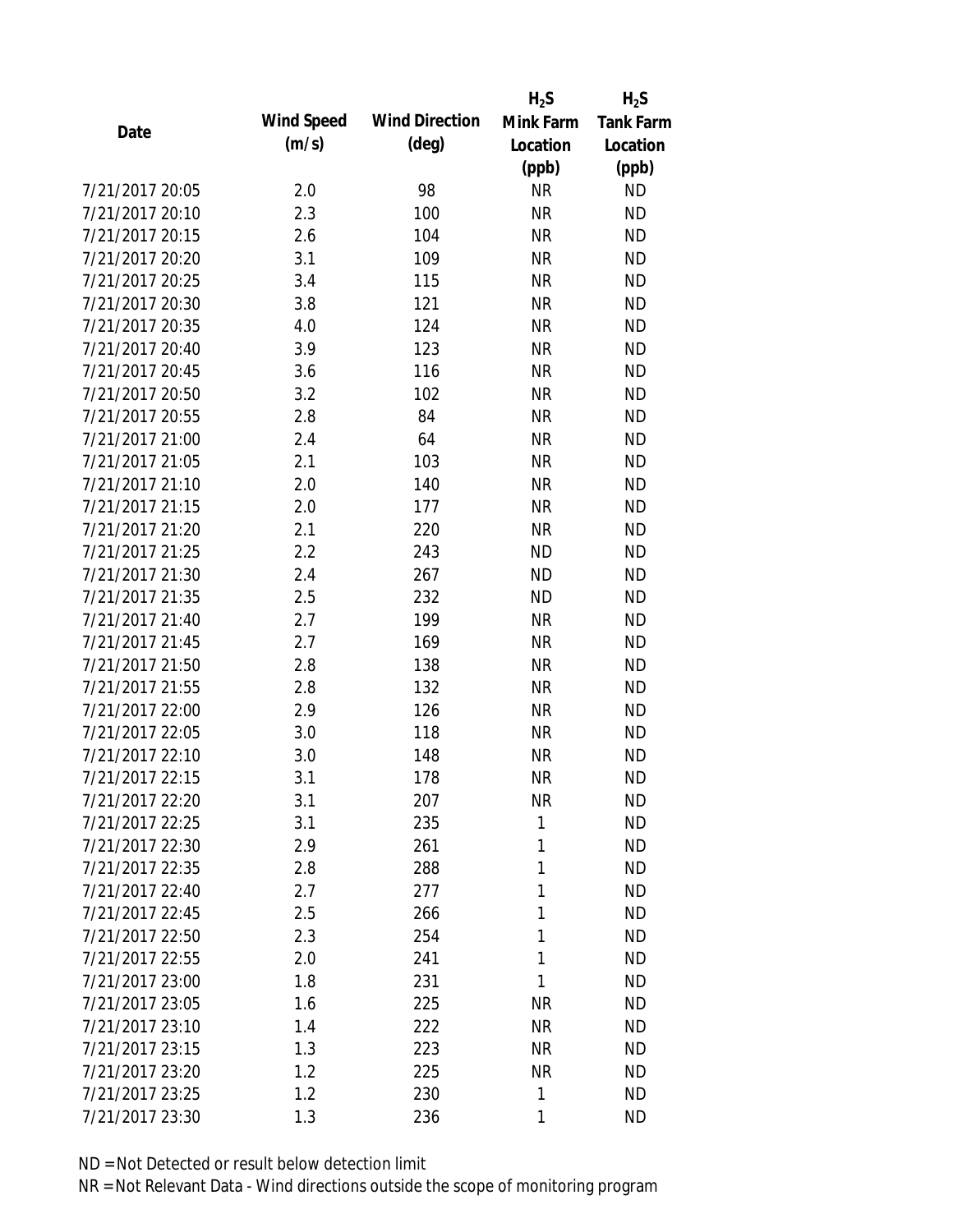|                 |            |                       | $H_2S$    | $H_2S$           |
|-----------------|------------|-----------------------|-----------|------------------|
| Date            | Wind Speed | <b>Wind Direction</b> | Mink Farm | <b>Tank Farm</b> |
|                 | (m/s)      | $(\text{deg})$        | Location  | Location         |
|                 |            |                       | (ppb)     | (ppb)            |
| 7/21/2017 23:35 | 1.5        | 242                   | 1         | <b>ND</b>        |
| 7/21/2017 23:40 | 1.7        | 248                   | 1         | <b>ND</b>        |
| 7/21/2017 23:45 | 1.9        | 255                   | 1         | <b>ND</b>        |
| 7/21/2017 23:50 | 2.0        | 263                   | 1         | <b>ND</b>        |
| 7/21/2017 23:55 | 2.0        | 281                   | 1         | <b>ND</b>        |
| 7/21/2017 24:00 | 2.0        | 252                   | 1         | <b>ND</b>        |
| 7/22/2017 00:05 | 1.9        | 225                   | <b>NR</b> | <b>ND</b>        |
| 7/22/2017 00:10 | 1.8        | 200                   | <b>NR</b> | <b>ND</b>        |
| 7/22/2017 00:15 | 1.8        | 176                   | <b>NR</b> | <b>ND</b>        |
| 7/22/2017 00:20 | 2.0        | 152                   | <b>NR</b> | <b>ND</b>        |
| 7/22/2017 00:25 | 2.2        | 119                   | <b>NR</b> | <b>ND</b>        |
| 7/22/2017 00:30 | 2.5        | 134                   | <b>NR</b> | <b>ND</b>        |
| 7/22/2017 00:35 | 2.8        | 148                   | <b>NR</b> | <b>ND</b>        |
| 7/22/2017 00:40 | 3.1        | 159                   | <b>NR</b> | <b>ND</b>        |
| 7/22/2017 00:45 | 3.3        | 169                   | <b>NR</b> | <b>ND</b>        |
| 7/22/2017 00:50 | 3.4        | 177                   | <b>NR</b> | <b>ND</b>        |
| 7/22/2017 00:55 | 3.5        | 183                   | <b>NR</b> | <b>ND</b>        |
| 7/22/2017 01:00 | 3.6        | 187                   | <b>NR</b> | <b>ND</b>        |
| 7/22/2017 01:05 | 3.7        | 190                   | <b>NR</b> | <b>ND</b>        |
| 7/22/2017 01:10 | 3.8        | 191                   | <b>NR</b> | <b>ND</b>        |
| 7/22/2017 01:15 | 3.8        | 191                   | <b>NR</b> | <b>ND</b>        |
| 7/22/2017 01:20 | 3.8        | 188                   | <b>NR</b> | <b>ND</b>        |
| 7/22/2017 01:25 | 3.8        | 185                   | <b>NR</b> | <b>ND</b>        |
| 7/22/2017 01:30 | 3.8        | 181                   | <b>NR</b> | <b>ND</b>        |
| 7/22/2017 01:35 | 3.8        | 177                   | <b>NR</b> | <b>ND</b>        |
| 7/22/2017 01:40 | 3.8        | 173                   | <b>NR</b> | <b>ND</b>        |
| 7/22/2017 01:45 | 3.9        | 168                   | <b>NR</b> | <b>ND</b>        |
| 7/22/2017 01:50 | 3.9        | 162                   | <b>NR</b> | <b>ND</b>        |
| 7/22/2017 01:55 | 3.9        | 153                   | <b>NR</b> | <b>ND</b>        |
| 7/22/2017 02:00 | 3.8        | 139                   | <b>NR</b> | <b>ND</b>        |
| 7/22/2017 02:05 | 3.7        | 124                   | <b>NR</b> | <b>ND</b>        |
| 7/22/2017 02:10 | 3.5        | 110                   | <b>NR</b> | <b>ND</b>        |
| 7/22/2017 02:15 | 3.1        | 97                    | <b>NR</b> | <b>ND</b>        |
| 7/22/2017 02:20 | 2.8        | 88                    | <b>NR</b> | <b>ND</b>        |
| 7/22/2017 02:25 | 2.6        | 85                    | <b>NR</b> | <b>ND</b>        |
| 7/22/2017 02:30 | 2.5        | 90                    | <b>NR</b> | <b>ND</b>        |
| 7/22/2017 02:35 | 2.4        | 98                    | <b>NR</b> | <b>ND</b>        |
| 7/22/2017 02:40 | 2.4        | 106                   | <b>NR</b> | <b>ND</b>        |
| 7/22/2017 02:45 | 2.5        | 116                   | <b>NR</b> | <b>ND</b>        |
| 7/22/2017 02:50 | 2.6        | 123                   | <b>NR</b> | <b>ND</b>        |
| 7/22/2017 02:55 | 2.6        | 128                   | <b>NR</b> | <b>ND</b>        |
| 7/22/2017 03:00 | 2.7        | 131                   | <b>NR</b> | <b>ND</b>        |
|                 |            |                       |           |                  |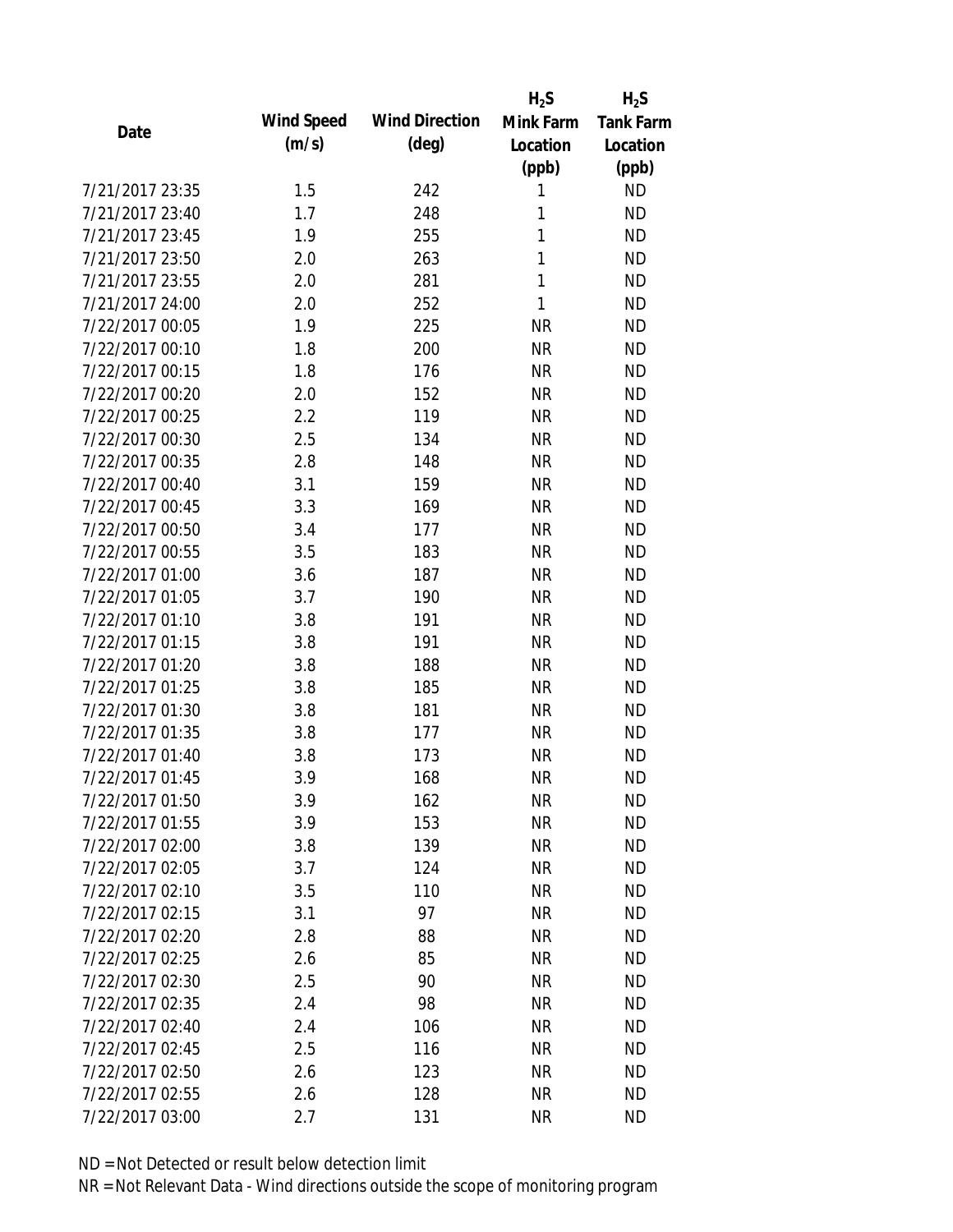|                 |            |                       | $H_2S$    | $H_2S$           |
|-----------------|------------|-----------------------|-----------|------------------|
| Date            | Wind Speed | <b>Wind Direction</b> | Mink Farm | <b>Tank Farm</b> |
|                 | (m/s)      | $(\text{deg})$        | Location  | Location         |
|                 |            |                       | (ppb)     | (ppb)            |
| 7/22/2017 03:05 | 2.7        | 136                   | <b>NR</b> | <b>ND</b>        |
| 7/22/2017 03:10 | 2.8        | 146                   | <b>NR</b> | <b>ND</b>        |
| 7/22/2017 03:15 | 2.8        | 164                   | <b>NR</b> | <b>ND</b>        |
| 7/22/2017 03:20 | 2.9        | 185                   | <b>NR</b> | <b>ND</b>        |
| 7/22/2017 03:25 | 3.1        | 209                   | <b>NR</b> | <b>ND</b>        |
| 7/22/2017 03:30 | 3.2        | 232                   | 1         | <b>ND</b>        |
| 7/22/2017 03:35 | 3.2        | 254                   | 1         | <b>ND</b>        |
| 7/22/2017 03:40 | 3.1        | 271                   | 1         | <b>ND</b>        |
| 7/22/2017 03:45 | 3.0        | 282                   | 1         | <b>ND</b>        |
| 7/22/2017 03:50 | 2.9        | 291                   | 1         | <b>ND</b>        |
| 7/22/2017 03:55 | 2.8        | 298                   | 1         | <b>ND</b>        |
| 7/22/2017 04:00 | 2.7        | 303                   | 1         | <b>ND</b>        |
| 7/22/2017 04:05 | 2.6        | 307                   | 1         | <b>ND</b>        |
| 7/22/2017 04:10 | 2.6        | 310                   | 1         | <b>ND</b>        |
| 7/22/2017 04:15 | 2.5        | 313                   | 1         | <b>ND</b>        |
| 7/22/2017 04:20 | 2.4        | 313                   | 1         | <b>ND</b>        |
| 7/22/2017 04:25 | 2.2        | 312                   | <b>ND</b> | <b>ND</b>        |
| 7/22/2017 04:30 | 2.0        | 314                   | <b>ND</b> | <b>ND</b>        |
| 7/22/2017 04:35 | 1.8        | 288                   | <b>ND</b> | <b>ND</b>        |
| 7/22/2017 04:40 | 1.7        | 264                   | <b>ND</b> | <b>ND</b>        |
| 7/22/2017 04:45 | 1.6        | 241                   | <b>ND</b> | <b>ND</b>        |
| 7/22/2017 04:50 | 1.5        | 222                   | <b>NR</b> | <b>ND</b>        |
| 7/22/2017 04:55 | 1.5        | 204                   | <b>NR</b> | <b>ND</b>        |
| 7/22/2017 05:00 | 1.6        | 185                   | <b>NR</b> | <b>ND</b>        |
| 7/22/2017 05:05 | 1.6        | 194                   | <b>NR</b> | <b>ND</b>        |
| 7/22/2017 05:10 | 1.7        | 202                   | <b>NR</b> | <b>ND</b>        |
| 7/22/2017 05:15 | 1.8        | 207                   | <b>NR</b> | <b>ND</b>        |
| 7/22/2017 05:20 | 2.0        | 211                   | <b>NR</b> | <b>ND</b>        |
| 7/22/2017 05:25 | 2.3        | 213                   | <b>NR</b> | <b>ND</b>        |
| 7/22/2017 05:30 | 2.6        | 214                   | <b>NR</b> | <b>ND</b>        |
| 7/22/2017 05:35 | 3.0        | 216                   | <b>NR</b> | <b>ND</b>        |
| 7/22/2017 05:40 | 3.5        | 216                   | <b>NR</b> | <b>ND</b>        |
| 7/22/2017 05:45 | 4.1        | 216                   | NR        | <b>ND</b>        |
| 7/22/2017 05:50 | 4.6        | 217                   | <b>NR</b> | <b>ND</b>        |
| 7/22/2017 05:55 | 5.1        | 217                   | <b>NR</b> | <b>ND</b>        |
| 7/22/2017 06:00 | 5.6        | 217                   | <b>NR</b> | <b>ND</b>        |
| 7/22/2017 06:05 | 5.9        | 216                   | <b>NR</b> | <b>ND</b>        |
| 7/22/2017 06:10 | 6.1        | 216                   | NR        | <b>ND</b>        |
| 7/22/2017 06:15 | 6.1        | 216                   | <b>NR</b> | <b>ND</b>        |
| 7/22/2017 06:20 | 6.2        | 216                   | ΝR        | <b>ND</b>        |
| 7/22/2017 06:25 | 6.1        | 216                   | <b>NR</b> | <b>ND</b>        |
| 7/22/2017 06:30 | 6.1        | 216                   | <b>NR</b> | <b>ND</b>        |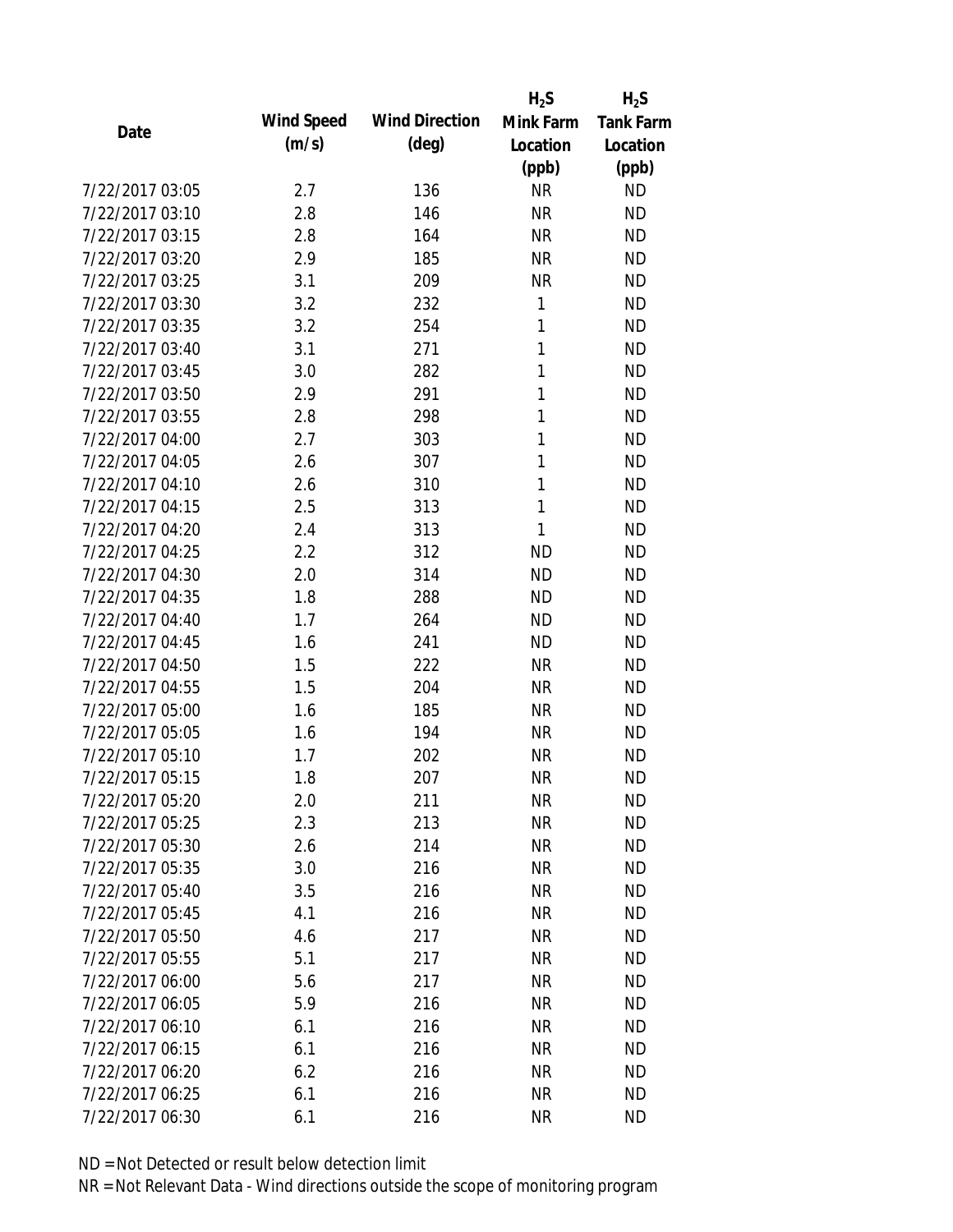|                 |            |                       | $H_2S$    | $H_2S$           |
|-----------------|------------|-----------------------|-----------|------------------|
| Date            | Wind Speed | <b>Wind Direction</b> | Mink Farm | <b>Tank Farm</b> |
|                 | (m/s)      | $(\text{deg})$        | Location  | Location         |
|                 |            |                       | (ppb)     | (ppb)            |
| 7/22/2017 06:35 | 6.0        | 216                   | <b>NR</b> | <b>ND</b>        |
| 7/22/2017 06:40 | 6.0        | 216                   | <b>NR</b> | <b>ND</b>        |
| 7/22/2017 06:45 | 6.1        | 216                   | <b>NR</b> | <b>ND</b>        |
| 7/22/2017 06:50 | 6.1        | 216                   | <b>NR</b> | <b>ND</b>        |
| 7/22/2017 06:55 | 6.1        | 216                   | <b>NR</b> | <b>ND</b>        |
| 7/22/2017 07:00 | 6.3        | 217                   | <b>NR</b> | <b>ND</b>        |
| 7/22/2017 07:05 | 6.4        | 218                   | <b>NR</b> | <b>ND</b>        |
| 7/22/2017 07:10 | 6.6        | 218                   | <b>NR</b> | <b>ND</b>        |
| 7/22/2017 07:15 | 6.7        | 218                   | <b>NR</b> | <b>ND</b>        |
| 7/22/2017 07:20 | 6.7        | 217                   | <b>NR</b> | <b>ND</b>        |
| 7/22/2017 07:25 | 6.7        | 216                   | <b>NR</b> | <b>ND</b>        |
| 7/22/2017 07:30 | 6.7        | 214                   | <b>NR</b> | <b>ND</b>        |
| 7/22/2017 07:35 | 6.5        | 210                   | <b>NR</b> | <b>ND</b>        |
| 7/22/2017 07:40 | 6.3        | 206                   | <b>NR</b> | <b>ND</b>        |
| 7/22/2017 07:45 | 6.2        | 201                   | <b>NR</b> | <b>ND</b>        |
| 7/22/2017 07:50 | 6.1        | 196                   | <b>NR</b> | <b>ND</b>        |
| 7/22/2017 07:55 | 6.2        | 191                   | <b>NR</b> | <b>ND</b>        |
| 7/22/2017 08:00 | 6.3        | 187                   | <b>NR</b> | <b>ND</b>        |
| 7/22/2017 08:05 | 6.5        | 185                   | <b>NR</b> | <b>ND</b>        |
| 7/22/2017 08:10 | 6.7        | 183                   | <b>NR</b> | <b>ND</b>        |
| 7/22/2017 08:15 | 6.9        | 183                   | <b>NR</b> | <b>ND</b>        |
| 7/22/2017 08:20 | 6.9        | 184                   | <b>NR</b> | <b>ND</b>        |
| 7/22/2017 08:25 | 6.9        | 186                   | <b>NR</b> | <b>ND</b>        |
| 7/22/2017 08:30 | 6.8        | 188                   | <b>NR</b> | <b>ND</b>        |
| 7/22/2017 08:35 | 6.6        | 189                   | <b>NR</b> | <b>ND</b>        |
| 7/22/2017 08:40 | 6.2        | 192                   | <b>NR</b> | <b>ND</b>        |
| 7/22/2017 08:45 | 5.8        | 200                   | <b>NR</b> | <b>ND</b>        |
| 7/22/2017 08:50 | 5.4        | 222                   | <b>NR</b> | <b>ND</b>        |
| 7/22/2017 08:55 | 5.0        | 249                   | <b>ND</b> | <b>ND</b>        |
| 7/22/2017 09:00 | 4.5        | 217                   | <b>NR</b> | <b>ND</b>        |
| 7/22/2017 09:05 | 4.0        | 187                   | <b>NR</b> | <b>ND</b>        |
| 7/22/2017 09:10 | 3.6        | 157                   | <b>NR</b> | <b>ND</b>        |
| 7/22/2017 09:15 | 3.1        | 124                   | <b>NR</b> | <b>ND</b>        |
| 7/22/2017 09:20 | 2.6        | 77                    | <b>NR</b> | <b>ND</b>        |
| 7/22/2017 09:25 | 2.2        | 30                    | 1         | <b>ND</b>        |
| 7/22/2017 09:30 | 1.8        | 42                    | <b>NR</b> | <b>ND</b>        |
| 7/22/2017 09:35 | 1.5        | 54                    | <b>NR</b> | <b>ND</b>        |
| 7/22/2017 09:40 | 1.3        | 62                    | <b>NR</b> | <b>ND</b>        |
| 7/22/2017 09:45 | 1.1        | 59                    | <b>NR</b> | <b>ND</b>        |
| 7/22/2017 09:50 | 1.1        | 111                   | <b>NR</b> | <b>ND</b>        |
| 7/22/2017 09:55 | 1.1        | 157                   | <b>NR</b> | <b>ND</b>        |
| 7/22/2017 10:00 | 1.2        | 202                   | <b>NR</b> | <b>ND</b>        |
|                 |            |                       |           |                  |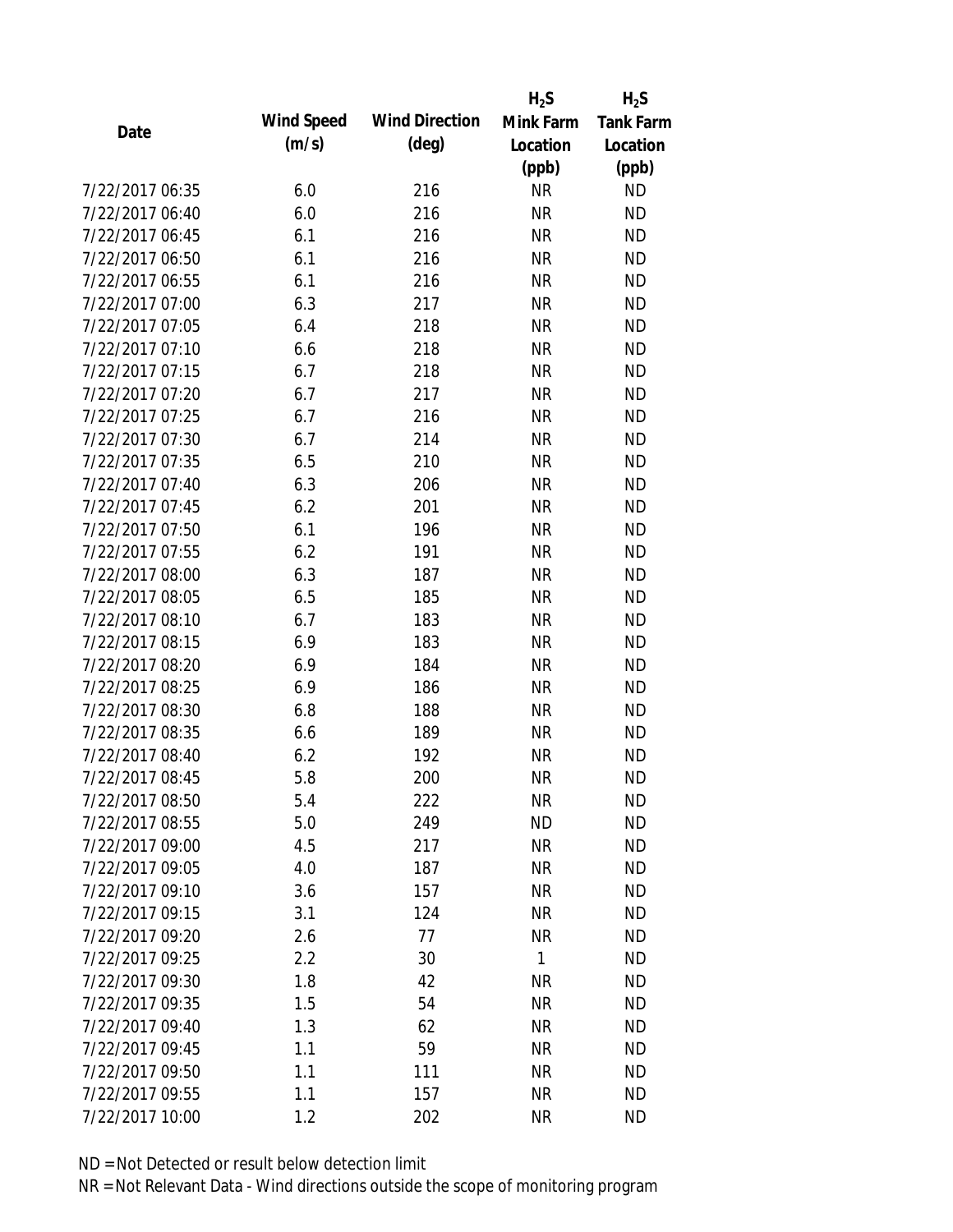|                 |            |                       | $H_2S$    | $H_2S$           |
|-----------------|------------|-----------------------|-----------|------------------|
| Date            | Wind Speed | <b>Wind Direction</b> | Mink Farm | <b>Tank Farm</b> |
|                 | (m/s)      | $(\text{deg})$        | Location  | Location         |
|                 |            |                       | (ppb)     | (ppb)            |
| 7/22/2017 10:05 | 1.5        | 244                   | 1         | <b>ND</b>        |
| 7/22/2017 10:10 | 1.8        | 288                   | 1         | <b>ND</b>        |
| 7/22/2017 10:15 | 2.1        | 341                   | <b>ND</b> | <b>ND</b>        |
| 7/22/2017 10:20 | 2.3        | 337                   | <b>ND</b> | <b>ND</b>        |
| 7/22/2017 10:25 | 2.5        | 337                   | <b>ND</b> | <b>ND</b>        |
| 7/22/2017 10:30 | 2.6        | 339                   | <b>ND</b> | <b>ND</b>        |
| 7/22/2017 10:35 | 2.6        | 341                   | 1         | <b>ND</b>        |
| 7/22/2017 10:40 | 2.5        | 343                   | 1         | <b>ND</b>        |
| 7/22/2017 10:45 | 2.5        | 344                   | 1         | <b>ND</b>        |
| 7/22/2017 10:50 | 2.4        | 345                   | 1         | <b>ND</b>        |
| 7/22/2017 10:55 | 2.3        | 344                   | 1         | <b>ND</b>        |
| 7/22/2017 11:00 | 2.3        | 343                   | 1         | <b>ND</b>        |
| 7/22/2017 11:05 | 2.2        | 341                   | 1         | <b>ND</b>        |
| 7/22/2017 11:10 | 2.2        | 340                   | 1         | <b>ND</b>        |
| 7/22/2017 11:15 | 2.1        | 340                   | 1         | <b>ND</b>        |
| 7/22/2017 11:20 | 2.0        | 341                   | 1         | <b>ND</b>        |
| 7/22/2017 11:25 | 2.0        | 342                   | 1         | <b>ND</b>        |
| 7/22/2017 11:30 | 1.9        | 344                   | 1         | <b>ND</b>        |
| 7/22/2017 11:35 | 1.9        | 343                   | 1         | <b>ND</b>        |
| 7/22/2017 11:40 | 1.9        | 344                   | 1         | <b>ND</b>        |
| 7/22/2017 11:45 | 1.9        | 344                   | 1         | <b>ND</b>        |
| 7/22/2017 11:50 | 1.9        | 345                   | <b>ND</b> | <b>ND</b>        |
| 7/22/2017 11:55 | 1.9        | 346                   | <b>ND</b> | <b>ND</b>        |
| 7/22/2017 12:00 | 1.8        | 348                   | <b>ND</b> | <b>ND</b>        |
| 7/22/2017 12:05 | 1.8        | 293                   | <b>ND</b> | <b>ND</b>        |
| 7/22/2017 12:10 | 1.7        | 237                   | <b>ND</b> | <b>ND</b>        |
| 7/22/2017 12:15 | 1.7        | 239                   | <b>ND</b> | <b>ND</b>        |
| 7/22/2017 12:20 | 1.6        | 236                   | <b>ND</b> | <b>ND</b>        |
| 7/22/2017 12:25 | 1.7        | 230                   | <b>ND</b> | <b>ND</b>        |
| 7/22/2017 12:30 | 1.7        | 219                   | <b>NR</b> | <b>ND</b>        |
| 7/22/2017 12:35 | 1.8        | 263                   | 1         | <b>ND</b>        |
| 7/22/2017 12:40 | 1.9        | 306                   | 1         | <b>ND</b>        |
| 7/22/2017 12:45 | 1.9        | 292                   | 1         | <b>ND</b>        |
| 7/22/2017 12:50 | 2.0        | 282                   | 1         | <b>ND</b>        |
| 7/22/2017 12:55 | 2.1        | 275                   | ND        | <b>ND</b>        |
| 7/22/2017 13:00 | 2.2        | 275                   | <b>ND</b> | <b>ND</b>        |
| 7/22/2017 13:05 | 2.2        | 276                   | <b>ND</b> | <b>ND</b>        |
| 7/22/2017 13:10 | 2.3        | 280                   | <b>ND</b> | <b>ND</b>        |
| 7/22/2017 13:15 | 2.3        | 283                   | <b>ND</b> | <b>ND</b>        |
| 7/22/2017 13:20 | 2.4        | 284                   | ND        | <b>ND</b>        |
| 7/22/2017 13:25 | 2.4        | 284                   | <b>ND</b> | <b>ND</b>        |
| 7/22/2017 13:30 | 2.4        | 282                   | 1         | <b>ND</b>        |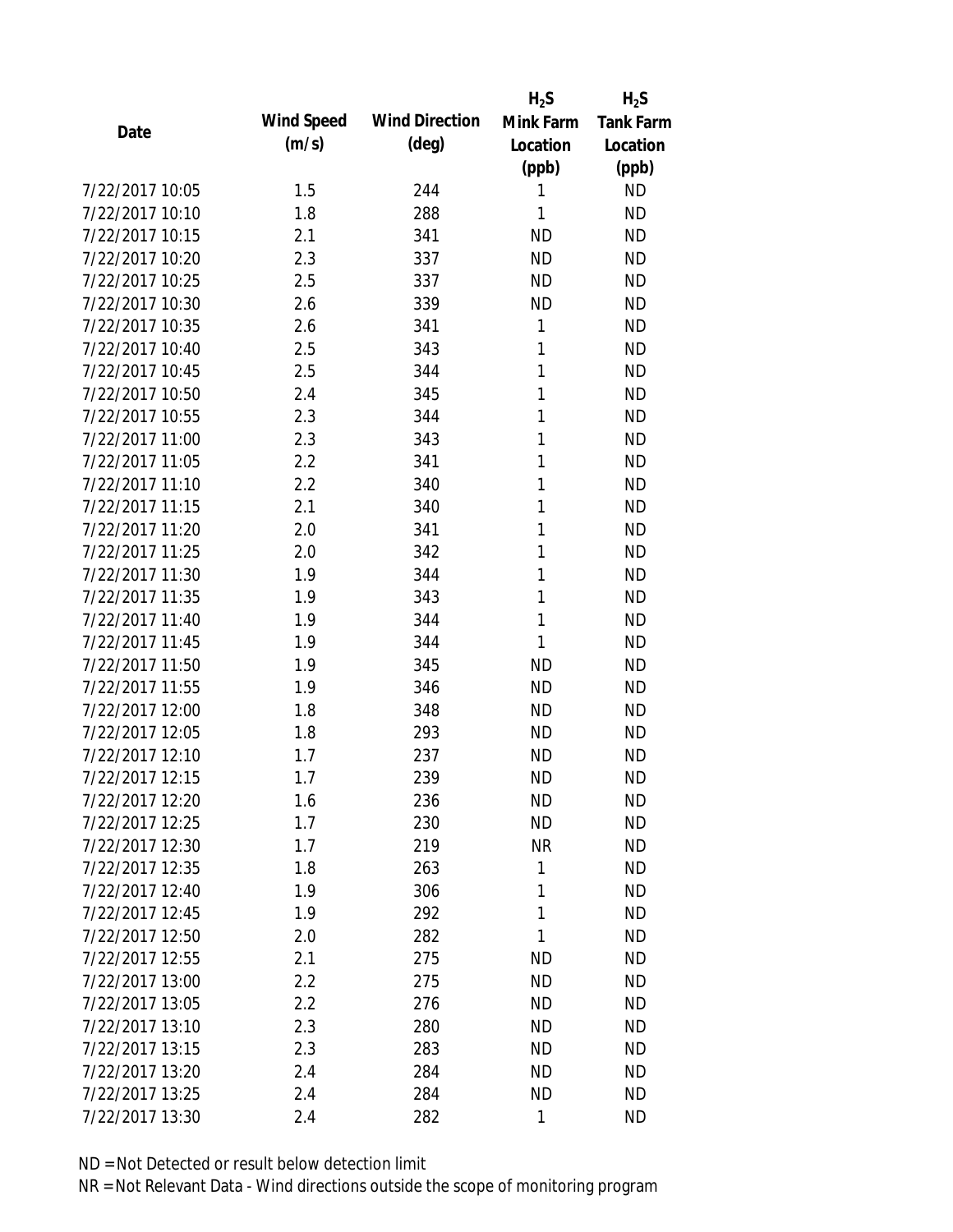|                 |            |                       | $H_2S$         | $H_2S$           |
|-----------------|------------|-----------------------|----------------|------------------|
| Date            | Wind Speed | <b>Wind Direction</b> | Mink Farm      | <b>Tank Farm</b> |
|                 | (m/s)      | $(\text{deg})$        | Location       | Location         |
|                 |            |                       | (ppb)          | (ppb)            |
| 7/22/2017 13:35 | 2.4        | 281                   | 1              | <b>ND</b>        |
| 7/22/2017 13:40 | 2.4        | 278                   | 1              | <b>ND</b>        |
| 7/22/2017 13:45 | 2.5        | 276                   | 1              | <b>ND</b>        |
| 7/22/2017 13:50 | 2.6        | 275                   | 1              | <b>ND</b>        |
| 7/22/2017 13:55 | 2.7        | 275                   | 1              | <b>ND</b>        |
| 7/22/2017 14:00 | 2.9        | 276                   | <b>ND</b>      | <b>ND</b>        |
| 7/22/2017 14:05 | 3.0        | 276                   | <b>ND</b>      | <b>ND</b>        |
| 7/22/2017 14:10 | 3.1        | 277                   | <b>ND</b>      | <b>ND</b>        |
| 7/22/2017 14:15 | 3.2        | 276                   | <b>ND</b>      | <b>ND</b>        |
| 7/22/2017 14:20 | 3.3        | 275                   | <b>ND</b>      | <b>ND</b>        |
| 7/22/2017 14:25 | 3.3        | 273                   | 1              | <b>ND</b>        |
| 7/22/2017 14:30 | 3.2        | 270                   | 1              | <b>ND</b>        |
| 7/22/2017 14:35 | 3.1        | 268                   | 1              | <b>ND</b>        |
| 7/22/2017 14:40 | 3.0        | 266                   | 1              | <b>ND</b>        |
| 7/22/2017 14:45 | 3.0        | 264                   | $\overline{2}$ | <b>ND</b>        |
| 7/22/2017 14:50 | 2.9        | 264                   | $\overline{2}$ | <b>ND</b>        |
| 7/22/2017 14:55 | 2.8        | 265                   | $\overline{2}$ | <b>ND</b>        |
| 7/22/2017 15:00 | 2.9        | 265                   | $\overline{2}$ | <b>ND</b>        |
| 7/22/2017 15:05 | 2.9        | 264                   | $\overline{2}$ | <b>ND</b>        |
| 7/22/2017 15:10 | 2.9        | 265                   | $\overline{2}$ | <b>ND</b>        |
| 7/22/2017 15:15 | 2.9        | 265                   | $\overline{2}$ | <b>ND</b>        |
| 7/22/2017 15:20 | 2.9        | 263                   | $\mathbf{1}$   | <b>ND</b>        |
| 7/22/2017 15:25 | 2.9        | 262                   | 1              | <b>ND</b>        |
| 7/22/2017 15:30 | 2.8        | 262                   | 1              | <b>ND</b>        |
| 7/22/2017 15:35 | 2.8        | 265                   | 1              | <b>ND</b>        |
| 7/22/2017 15:40 | 2.8        | 270                   | 1              | <b>ND</b>        |
| 7/22/2017 15:45 | 2.7        | 275                   | 1              | <b>ND</b>        |
| 7/22/2017 15:50 | 2.6        | 283                   | 1              | <b>ND</b>        |
| 7/22/2017 15:55 | 2.5        | 292                   | 1              | <b>ND</b>        |
| 7/22/2017 16:00 | 2.4        | 301                   | 1              | <b>ND</b>        |
| 7/22/2017 16:05 | 2.3        | 308                   | 1              | <b>ND</b>        |
| 7/22/2017 16:10 | 2.2        | 311                   | 1              | <b>ND</b>        |
| 7/22/2017 16:15 | 2.2        | 312                   | 1              | ND               |
| 7/22/2017 16:20 | 2.2        | 311                   | 1              | <b>ND</b>        |
| 7/22/2017 16:25 | 2.2        | 308                   | 1              | <b>ND</b>        |
| 7/22/2017 16:30 | 2.3        | 305                   | 1              | <b>ND</b>        |
| 7/22/2017 16:35 | 2.4        | 303                   | 1              | <b>ND</b>        |
| 7/22/2017 16:40 | 2.4        | 304                   | 1              | <b>ND</b>        |
| 7/22/2017 16:45 | 2.4        | 306                   | 1              | <b>ND</b>        |
| 7/22/2017 16:50 | 2.4        | 309                   | 1              | <b>ND</b>        |
| 7/22/2017 16:55 | 2.3        | 313                   | 1              | <b>ND</b>        |
| 7/22/2017 17:00 |            |                       |                |                  |
|                 | 2.3        | 315                   | 1              | <b>ND</b>        |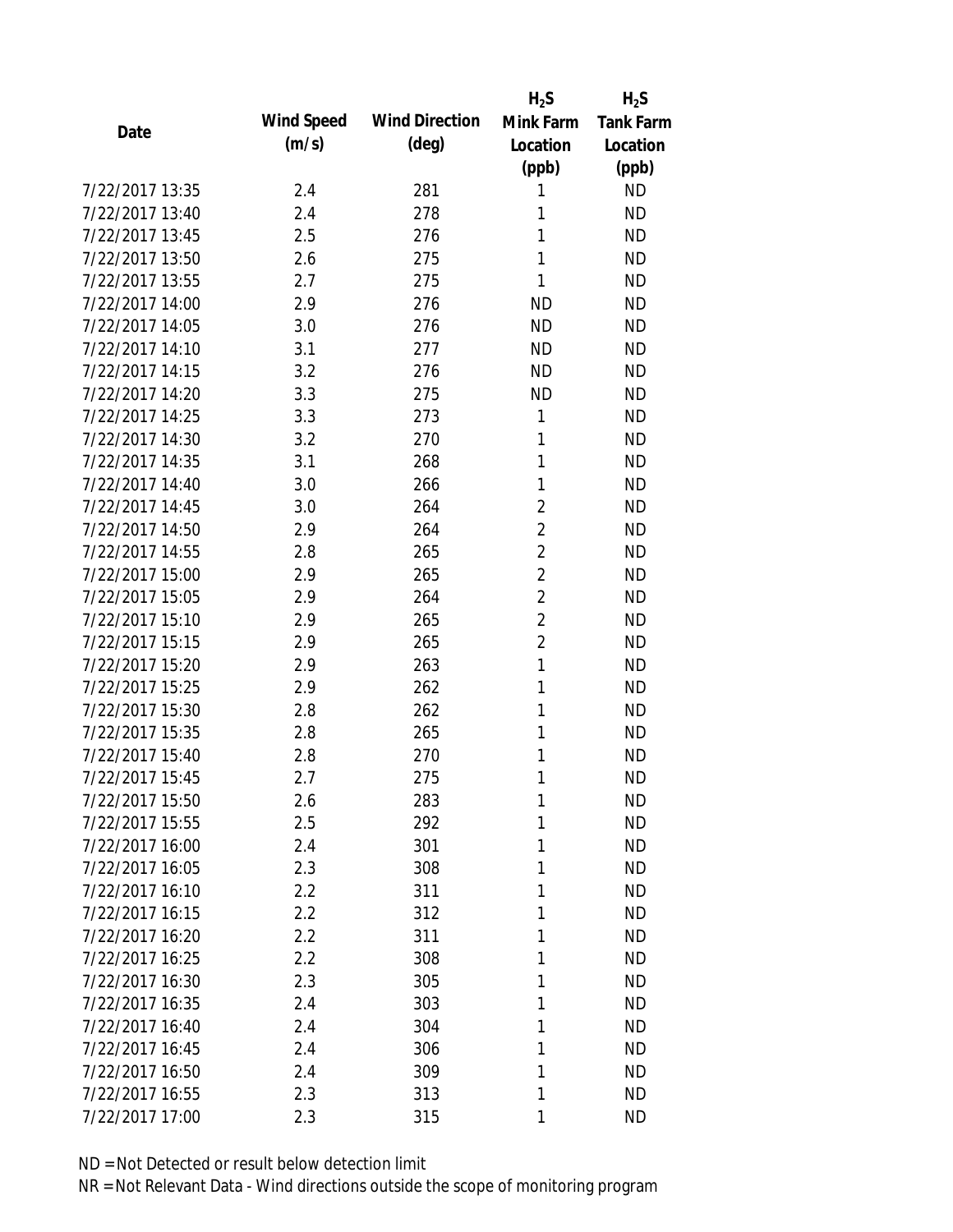|                 |            |                       | $H_2S$    | $H_2S$           |
|-----------------|------------|-----------------------|-----------|------------------|
| Date            | Wind Speed | <b>Wind Direction</b> | Mink Farm | <b>Tank Farm</b> |
|                 | (m/s)      | $(\text{deg})$        | Location  | Location         |
|                 |            |                       | (ppb)     | (ppb)            |
| 7/22/2017 17:05 | 2.3        | 316                   | 1         | <b>ND</b>        |
| 7/22/2017 17:10 | 2.3        | 316                   | 1         | <b>ND</b>        |
| 7/22/2017 17:15 | 2.3        | 315                   | <b>ND</b> | <b>ND</b>        |
| 7/22/2017 17:20 | 2.3        | 314                   | <b>ND</b> | <b>ND</b>        |
| 7/22/2017 17:25 | 2.4        | 313                   | <b>ND</b> | <b>ND</b>        |
| 7/22/2017 17:30 | 2.3        | 313                   | <b>ND</b> | <b>ND</b>        |
| 7/22/2017 17:35 | 2.2        | 313                   | 1         | <b>ND</b>        |
| 7/22/2017 17:40 | 2.0        | 314                   | 1         | <b>ND</b>        |
| 7/22/2017 17:45 | 1.9        | 313                   | 1         | <b>ND</b>        |
| 7/22/2017 17:50 | 1.8        | 312                   | 1         | <b>ND</b>        |
| 7/22/2017 17:55 | 1.6        | 311                   | 1         | <b>ND</b>        |
| 7/22/2017 18:00 | 1.5        | 310                   | 1         | <b>ND</b>        |
| 7/22/2017 18:05 | 1.5        | 308                   | 1         | <b>ND</b>        |
| 7/22/2017 18:10 | 1.5        | 303                   | 1         | <b>ND</b>        |
| 7/22/2017 18:15 | 1.6        | 298                   | 1         | <b>ND</b>        |
| 7/22/2017 18:20 | 1.8        | 294                   | 1         | <b>ND</b>        |
| 7/22/2017 18:25 | 1.9        | 289                   | 1         | <b>ND</b>        |
| 7/22/2017 18:30 | 2.1        | 285                   | 1         | <b>ND</b>        |
| 7/22/2017 18:35 | 2.2        | 282                   | 1         | <b>ND</b>        |
| 7/22/2017 18:40 | 2.3        | 280                   | 1         | <b>ND</b>        |
| 7/22/2017 18:45 | 2.3        | 279                   | 1         | <b>ND</b>        |
| 7/22/2017 18:50 | 2.3        | 278                   | 1         | <b>ND</b>        |
| 7/22/2017 18:55 | 2.3        | 277                   | 1         | <b>ND</b>        |
| 7/22/2017 19:00 | 2.3        | 275                   | 1         | <b>ND</b>        |
| 7/22/2017 19:05 | 2.3        | 273                   | 1         | <b>ND</b>        |
| 7/22/2017 19:10 | 2.3        | 271                   | 1         | <b>ND</b>        |
| 7/22/2017 19:15 | 2.3        | 269                   | 1         | <b>ND</b>        |
| 7/22/2017 19:20 | 2.3        | 268                   | 1         | <b>ND</b>        |
| 7/22/2017 19:25 | 2.3        | 267                   | 1         | <b>ND</b>        |
| 7/22/2017 19:30 | 2.3        | 268                   | 1         | <b>ND</b>        |
| 7/22/2017 19:35 | 2.3        | 268                   | 1         | <b>ND</b>        |
| 7/22/2017 19:40 | 2.2        | 268                   | 1         | <b>ND</b>        |
| 7/22/2017 19:45 | 2.2        | 268                   | 1         | ND               |
| 7/22/2017 19:50 | 2.2        | 268                   | 1         | <b>ND</b>        |
| 7/22/2017 19:55 | 2.2        | 268                   | 1         | <b>ND</b>        |
| 7/22/2017 20:00 | 2.2        | 266                   | 1         | <b>ND</b>        |
| 7/22/2017 20:05 | 2.2        | 265                   | 1         | <b>ND</b>        |
| 7/22/2017 20:10 | 2.2        | 263                   | 1         | <b>ND</b>        |
| 7/22/2017 20:15 | 2.2        | 261                   | 1         | <b>ND</b>        |
| 7/22/2017 20:20 | 2.1        | 260                   | 1         | <b>ND</b>        |
| 7/22/2017 20:25 | 2.1        | 260                   | 1         | <b>ND</b>        |
| 7/22/2017 20:30 | 2.0        | 260                   | 1         | <b>ND</b>        |
|                 |            |                       |           |                  |